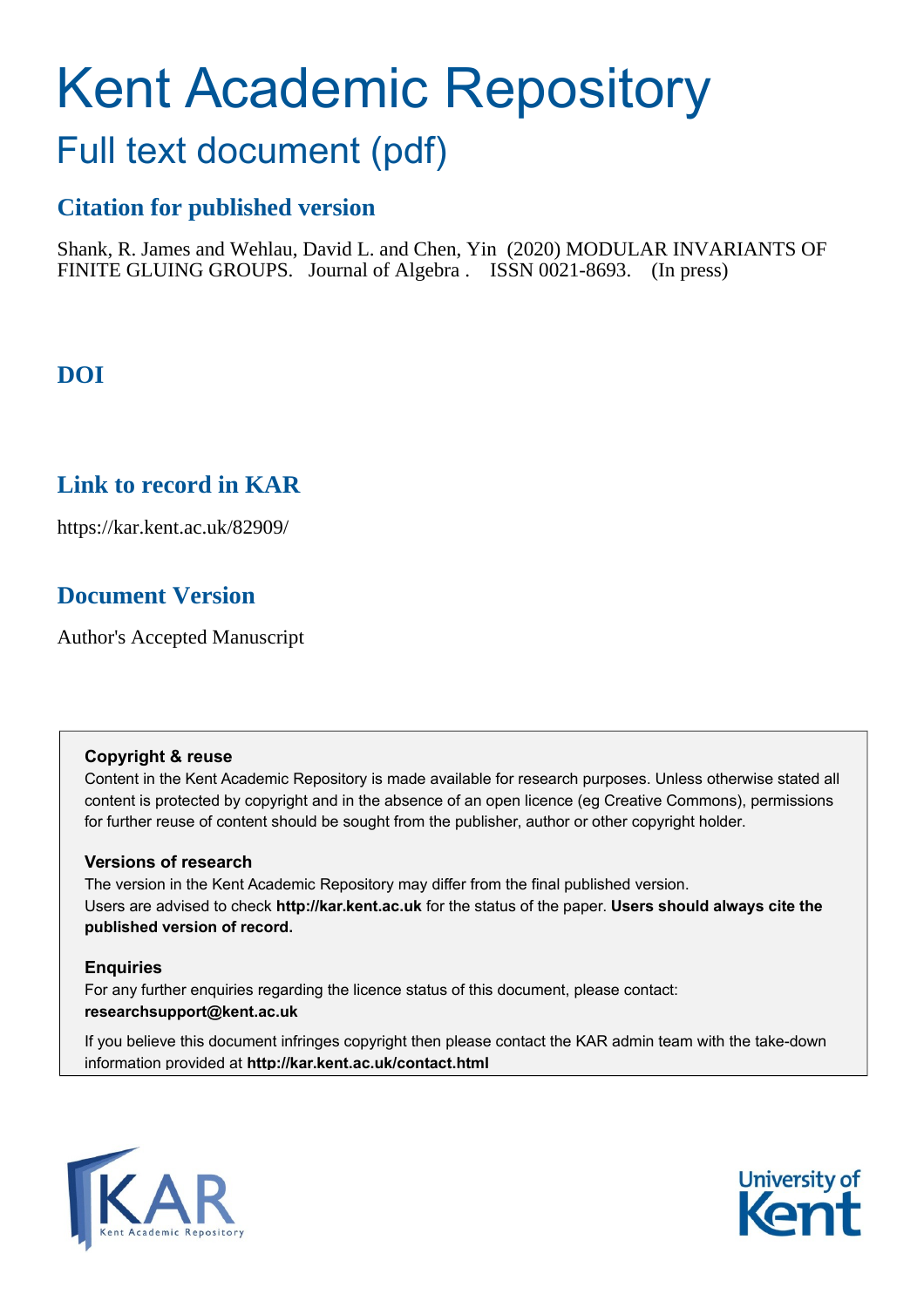#### MODULAR INVARIANTS OF FINITE GLUING GROUPS

YIN CHEN, R. JAMES SHANK, AND DAVID L. WEHLAU

ABSTRACT. We use the gluing construction introduced by Jia Huang to explore the rings of invariants for a range of modular representations. We construct generating sets for the rings of invariants of the maximal parabolic subgroups of a finite symplectic group and their common Sylow *p*-subgroup. We also investigate the invariants of singular finite classical groups. We introduce parabolic gluing and use this construction to compute the invariant field of fractions for a range of representations. We use thin gluing to construct faithful representations of semidirect products and to determine the minimum dimension of a faithful representation of the semidirect product of a cyclic *p*-group acting on an elementary abelian *p*-group.

#### 1. INTRODUCTION

In this paper we use the gluing construction introduced by Jia Huang [30] to explore the rings of invariants for a range of modular representations. The gluing construction was motivated, in part, by the work of Hewett  $[28]$ , Kuhn and Mitchell  $[34]$ , and Mui  $[37]$  on parabolic subgroups of a finite general linear group. In Section 5, we use gluing methods to construct generating sets for the rings of invariants of the maximal parabolic subgroups of a finite symplectic group and their common Sylow *p*-subgroup. Our work in that section relies on the results of Carlisle and Kropholler on the invariants of a finite symplectic group [2, §8]. We also use the gluing construction to investigate the invariants of singular finite classical groups (Section 6). In Section 7, we introduce parabolic gluing and use this construction to compute the invariant field of fractions for a range of representations. We use thin gluing to construct faithful representations of semidirect products (Theorem 2.3) and to determine the minimum dimension of a faithful representation of the semidirect product of a cyclic *p*-group acting on an elementary abelian *p*-group (Corollary 2.4).

Suppose *V* is a finite dimensional representation of a group *G* over a field F. We view *V* as a left module over the group ring FG. There is a natural right action of G on the dual  $V^* =$ hom<sub>F</sub>(*V*,F): for  $\phi \in V^*$ ,  $g \in G$ , and  $v \in V$ ,  $(\phi \cdot g)(v) = \phi(g \cdot v)$ . We use F[*V*] to denote the symmetric algebra on  $V^*$ . The action of *G* on  $V^*$  extends to an action by degree preserving  $\mathbb{F}$ algebra automorphisms on  $\mathbb{F}[V]$ . The *ring of invariants* of the representation is the subalgebra  $\mathbb{F}[V]^G := \{ f \in \mathbb{F}[V] \mid f \cdot g = f, \forall g \in G \}.$  The elements of  $\mathbb{F}[V]$  represent polynomial functions on *V* and the elements of  $\mathbb{F}[V]^G$  represent polynomial functions on the orbits *V*/*G*. If *G* is finite and  $F$  is algebraically closed, then  $F[V]^G$  is the ring of regular functions on the categorical quotient *V*//*G*. For background material on the invariant theory of finite groups, see [2], [12], [19], [26] and [38]. For background material on modular representation theory we suggest [1]. We

*Date*: June 22, 2020.

<sup>2010</sup> *Mathematics Subject Classification.* 13A50.

*Key words and phrases.* Modular invariants; gluing groups.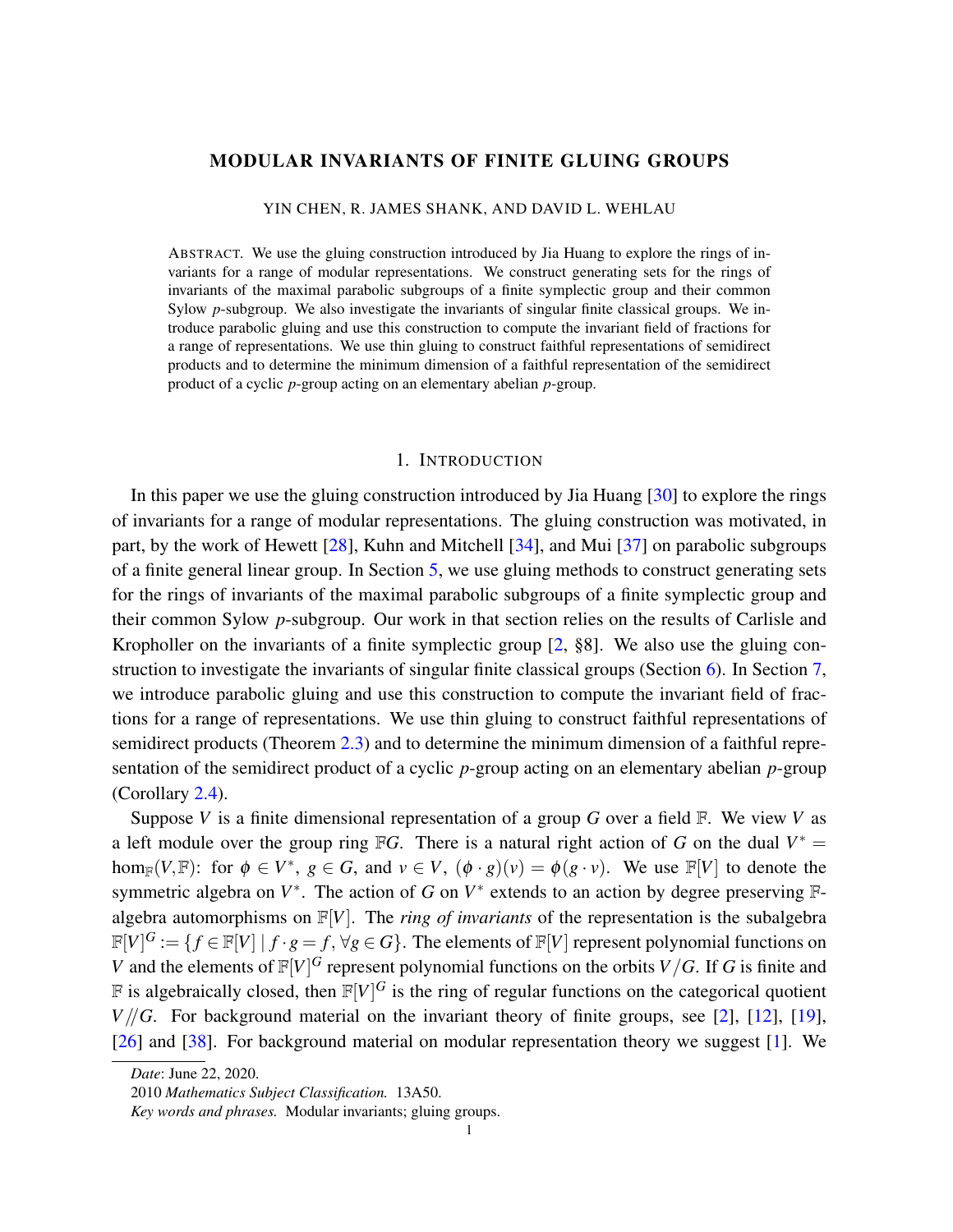occasionally make reference to Steenrod operations; see [38, §8] for the definition in the context of invariant theory.

In Section 2 we introduce the gluing construction and define polynomial gluings, split gluings and thin gluings. In Section 3 we summarise the relevant properties of tensor products of algebras. In Section 4 we compute the image of the transfer for a polynomial gluing in terms of the image of the transfer of the factors of the gluing. Section 5 is devoted to the maximal parabolic subgroups of a finite symplectic group and Section 6 deals with finite singular classical groups. In Section 7 we introduce parabolic gluing and compute the invariant field of fractions for a range of representations. We conclude with Section 8, which introduces diagonal gluing and explores a number of examples.

#### 2. THE GLUING CONSTRUCTION

Let  $W_1$  and  $W_2$  denote representations over a field  $\mathbb F$  of groups  $G_1$  and  $G_2$  respectively. The vector space of linear transformations hom<sub>F</sub>( $W_2, W_1$ ) is a left F*G*<sub>1</sub>/right F*G*<sub>2</sub> bimodule: for  $g_1 \in$  $G_1, \varphi \in \text{hom}_{\mathbb{F}}(W_2, W_1), g_2 \in G_2$  and  $v \in W_2$  we have  $(g_1 \cdot \varphi \cdot g_2)(v) = g_1 \cdot (\varphi(g_2 \cdot v))$ . Using the unique unital ring homomorphism from  $\mathbb Z$  to  $\mathbb F$ , every  $\mathbb FG_i$ -module is also a  $\mathbb ZG_i$ -module. Let M denote a left  $\mathbb{Z}G_1$ /right  $\mathbb{Z}G_2$  sub-bimodule of hom<sub>F</sub>( $W_2, W_1$ ). We use  $G_1 \times_M G_2$  to denote the semidirect product whose elements consist of triples  $(g_1, \varphi, g_2) \in G_1 \times \mathcal{M} \times G_2$  with the product given by  $(g_1, \varphi, g_2) \cdot (g_1)$  $'_{1}, \varphi', g'_{2}$  $g_2'$ ) =  $(g_1g_1')$  $y'_1, g_1\varphi' + \varphi g'_2$  $'_{2}$ ,  $g_{2}g'_{2}$  $\mathcal{L}_2'$ ). We refer to  $G_1 \times_{\mathcal{M}} G_2$  as the *gluing* of  $G_1$  to  $G_2$  through M. Note that, to perform this construction, we need M to be closed with respect to addition and with respect to the group actions. There is a natural action of  $G_1 \times_M G_2$ on  $V := W_1 \oplus W_2$  given by  $(g_1, \varphi, g_2)(w_1 \oplus w_2) = (g_1w_1 + \varphi(w_2)) \oplus g_2w_2$ . If  $W_1$  and  $W_2$  are faithful, then *V* is a faithful representation of  $G_1 \times_M G_2$ . If we choose bases for  $W_1$  and  $W_2$  and denote the resulting matrices by  $[g_1]$ ,  $[\varphi]$  and  $[g_2]$ , then the associated matrix group is given by

$$
\left\{ \begin{pmatrix} [g_1] & [{\boldsymbol{\varphi}}] \\ 0 & [g_2] \end{pmatrix} \in GL_{m+n}(\mathbb{F}) \middle| g_1 \in G_1, g_2 \in G_2, {\boldsymbol{\varphi}} \in \mathcal{M} \right\}
$$

where  $m = \dim(W_1)$  and  $n = \dim(W_2)$ . If  $W_1$  and  $W_2$  are both faithful, then the matrix group is isomorphic to  $G_1 \times_M G_2$ .

Since M is a normal subgroup of  $G_1 \times_M G_2$  with quotient isomorphic to  $G_1 \times G_2$ , we can compute the ring of invariants  $\mathbb{F}[V]^{G_1 \times_M G_2}$  by first computing the invariants under the action of  $M$  and then computing the invariants under the action of  $G_1 \times G_2$ , in other words,  $\mathbb{F}[V]^{G_1 \times_M G_2}$  =  $(\mathbb{F}[V]^{\mathcal{M}})^{G_1 \times G_2}$ . We will routinely identify  $\mathbb{F}[W_2]$  with the subalgebra  $\mathbb{F} \otimes \mathbb{F}[W_2] \subset \mathbb{F}[W_1] \otimes$  $\mathbb{F}[W_2] = \mathbb{F}[W_1 \oplus W_2] = \mathbb{F}[V]$ . Using this identification, we observe that  $\mathbb{F}[W_2] \subset \mathbb{F}[V]^\mathcal{M}$ . We will say that the gluing is *split* if there exists a graded subalgebra  $A \subset \mathbb{F}[V]^{\mathcal{M}}$  such that

- $\mathbb{F}[V]^{\mathcal{M}} = A \otimes \mathbb{F}[W_2],$
- *A* is an  $\mathbb{F}(G_1 \times G_2)$  submodule of  $\mathbb{F}[V]^{\mathcal{M}}$  and
- $G_2$  acts trivially on  $A$ .

When we write  $\mathbb{F}[V]^{\mathcal{M}} = A \otimes \mathbb{F}[W_2]$  above, we mean that there is an algebra isomorphism from  $A \otimes \mathbb{F}[W_2]$  to  $\mathbb{F}[V]^{\mathcal{M}}$  which restricts to the inclusion on each of the factors. If the gluing is split, then  $\mathbb{F}[V]^{G_1 \times_{\mathcal{M}} G_2} = A^{G_1} \otimes \mathbb{F}[W_2]^{G_2}$ .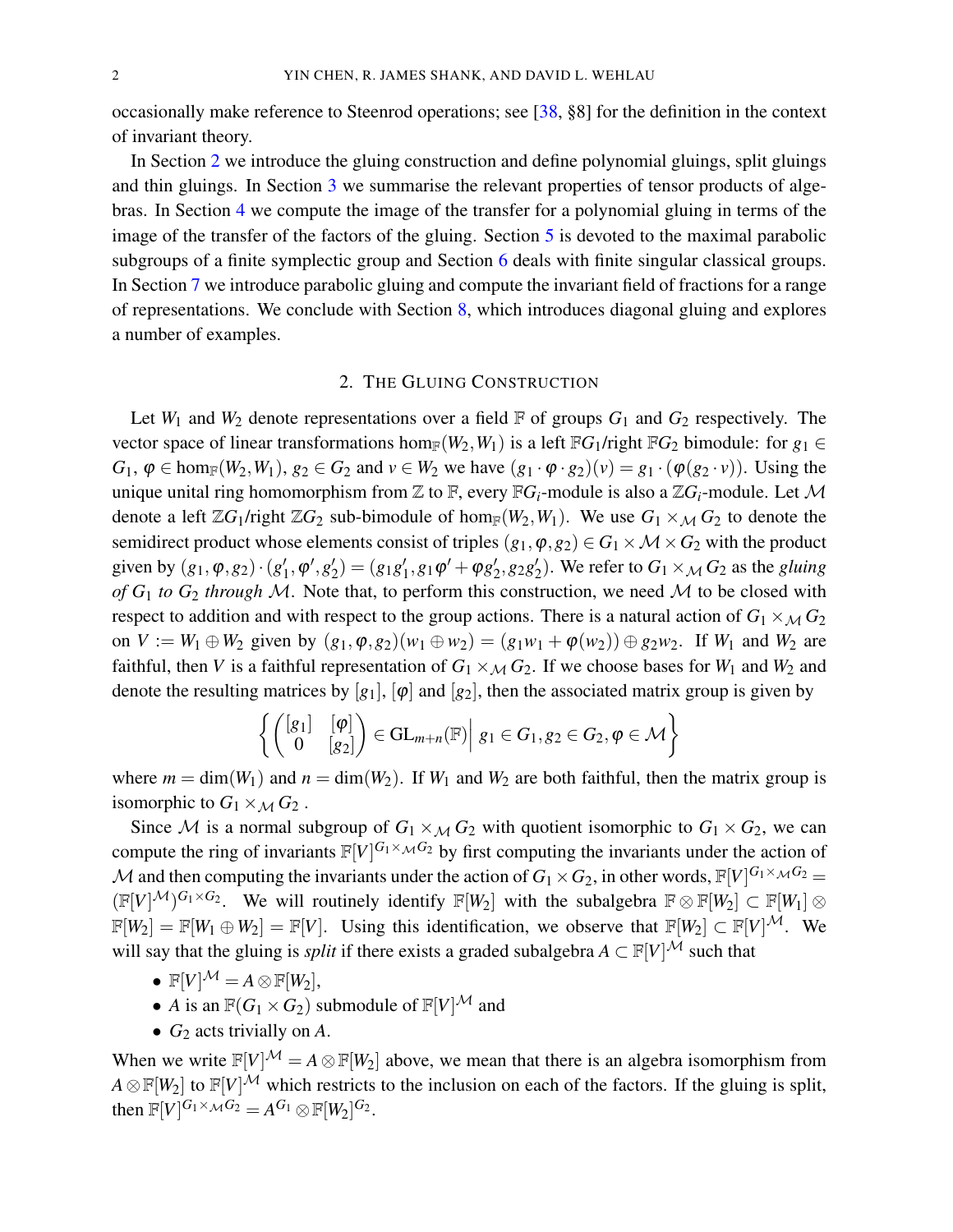We are primarily interested in rings of invariants for finite groups. If  $M$  is non-zero and  $F$  has characteristic zero, then  $M$  is an infinite group. For the remainder of the paper, we assume the characteristic of  $\mathbb F$  is a prime number p and that M is finite. This means that M is an elementary abelian *p*-group and a vector space over the prime field  $\mathbb{F}_p$ . Recent work on the rings of invariants of modular representation of elementary abelian *p*-groups includes [11], [39] and [40].

We will use  $\{y_1, \ldots, y_m\}$  to denote a chosen basis for  $W_1^*$  and  $\{x_1, \ldots, x_n\}$  to denote a chosen basis for  $W_2^*$ . Observe that  $\mathbb{F}[x_1,\ldots,x_n] \subset \mathbb{F}[V]^{\mathcal{M}}$ . We can use orbit products to construct additional *M*-invariants: define  $N_{\mathcal{M}}(y_j) := \prod \{y_j \cdot g \mid g \in \mathcal{M}\}\.$  The set

$$
\mathcal{H} := \{x_1, \ldots, x_n, N_{\mathcal{M}}(y_1), \ldots, N_{\mathcal{M}}(y_m)\}\
$$

is a homogeneous system of parameters for  $\mathbb{F}[V]^{\mathcal{M}}$  (see, for example, [26, Example 6]). If H is a generating set for  $\mathbb{F}[V]^{\mathcal{M}}$ , we say that the chosen basis is a *Nakajima basis* for the  $\mathbb{F}\mathcal{M}$ module *V*. Recall that *H* is a generating set for  $\mathbb{F}[V]^{\mathcal{M}}$  if and only if the product of the degrees of the elements of H is equal to the order of M (see, for example, [19, 3.7.5]). The polynomials *N*<sub>M</sub>(*y*<sub>*j*</sub>) have a number of special properties. The *M*-orbit of *y*<sub>*j*</sub> is of the form  $y_j + U_j$  where  $U_j$ is an  $\mathbb{F}_p$ -subspace of  $W_2^* = \text{Span}_{\mathbb{F}}\{x_1, \ldots, x_n\}$ . Thus

$$
N_{\mathcal{M}}(y_j) = \prod_{u \in U_j} (y_j + u) = y_j^{p^{\ell_j}} + \sum_{k=0}^{\ell_j - 1} d_{k - \ell_j, j} y_j^{p^k}
$$

where  $\ell_j = \dim_{\mathbb{F}_p}(U_j)$  and the  $d_{i,j}$  are Dickson polynomials associated to  $U_j$  (see [49] or [20] ). Therefore  $N_{\mathcal{M}}(y_i)$  is additive as a function of  $y_i$  and is invariant under any subgroup of  $GL(W_2)$ which stabilises *U<sup>j</sup>* .

**Example 2.1.** Suppose  $\mathbb{F} = \mathbb{F}_q$ , where  $q = p^r$  for some *r*, and take  $\mathcal{M} = \text{hom}_{\mathbb{F}_q}(W_2, W_1)$ . Then, for all *j*, we have  $U_j = W_2^*$  and  $deg(N_M(y_j)) = q^n$ . Therefore, since the order of M is  $q^{mn}$ , we have  $\mathbb{F}_q[V]^{\mathcal{M}} = \mathbb{F}_q[x_1,\ldots,x_n,N_{\mathcal{M}}(y_1),\ldots,N_{\mathcal{M}}(y_m)]$ . Hence any basis consistent with the decomposition  $V^* = W_1^* \oplus W_2^*$  is Nakajima. Furthermore, any subgroup of  $GL(W_2)$  stabilises  $W_2^*$ . Thus  $G_2$  acts trivially on  $A = \mathbb{F}_q[N_{\mathcal{M}}(y_1),...,N_{\mathcal{M}}(y_m)]$  and so the gluing is split giving  $\mathbb{F}_q[V]^{G_1\times_\mathcal{M} G_2}=A^{G_1}\otimes \mathbb{F}_q[W_1]^{G_2}.$  The algebra homomorphism from  $\mathbb{F}_q[W_1]$  to  $A$  which takes  $y_j$  to  $N_{\mathcal{M}}(y_i)$  is a  $G_1$ -equivariant isomorphism which takes elements of degree *d* to elements of degree  $d \cdot q^n$ . This means that  $\mathbb{F}_q[V]^{G_1 \times M}$  *G*<sub>2</sub> is isomorphic to  $\mathbb{F}_q[W_1]^{G_1} \otimes \mathbb{F}_q[W_2]^{G_2}$  by an isomorphism which is not degree preserving but does restrict to an isomorphism of the augmentation ideals.

**Definition 2.2.** We say that a gluing is **polynomial** if there is a  $(G_1 \times G_2)$ -equivariant isomor*phism of*  $\mathbb{F}\text{-}algebras from  $\mathbb{F}[W_1 \oplus W_2]$  to  $\mathbb{F}[V]^{\mathcal{M}}$ .$ 

In the case of a polynomial gluing,  $\mathbb{F}[V]^{G_1 \times_M G_2}$  is isomorphic to  $\mathbb{F}[W_1]^{G_1} \otimes \mathbb{F}[W_2]^{G_2}$ . In most of the polynomial gluings we consider, the F-algebra isomorphism  $\psi : \mathbb{F}[W_1 \oplus W_2] \to \mathbb{F}[V]^{\mathcal{M}}$  is an extension of the inclusion of  $\mathbb{F}[W_2]$  into  $\mathbb{F}[V]^{\mathcal{M}}$  and restricts to an isomorphism of  $\mathbb{F}[W_1]$  to a subalgebra  $A \subset \mathbb{F}[V]^{\mathcal{M}}$ ; in this case, the gluing is split and the induced map from  $\mathbb{F}[W_1]$  to *A* is *G*1-equivariant. Example 2.1 provides a canonical example of a family of split polynomial gluings.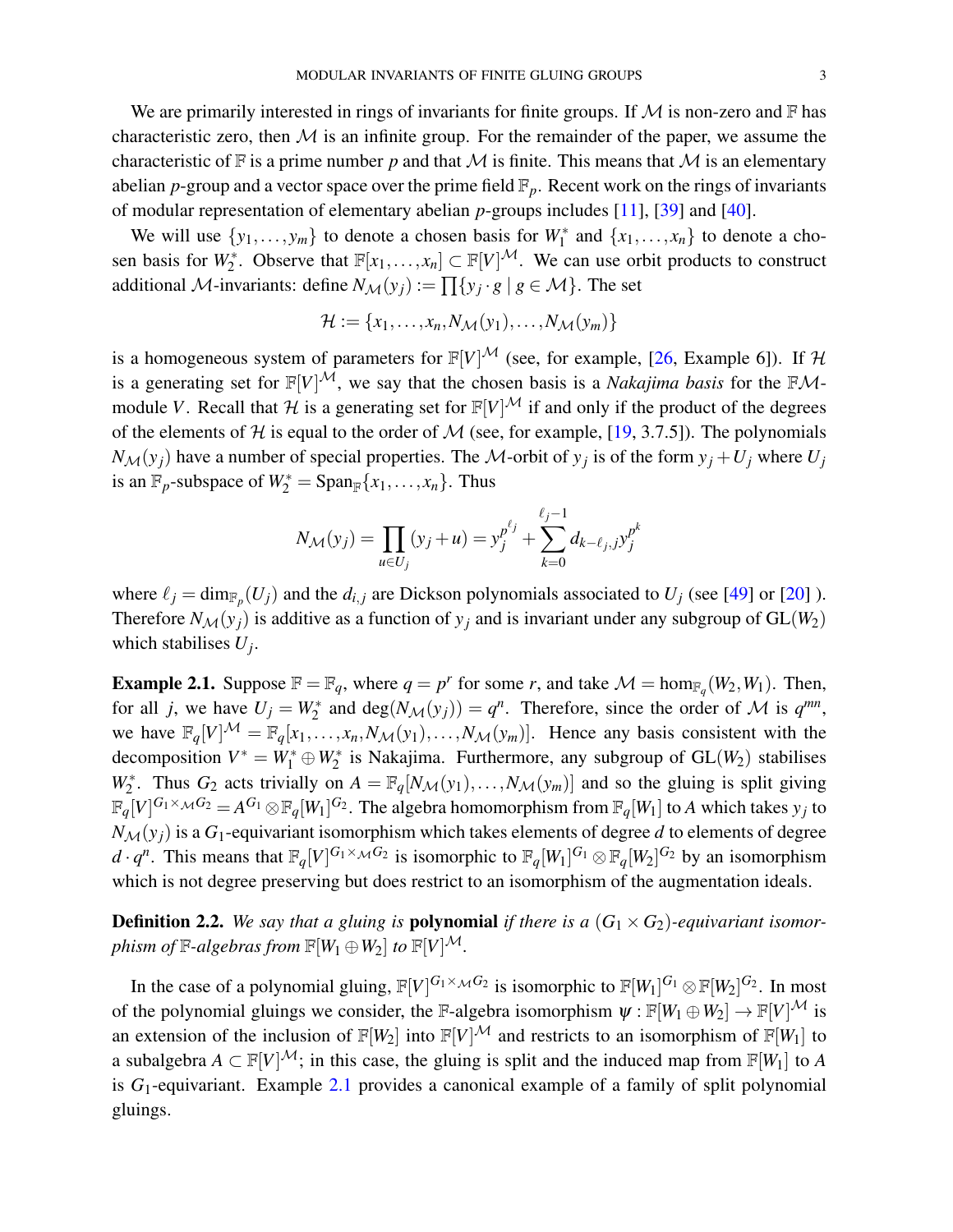**Jia Huang's Gluing Lemma.** Jia Huang's Gluing Lemma [30, §2] is an extension of Example 2.1. We reformulate his result in our notation. Suppose  $q = p^r$ ,  $\mathbb{F}_q \subseteq \mathbb{F}$  and  $M_1$  is an  $\mathbb{F}_q G_1$ submodule of  $W_1$ . Further suppose that  $M_2$  is an  $\mathbb{F}_qG_2$ -submodule of  $W_2$  with  $\mathbb{F} \cdot M_2 = W_2$  and  $\dim_{\mathbb{F}_q}(M_2) = \dim_{\mathbb{F}}(W_2) = n$ . This means that every  $\mathbb{F}_q$ -basis for  $M_2$  is an  $\mathbb{F}$ -basis for  $W_2$ . Therefore, every element of hom<sub> $\mathbb{F}_q(M_2, M_1)$  extends uniquely to an element of hom $_{\mathbb{F}}(W_2, W_1)$ , giving</sub> an isomorphism from hom $_{\mathbb{F}_q}(M_2,M_1)$  to a left  $\mathbb{F}_qG_1$ / right  $\mathbb{F}_qG_2$  sub-bimodule of hom $_{\mathbb{F}}(W_2,W_1)$ ; take M to be the image of this map. The gluing  $G_1 \times_M G_2$  is a split polynomial gluing. To see this, first observe that  $U_j = M_2^*$  for each *j*, which means that  $N_{\mathcal{M}}(y_j)$  has degree  $q^n$  and, as in Example 2.1,  $\mathbb{F}[V]^{\mathcal{M}} = \mathbb{F}[x_1,\ldots,x_n,N_{\mathcal{M}}(y_1),\ldots,N_{\mathcal{M}}(y_m)]$ . Then observe that, since any subgroup of GL(*M*<sub>2</sub>) stabilises  $M_2^*$ ,  $G_2$  acts trivially on  $A = \mathbb{F}_q[N_{\mathcal{M}}(y_1),...,N_{\mathcal{M}}(y_m)]$ .

**Examples and Applications of Thin Gluing.** We say that a gluing is *thin* if either dim<sub>F</sub>( $W_1$ ) = 1 or dim<sub>F</sub>(*W*<sub>2</sub>) = 1. If dim<sub>F</sub>(*W*<sub>1</sub>) = 1, then the gluing is polynomial with  $A = \mathbb{F}[N_{\mathcal{M}}(y_1)]$ . If  $\dim_{\mathbb{F}}(W_2) = 1$ , then the representation of M is what is known as a hyperplane representation; the ring of invariants  $\mathbb{F}[V]^{\mathcal{M}}$  is still a polynomial algebra but the generators are not necessarily orbit products of variables (see [9], [27] and [35]).

Theorem 2.3. *If a finite group G acts on an elementary abelian p-group E and* F *is a sufficiently large field of characteristic p, then there is a faithful representation of the semidirect product*  $G \ltimes E$  *of dimension*  $|G|+1$  *over*  $\mathbb F$  *.* 

*Proof.* The action of *G* on *E* makes *E* a module over the group ring  $\mathbb{F}_p G$ . Every  $\mathbb{F}_p G$  module has an injective envelope. Since injective F*pG*-modules are projective, this means we can embed *E* into a free  $\mathbb{F}_p$ *G*-module, say  $\mathcal{F} = \bigoplus_{i=1}^r \mathbb{F}_p G b_i$ . Choose elements  $c_1, \ldots, c_r \in \mathbb{F}$  so that  $\{c_1, \ldots, c_r\}$ is linearly independent over  $\mathbb{F}_p$ . Then we can embed  $\mathcal F$  into  $\mathbb F G$  using the  $\mathbb{F}_p G$ -module map which takes  $b_i$  to  $c_i$ . Composing the map from *E* to *F* with the map from *F* to F*G* gives an  $\mathbb{F}_pG$ module isomorphism from *E* to an  $\mathbb{F}_p$ *G*-submodule of  $\mathbb{F}G$ , say  $\mathcal{E}$ . If we take  $G_1 = G$ ,  $W_1 = \mathbb{F}G$ ,  $G_2 = 1 = \{1\}$  and  $W_2 = \mathbb{F}$ , the thin gluing  $G \times_{\mathcal{E}} 1$  is isomorphic to  $G \times E$  and the associated representation is faithful with dimension  $|G|+1$ .

**Corollary 2.4.** If the cyclic p-group of order  $p^r$ ,  $C_{p^r}$ , acts on an elementary abelian p-group E and  $E$  contains a free  $\mathbb{F}_pC_{p^r}$ -submodule , then the minimum dimension of a faithful representation *of*  $C_{p^r}$   $\lt E$  *over*  $\mathbb F$  *is p<sup>r</sup>* + 1*, for*  $\mathbb F$  *sufficiently large.* 

*Proof.* If *E* contains a free  $\mathbb{F}_p C_{p^r}$ -submodule then  $C_{p^r} \lt E$  contains an element of order  $p^{r+1}$ (otherwise  $C_{p^r} \lt E$  has exponent  $p^r$ ). Since an element of *p*-power order in  $GL_{p^r}(\mathbb{F})$  has order at most  $p^r$  (see, for example, [12, Lemma 7.1.1]), the minimum dimension of a faithful representation is at least  $p^r + 1$ . If  $\mathbb F$  is sufficiently large, then the existence of a faithful representation of dimension  $p^r + 1$  is given by Theorem 2.3.

**Example 2.5.** Specialise Example 2.1 by taking  $W_2 = \mathbb{F}_q G_2$  and  $W_1 = \mathbb{F}_q G_1$ . Then  $\mathcal{M} =$ hom<sub>F<sub>q</sub></sub>( $F_qG_2$ , $F_qG_1$ ) can be given the structure of a left module over  $F_q(G_1 \times G_2)$  in a natural way. With this choice of action,  $M$  is the principal module generated by the linear map which maps  $1 \in \mathbb{F}_qG_2$  to  $1 \in \mathbb{F}_qG_1$  and is zero on all other group elements. This means that M is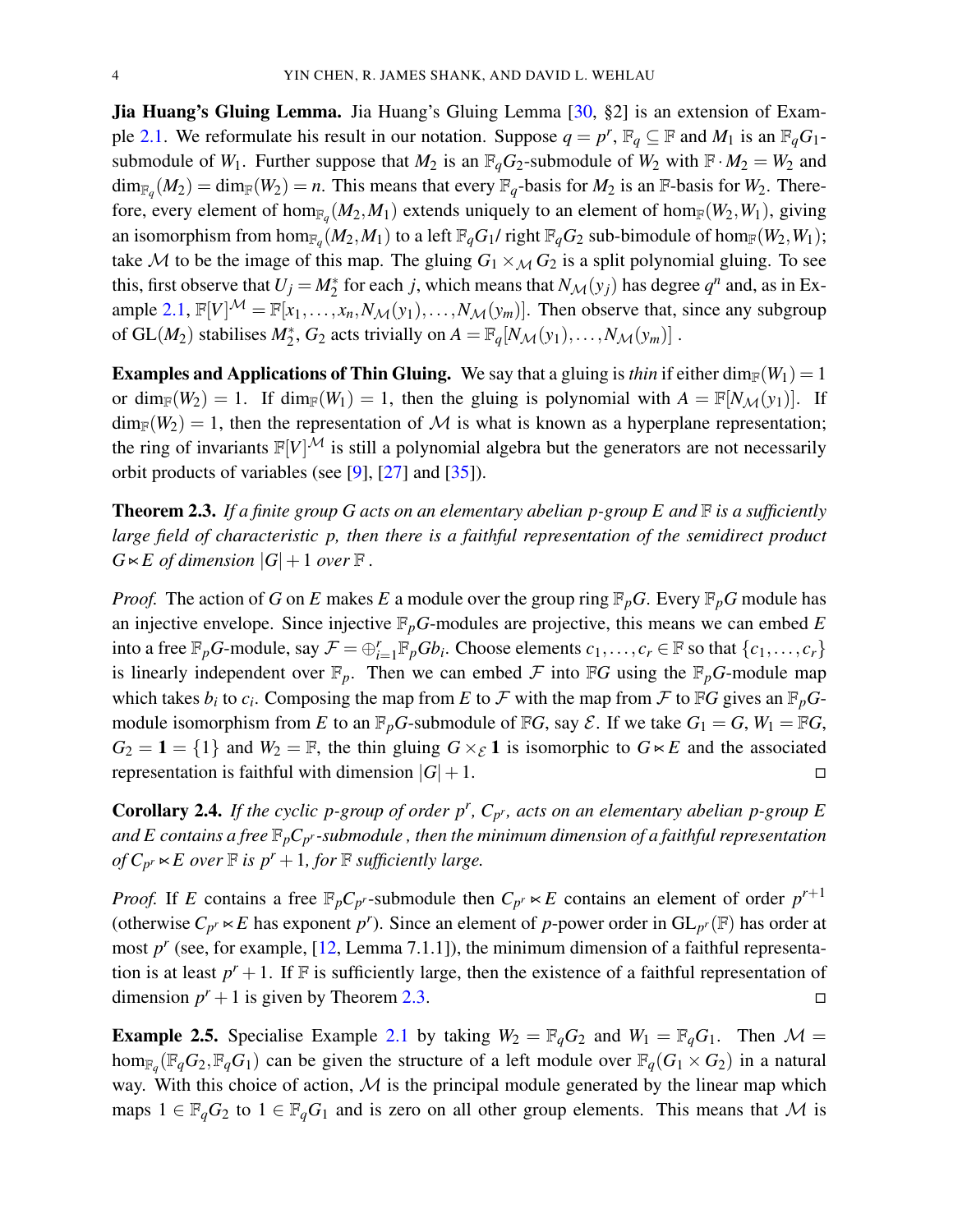isomorphic to  $\mathbb{F}_q(G_1 \times G_2)$ . Using this observation, it is easy to verify that  $(G_1 \times G_2) \ltimes \mathbb{F}_q(G_1 \times G_2)$  $G_2$ )  $\cong G_1 \times_M G_2$ . Therefore, the representation associated to  $G_1 \times_M G_2$  gives a faithful representation of  $G \ltimes \mathbb{F}_q G$  of dimension  $|G_1| + |G_2|$  whenever  $G \cong G_1 \times G_2$ . Taking  $G_1 = G_2$  $C_p$  gives an upper bound of  $2p$  on on the minimum dimension of a faithful representation of  $(C_p \times C_p) \ltimes \mathbb{F}_p(C_p \times C_p).$ 

Remark 2.6. *Theorem 2.3 and Corollary 2.4 had their origins in a question from Alex Duncan related to his work with Christian Urech on representations of finite subgroups of Cremona groups.*

#### 3. PROPERTIES OF TENSOR PRODUCTS

In this section we summarise a number of properties of  $\mathbb{F}[W_1]^{G_1} \otimes \mathbb{F}[W_2]^{G_2}$  which are inherited from  $\mathbb{F}[W_1]^{G_1}$  and  $\mathbb{F}[W_2]^{G_2}$ . We expect that most of the results of this section will be familiar to the experts. Throughout we identify  $\mathbb{F}[W_1]^{G_1}$  with  $\mathbb{F}[W_1]^{G_1} \otimes \mathbb{F} \subset \mathbb{F}[W_1]^{G_1} \otimes \mathbb{F}[W_2]^{G_2}$  and  $\mathbb{F}[W_2]^{G_2}$ with  $\mathbb{F}\otimes\mathbb{F}[W_2]^{G_2}\subset \mathbb{F}[W_1]^{G_1}\otimes\mathbb{F}[W_2]^{G_2}$ . Let A denote the category of finitely generated commutative F-algebras which are graded over the non-negative integers and have both a unit and an augmentation. Most of the results of this section are valid for objects in this category. One approach to this material would be to follow the model developed in [5] for Noetherian local rings. We have elected to take a more direct but ad hoc approach.

Lemma 3.1. *Suppose B and C are objects in* A*. Then*

$$
\dim_{\mathbb{F}} \left( \left( B \otimes C \right)_+ \big/ \left( B \otimes C \right)_+^2 \right) = \dim_{\mathbb{F}}(B_+/B_+^2) + \dim_{\mathbb{F}}(C_+/C_+^2).
$$

*Proof.* Observe that  $(B \otimes C)_+ = (B_+ \otimes \mathbb{F}) \oplus (B_+ \otimes C_+) \oplus (\mathbb{F} \otimes C_+)$  and  $(B \otimes C)_+^2 = (B_+^2 \otimes \mathbb{F}) \oplus$  $(B_+ \otimes C_+) \oplus (\mathbb{F} \otimes C_+^2)$  $\frac{2}{x}$ ).

Note that if *B* is an object in *A*, then every set of minimal homogeneous generators for *B* projects to a homogeneous basis for the finite dimensional graded vector space  $B_{+}/B_{+}^2$ . Therefore, although *B* does not have a unique minimal homogeneous generating set, the degrees of a minimal homogeneous generating set are given by the dimensions of the homogeneous components of  $B_+/B_+^2$ . The following is a straightforward consequence of Lemma 3.1 and its proof.

**Proposition 3.2.** If  $\{f_1, \ldots, f_s\}$  is a minimal set of homogeneous generators for  $\mathbb{F}[W_1]^{G_1}$  and  $\{h_1,\ldots,h_k\}$  is a minimal set of homogeneous generators for  $\mathbb{F}[W_2]^{G_2}$ , then  $\{f_1,\ldots,f_s,h_1,\ldots,h_k\}$ is a minimal set of homogeneous generators for  $\mathbb{F}[W_1]^{G_1} \otimes \mathbb{F}[W_2]^{G_2}$ .

We will use Koszul complexes to relate properties of  $B \otimes C$  to properties of *B* and *C*. We suggest [7, §1.6] as a good reference for the basic properties of Koszul complexes. Suppose *B* is an object in  ${\mathcal A}$  and  $f_1,\ldots,f_s$  is a minimal set of homogeneous generators for  $B.$  Let  $K_B(f)$  denote the Koszul complex determined by the sequence  $f_1, \ldots, f_s \in B$ . Similarly, let  $K_C(h)$  denote the Koszul complex determined by a minimal set of homogeneous generators  $h_1, \ldots, h_k$  for *C*. We write  $K_{B\otimes C}(\underline{f}, \underline{h})$  for the Koszul complex determined by  $f_1 \otimes 1, \ldots, f_s \otimes 1, 1 \otimes h_1, \ldots, 1 \otimes h_k \in$ *B*⊗*C*. The following is essentially [7, Proposition 1.6.6].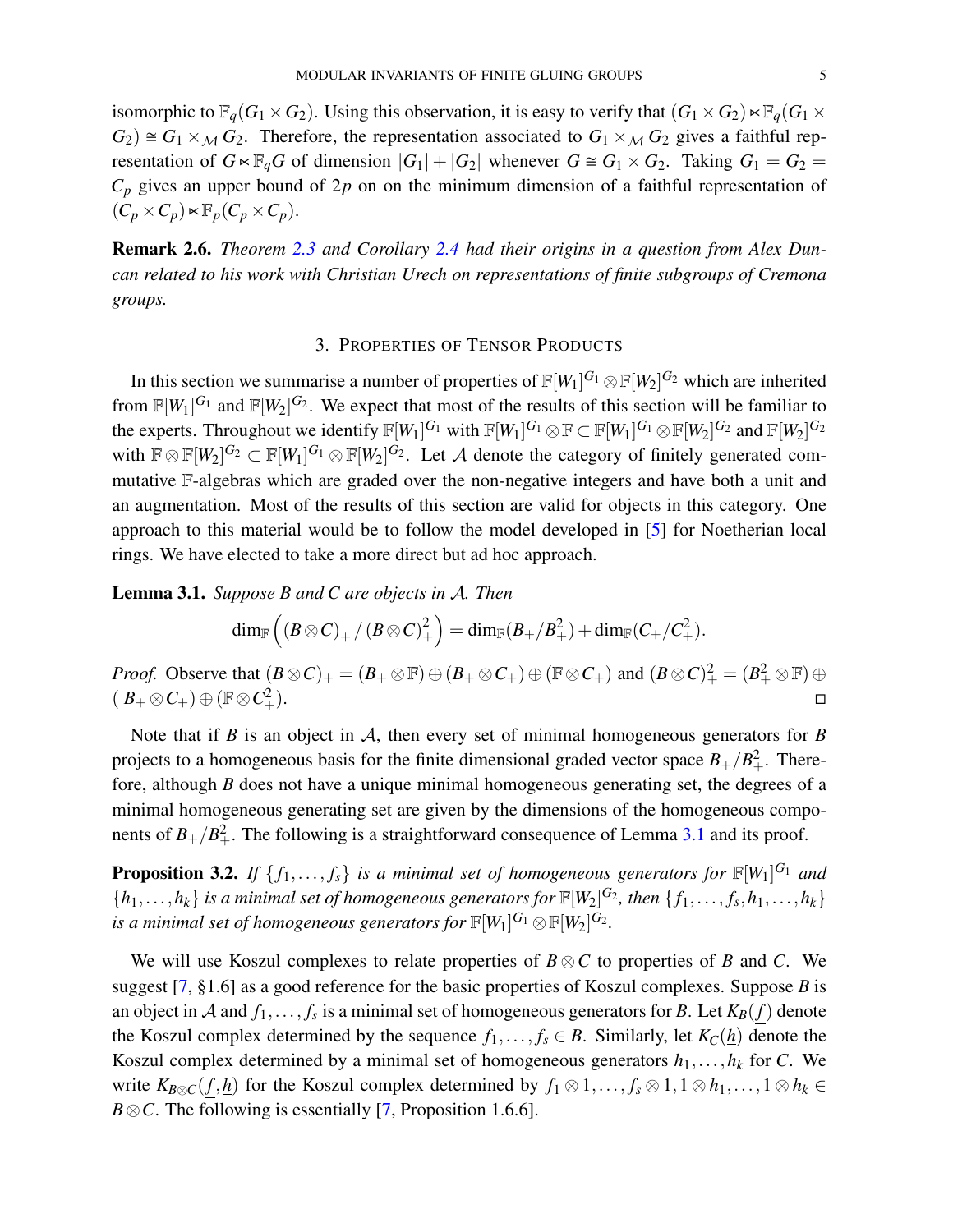**Lemma 3.3.** *There is an isomorphism of differential graded* ( $B \otimes C$ )-algebras from  $K_{B \otimes C}(f, h)$ *to*  $K_B(f) ⊗ K_C(\underline{h})$ *.* 

*Proof.* The differential graded algebra  $K_{B\otimes C}(f, h)$  is the exterior algebra on the free  $(B \otimes C)$ module generated  $\{e_i, b_j \mid i = 1, \ldots, s; j = 1, \ldots, k\}$  with the differential determined by  $d(e_i) =$  $f_i \otimes 1$  and  $d(b_j) = 1 \otimes h_j$ . Using the univeral property of the exterior algebra, the map taking  $e_i$ to  $e_i \otimes 1$  and  $b_i$  to  $1 \otimes b_i$ , extends to an algebra map from  $K_{B \otimes C}(f, h)$  to  $K_B(f) \otimes K_C(h)$ . Using the Koszul sign convention to define the differential on  $K_B(f) \otimes K_C(h)$ , we see that the map is a map of differential graded algebras. Since the graded components of both algebras are free  $(B \otimes C)$ -modules of the same rank and the map takes a basis to a basis, we have the required isomorphism.

It follows from Lemma 3.3 that the homology of  $K_{B\otimes C}(f, \underline{h})$  is isomorphic to the homology of  $K_B(f) \otimes K_C(h)$ . Since the tensor product is over a field, the Künneth formula [48, Theorem 3.6.3] gives

$$
H_n\left(K_B(\underline{f})\otimes K_C(\underline{h})\right)\cong \bigoplus_{i+j=n} H_i\left(K_B(\underline{f})\right)\otimes H_j\left(K_C(\underline{h})\right).
$$

Since the Koszul homology is independent of the choice of generating set we write  $H_*(B)$  for the homology of  $K_B(f)$ . Using this convention and the above observations, we have

(1) 
$$
H_n(B \otimes C) \cong \bigoplus_{i+j=n} H_i(B) \otimes H_j(C).
$$

Recall that, for an object *B* in *A*, the depth of *B* is grade( $B_+, B$ ), the length of a maximal *B*-regular sequence in  $B_+$ . Since the grade can be computed using the Koszul complex, see [7, Theorem 1.6.17], we have the following proposition.

**Proposition 3.4.** depth $(\mathbb{F}[W_1]^{G_1} \otimes \mathbb{F}[W_2]^{G_2}) = \text{depth}(\mathbb{F}[W_1]^{G_1}) + \text{depth}(\mathbb{F}[W_2]^{G_2})$ .

Since an object in  $\mathcal A$  is Cohen-Macaulay if and only if the depth is equal to the Krull dimension, we get the following.

 ${\bf Proposition 3.5.} \ \ \mathbb{F}[W_1]^{G_1}\otimes \mathbb{F}[W_2]^{G_2}$  is Cohen-Macaulay if and only if both  $\mathbb{F}[W_1]^{G_1}$  and  $\mathbb{F}[W_2]^{G_2}$ *are Cohen-Macaulay.*

Suppose *B* is an object in A and  $f_1, \ldots, f_s$  is a minimal set of homogeneous generators for *B*. Denote  $R := \mathbb{F}[X_1,\ldots,X_s]$  and consider the resulting presentation  $\rho: R \longrightarrow B$  given by  $\rho(X_i) = f_i$ . We say that *B* is a *complete intersection* if  $\text{ker}(\rho)$  is generated by a regular sequence. We use dim(*B*) to denote the Krull dimension of *B*. The analogue of the following result is well-known in the setting of Noetherian local rings, see for example [7, §2.3] and [36, §21].

Proposition 3.6. *Suppose B is an integral domain. Using the above notation, B is a complete intersection if and only if* dim<sub> $F$ </sub> $(H_1(B)) = s - \dim(B)$ *.* 

*Proof.* Note that, since *B* is an integral domain, ker( $\rho$ ) is a prime ideal. Let  $\mu(\text{ker}(\rho))$  denote the number of elements in a minimal generating set for  $\text{ker}(\rho)$ . If *B* is a complete intersection then  $\mu(\text{ker}(\rho)) = \text{grade}(\text{ker}(\rho), R) = \text{height}(\text{ker}(\rho))$ . Conversely, since *R* is Cohen-Macaulay,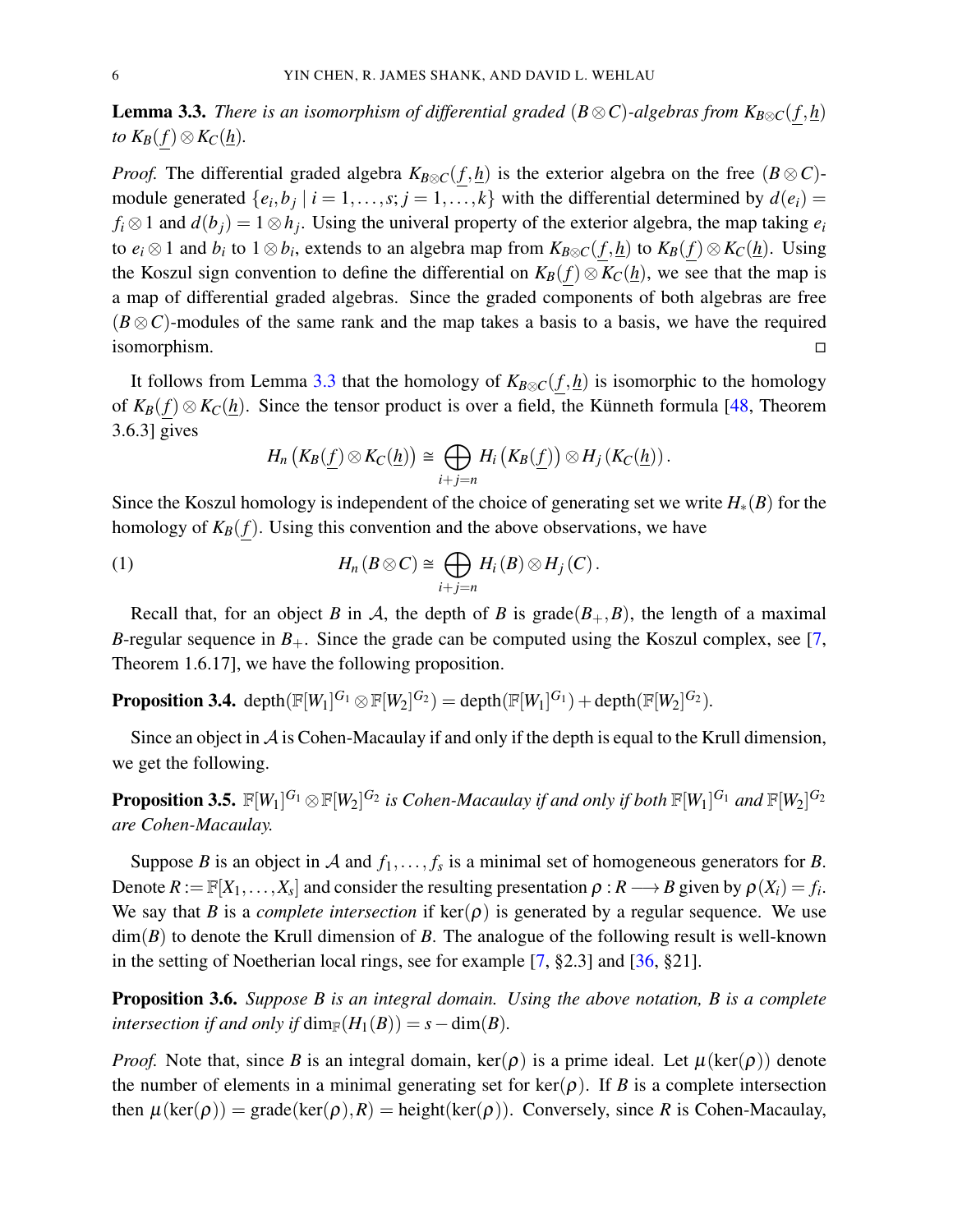height(ker( $\rho$ )) = grade(ker( $\rho$ ), R) and if grade(ker( $\rho$ ), R) =  $\mu$ (ker( $\rho$ )), then ker( $\rho$ ) is generated by a regular sequence, see [42, Theorem 16.21]. Observe that  $K_B(f) \cong K_R(X) \otimes_R B$ . Therefore  $H_1(K_B(f)) \cong \text{Tor}_1^R(\mathbb{F},B)$ . The short exact sequence of *R*-modules  $0 \to \text{ker}(\rho) \to R \to B \to 0$ gives a long exact sequence ending in

$$
\text{Tor}^R_1(\mathbb{F},R)\rightarrow \text{Tor}^R_1(\mathbb{F},B)\rightarrow \mathbb{F}\otimes_R \text{ker}(\boldsymbol{\rho})\rightarrow \mathbb{F}\otimes_R R\rightarrow \mathbb{F}\otimes_R B\rightarrow 0.
$$

Note that  $\mathbb{F} \otimes_R R \cong \mathbb{F} \cong \mathbb{F} \otimes_R B$  and  $\text{Tor}_1^R(\mathbb{F},R) = 0$ . Hence

$$
H_1(B) \cong \text{Tor}_1^R(\mathbb{F},B) \cong \mathbb{F} \otimes_R \text{ker}(\rho) \cong \text{ker}(\rho)/(R_+\text{ker}(\rho))
$$

and dim<sub>F</sub>( $H_1(B)$ ) =  $\mu$ (ker( $\rho$ )) (compare with [36, page 170]). Recall that height(ker( $\rho$ )) = dim(*R*)−dim(*B*) (see, for example, [7, Theorem A.16]). Puting these ideas together, we see that *B* is a complete intersection if and only if  $\dim_{\mathbb{F}}(H_1(B)) = \dim(R) - \dim(B) = s - \dim(B)$ .  $\Box$ 

**Proposition 3.7.**  $\mathbb{F}[W_1]^{G_1} \otimes \mathbb{F}[W_2]^{G_2}$  is a complete intersection if and only if both  $\mathbb{F}[W_1]^{G_1}$  and  $\mathbb{F}[W_2]^{G_2}$  are complete intersections.

*Proof.* Since  $\mathbb{F}[W_1]^{G_1}$ ,  $\mathbb{F}[W_2]^{G_2}$  and  $\mathbb{F}[W_1 \oplus W_2]^{G_1 \times G_2} \cong \mathbb{F}[W_1]^{G_1} \otimes \mathbb{F}[W_2]^{G_2}$  are all integral domains, Proposition 3.6 applies. Using Equation 1, we have

$$
\dim_{\mathbb{F}}\left(H_1(\mathbb{F}[W_1]^{G_1}\otimes \mathbb{F}[W_2]^{G_2})\right)=\dim_{\mathbb{F}}\left(H_1(\mathbb{F}[W_1]^{G_1})\right)+\dim_{\mathbb{F}}\left(H_1(\mathbb{F}[W_2]^{G_2})\right).
$$

Suppose  $\{f_1, \ldots, f_s\}$  is a minimal set of homogeneous generators for  $\mathbb{F}[W_1]^{G_1}$  and  $\{h_1, \ldots, h_k\}$ is a minimal set of homogeneous generators for  $\mathbb{F}[W_2]^{G_2}$ . Using Proposition 3.2, we see that  $\{f_1,\ldots,f_s,h_1,\ldots,h_k\}$  is a minimal set of homogeneous generators for  $\mathbb{F}[W_1]^{G_1} \otimes \mathbb{F}[W_2]^{G_2}$ . Therefore  $\mathbb{F}[W_1]^{G_1} \otimes \mathbb{F}[W_2]^{G_2}$  is a complete intersection if and only if

$$
\dim_{\mathbb{F}}\left(H_1(\mathbb{F}[W_1]^{G_1}\otimes \mathbb{F}[W_2]^{G_2})\right)=(s+k)-\dim(\mathbb{F}[W_1]^{G_1}\otimes \mathbb{F}[W_2]^{G_2}).
$$

Since  $G_1$  and  $G_2$  are finite groups and  $\mathbb{F}[W_1]^{G_1} \otimes \mathbb{F}[W_2]^{G_2} \cong \mathbb{F}[W_1 \oplus W_2]^{G_1 \times G_2}$ , we have

$$
\dim(\mathbb{F}[W_1]^{G_1}\otimes \mathbb{F}[W_2]^{G_2})=\dim_{\mathbb{F}}(W_1\oplus W_2)=\dim(\mathbb{F}[W_1]^{G_1})+\dim(\mathbb{F}[W_2]^{G_2})
$$

and the result follows.

**Proposition 3.8.**  $\mathbb{F}[W_1]^{G_1}\otimes \mathbb{F}[W_2]^{G_2}$  is a unique factorisation domain if and only if both  $\mathbb{F}[W_1]^{G_1}$ and  $\mathbb{F}[W_2]^{G_2}$  are unique factorisation domains.

*Proof.* Again we identify  $\mathbb{F}[W_1]^{G_1} \otimes \mathbb{F}[W_2]^{G_2}$  with  $\mathbb{F}[W_1 \oplus W_2]^{G_1 \times G_2}$ . Using a result of Nakajima (see [2, Corollary 3.9.3]), a ring of invariants of a finite group is a unique factorisation domain if and only if there are no non-trivial homomorphisms from the group to the units of the field taking the value one on every pseudoreflection. The pseudoreflections for the action of  $G_1 \times G_2$ on  $W_1 \oplus W_2$  are precisely the elements  $(g_1,1)$  and  $(1,g_2)$  for  $g_1$  a pseudoreflection for the action of  $G_1$  on  $W_1$  and  $g_2$  a pseudoreflection for the action of  $G_2$  on  $W_2$ . A homomorphism from  $G_1 \times G_2$  to  $\mathbb{F}^\times$  is determined uniquely by the restrictions to  $G_1 \times \{1\}$  and  $\{1\} \times G_2$ . Therefore, any homomorphism  $\phi: G_1 \times G_2 \to \mathbb{F}^\times$  which takes value one on every pseudoreflection will restrict to give homomorphisms  $\phi_1: G_1 \to \mathbb{F}^\times$  and  $\phi_2: G_2 \to \mathbb{F}^\times$  which take value one on every pseudoreflection.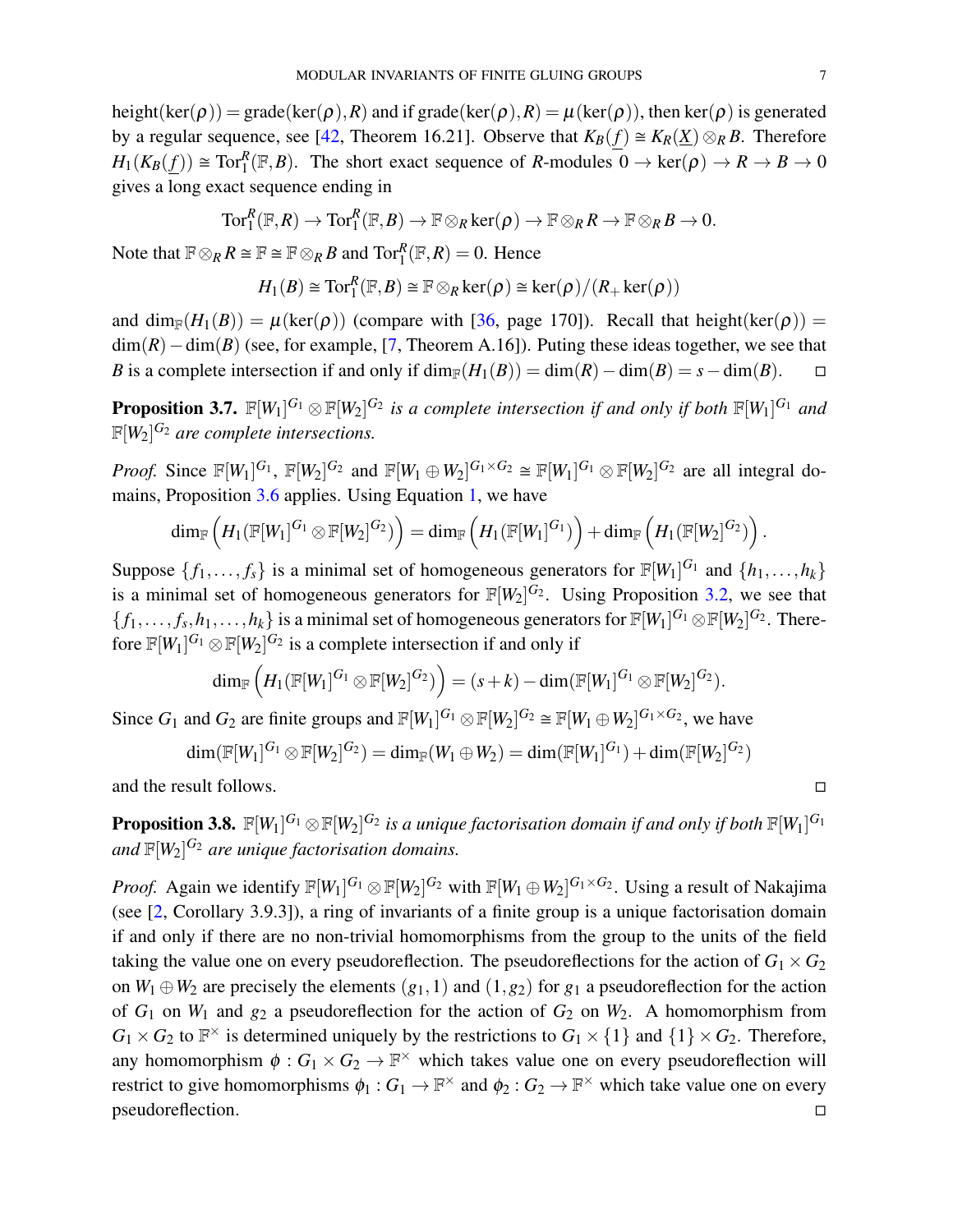For a representation *V* of a finite group *G* a subset  $\{f_1, \ldots, f_s\} \subset \mathbb{F}[V]^G$  is called a *geometric separating set* if the elements of the set can be use to distinguish (separate) the *G*-orbits of  $V \otimes_{\mathbb{F}} \overline{\mathbb{F}}$ , where  $\bar{F}$  is the algebraic closure of  $F$  (see, for example, [22]).

**Proposition 3.9.** If  $\{f_1,\ldots,f_s\}$  is a homogeneous geometric separating set for  $\mathbb{F}[W_1]^{G_1}$  and  $\{h_1, \ldots, h_k\}$  *is a homogeneous geometric separating set for*  $\mathbb{F}[W_2]^{G_2}$ , *then*  $\{f_1, \ldots, f_s, h_1, \ldots, h_k\}$  $i$ *s a homogeneous geometric separating set for*  $\mathbb{F}[W_1]^{G_1} \otimes \mathbb{F}[W_2]^{G_2}$ .

*Proof.* We identify  $\mathbb{F}[W_1]^{G_1} \otimes \mathbb{F}[W_2]^{G_2}$  with  $\mathbb{F}[W_1 \oplus W_2]^{G_1 \times G_2}$ . Let  $B_1$  denote the subalgebra of  $\mathbb{F}[W_1]$  generated by  $\{f_1,\ldots,f_s\}$  and let  $B_2$  denote the subalgebra of  $\mathbb{F}[W_2]$  generated by  $\{h_1,\ldots,h_k\}$ . Then  $B := B_1 \otimes B_2$  is the subalagebra of  $\mathbb{F}[W_1 \oplus W_2]$  generated by  $\{f_1, \ldots, f_s, h_1, \ldots, h_k\}$ . Using [22, Proposition 1.2],  $\mathbb{F}[W_i]^{G_i}$  is the purely inseparable closure of  $B_i$  in  $\mathbb{F}[W_i]$ . Let  $\overline{B}$  denote the purely inseparable closure of *B* in  $\mathbb{F}[W_1 \oplus W_2]$ . Since  $B \subseteq \mathbb{F}[W_1 \oplus W_2]^{G_1 \times G_2}$ , we see that  $\overline{B} \subseteq \mathbb{F}[W_1 \oplus W_2]^{G_1 \times G_2}$ . Therefore, we need only show that every homogeneous element of  $\mathbb{F}[W_1 \oplus W_2]^{G_1 \times G_2}$  lies in  $\overline{B}$ . Consider  $f \in \mathbb{F}[W_1 \oplus W_2]^{G_1 \times G_2}$ . Using Proposition 3.2, write  $f = \sum_{j=1}^{\ell} \alpha_j \otimes \beta_j$  for some choice of  $\alpha_j \in \mathbb{F}[W_1]$  and  $\beta_j \in \mathbb{F}[W_2]$ . Choose  $N \in \mathbb{Z}^+$  so that  $\alpha_j^{p^N} \in B_1$  and  $\beta_j^{p^N} \in B_2$  for all *j*. Then, since taking the *p*<sup>N</sup>-power is additive, we have  $f^{p^N} =$  $\sum_{j=1}^{\ell} \alpha_j^{p^N} \otimes \beta_j^{p^N} \in B_1 \otimes B_2 = B$ , as required.

**Theorem 3.10.** *Suppose*  $G_1 \times_M G_2$  *is a polynomial gluing. Then* 

- (i)  $\mathbb{F}[V]^{G_1 \times_M G_2}$  is polynomial if and only if both  $\mathbb{F}[W_1]^{G_1}$  and  $\mathbb{F}[W_2]^{G_2}$  are polynomial;
- (ii)  $\mathbb{F}[V]^{G_1 \times_M G_2}$  is Cohen-Macaulay if and only if both  $\mathbb{F}[W_1]^{G_1}$  and  $\mathbb{F}[W_2]^{G_2}$  are Cohen-*Macaulay;*
- (iii)  $\mathbb{F}[V]^{G_1 \times_M G_2}$  is a complete intersection if and only if both  $\mathbb{F}[W_1]^{G_1}$  and  $\mathbb{F}[W_2]^{G_2}$  are com*plete intersections;*
- (iv)  $\mathbb{F}[V]^{G_1 \times_M G_2}$  is unique factorisation domain if and only if both  $\mathbb{F}[W_1]^{G_1}$  and  $\mathbb{F}[W_2]^{G_2}$  are *unique factorisation domains.*

*Proof.* Each of these properties is preserved by the gluing isomorphism. Therefore the results follow from Propositions 3.2, 3.5, 3.7 and 3.8.

**Theorem 3.11.** *Suppose*  $G_1 \times_M G_2$  *is a split polynomial gluing. Then* 

$$
\operatorname{depth}(\mathbb{F}[V]^{G_1\times_{\mathcal{M}}G_2})=\operatorname{depth}(\mathbb{F}[W_1]^{G_1})+\operatorname{depth}(\mathbb{F}[W_2]^{G_2}).
$$

*Furthermore, if*  $\psi$ :  $\mathbb{F}[W_1 \oplus W_2] \to \mathbb{F}[V]^{\mathcal{M}}$  *denotes an*  $\mathbb{F}$ -algebra isomorphism which is an exten*sion of the inclusion of*  $\mathbb{F}[W_2]$  *into*  $\mathbb{F}[V]^{\mathcal{M}}$  *and restricts to a G*<sub>1</sub>-equivariant isomorphism of  $\mathbb{F}[W_1]$ *to A which takes*  $\mathbb{F}[W_1]_+$  *to A<sub>+</sub>, then*  $\{\psi(f_1), \ldots, \psi(f_s), h_1, \ldots, h_k\}$  *is a geometric separating set for*  $\mathbb{F}[V]^{G_1 \times_M G_2}$  where  $\{f_1,\ldots,f_s\}$  is a homogeneous geometric separating set for  $\mathbb{F}[W_1]^{G_1}$  and  ${h_1, \ldots, h_k}$  *is a homogeneous geometric separating set for*  $\mathbb{F}[W_2]^{G_2}$ .

*Proof.* While the map  $\psi$  is not degree preserving, it maps  $\mathbb{F}[W_1 \oplus W_2]_+^{G_1 \times G_2}$  to  $\mathbb{F}[V]_+^{G_1 \times_M G_2}$ . Therefore, the results follow from Propositions  $3.4$  and  $3.9$ .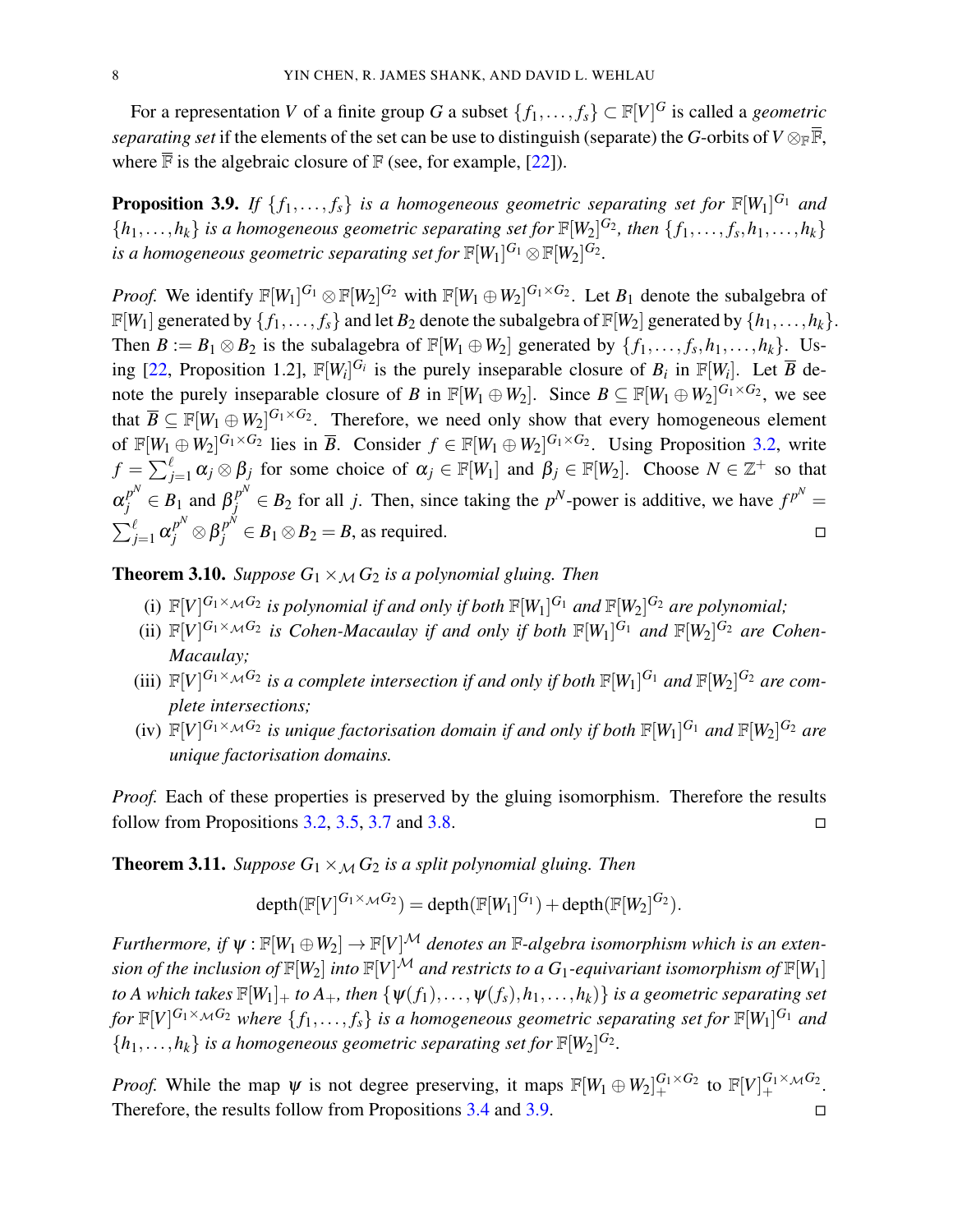#### 4. THE IMAGE OF THE TRANSFER

Suppose  $G := G_1 \times_M G_2$  is a polynomial gluing with gluing isomorphism  $\psi : \mathbb{F}[V] \longrightarrow \mathbb{F}[V]^{\mathcal{M}}$ where  $\mathbb{F}[V] = \mathbb{F}[W_1 \oplus W_2]$ . We continue to identify  $\mathbb{F}[W_i]$  with the appropriate subalgebra of  $\mathbb{F}[V]$ . Recall that the transfer map  $\text{Tr}^G : \mathbb{F}[V] \longrightarrow \mathbb{F}[V]^G$  is the morphism of  $\mathbb{F}[V]^G$ -modules defined by  $\text{Tr}^G(f) := \sum_{g \in G} f \cdot g$ . The image of the transfer is an ideal in  $\mathbb{F}[V]^G$ . By a result of Bram Broer [6], since M is a *p*-group and  $\mathbb{F}[V]^{\mathcal{M}}$  is polynomial, the image of  $\text{Tr}^{\mathcal{M}}$  is a principal ideal in  $\mathbb{F}[V]^{\mathcal{M}}$ . Let  $\tau$  denote a generator for this ideal. There is a factorisation  $\text{Tr}^G = \text{Tr}^{G_1 \times G_2} \circ \text{Tr}^{\mathcal{M}}$ . Furthermore, since M is a normal subgroup of  $G$ ,  $G_1 \times G_2$  stabilises the image of  $Tr^{\mathcal{M}}$ ; to see this observe that  $(\sum_{h \in \mathcal{M}} f \cdot h)g = \sum_{h \in \mathcal{M}} (f \cdot g)(g^{-1}hg)$ . Therefore, for any  $g \in G_1 \times G_2$ , we see that  $\tau \cdot g$  is a scalar multiple of  $\tau$ . Thus we define a character of  $G_1 \times G_2$  by  $\tau \cdot g = \chi_{\tau}(g) \tau$ . If  $G_1 \times G_2$  is a *p*-group, then  $\chi_{\tau}$  is trivial and  $\tau \in \mathbb{F}[V]^{G_1 \times G_2}$ .

**Proposition 4.1.** Suppose  $\{u_1, \ldots u_k\}$  is a generating set for the image of  $\text{Tr}^{G_1}$ ,  $\{v_1, \ldots, v_s\}$  is *a* generating set for the image of  $\text{Tr}^{G_2}$  and  $\tau \in \mathbb{F}[V]^{G_1 \times G_2}$  is a generator for the image of  $\text{Tr}^{\mathcal{M}}$ . *Then the image of*  $\text{Tr}^G$  *is the ideal generated by*  $\{\tau \psi(u_i v_j) | 1 \leq i \leq k, 1 \leq j \leq s\}.$ 

We give the proof of Proposition 4.1 after proving Lemma 4.3 below.

**Example 4.2.** In the context of Example 2.1, it follows from [41, Theorem 4.4] that  $\tau = d_{n,n}(W_2^*)^m$  $\mathbb{F}[V]^{G_1 \times G_2}$ . Hence, in this context, we can apply Proposition 4.1 to compute the image of Tr<sup>G</sup> in terms of the image of  $\text{Tr}^{G_1}$  and the image of  $\text{Tr}^{G_2}$ .

For instance, let  $\mathcal{U}(n,\mathbb{F}_p)$  be the group of  $n \times n$  upper-triangular unipotent matrices over  $\mathbb{F}_p$  and consider  $G = \mathcal{U}(4, \mathbb{F}_p)$  and  $G_1 = G_2 = \mathcal{U}(2, \mathbb{F}_p)$ . Then  $G = G_1 \times_{\mathcal{M}} G_2$  with  $\mathcal{M} = \text{hom}_{\mathbb{F}_p}(\mathbb{F}_p^2, \mathbb{F}_p^2)$ . By [41, Theorem 4.4] we see that the image of  $\text{Tr}^G$  is the principal ideal generated by

$$
\delta := d_{1,1}(x_1) \cdot d_{2,2}(x_1,x_2) \cdot d_{3,3}(x_1,x_2,y_1)
$$

where  $d_{i,j}$  denotes the Dickson invariants in the specified variables. In particular,  $d_{1,1}(x_1) = x_1^{p-1}$  $\frac{p-1}{1}$ ,  $d_{2,2}(x_1, x_2) = \det \begin{pmatrix} x_1 & x_1^p \\ x_2 & x_2^p \end{pmatrix}$  $\int^{p-1}$  and

$$
d_{3,3}(x_1, x_2, y_1) = \det \begin{pmatrix} x_1 & x_1^p & x_1^{p^2} \\ x_2 & x_2^p & x_2^{p^2} \\ y_1 & y_1^p & y_1^{p^2} \end{pmatrix}^{p-1}
$$

.

On the other hand, applying [41, Theorem 4.4] again we observe that the image of  $\text{Tr}^{\mathcal{M}}$  is the principal ideal generated by  $\tau = d_{2,2}(x_1, x_2)^2$ , which is  $G_1 \times G_2$ -invariant. The image of  $\text{Tr}^{G_1}$  is generated by  $u := d_{1,1}(x_1) = x_1^{p-1}$  $1^{p-1}$  and the image of Tr<sup>G<sub>2</sub></sup> is generated by  $v := d_{1,1}(y_1) = y_1^{p-1}$  $\frac{p-1}{1}$ . Note that  $\psi(u) = d_{1,1}(x_1)$  and

$$
\psi(v) = \psi(y_1)^{p-1} = (y_1^{p^2} + d_{1,2}(x_1, x_2)y_1^p + d_{2,2}(x_1, x_2)y_1)^{p-1}.
$$

Using Proposition 1.3(b) of [49], we see that  $d_{3,3}(x_1, x_2, y_1) = -d_{2,2}(x_1, x_2)\psi(v)$ . Therefore  $\tau \cdot \psi(u) \cdot \psi(v) = d_{2,2}(x_1, x_2)^2 \cdot d_{1,1}(x_1) \cdot \psi(v) = -d_{1,1}(x_1) \cdot d_{2,2}(x_1, x_2) \cdot d_{3,3}(x_1, x_2, y_1) = -\delta.$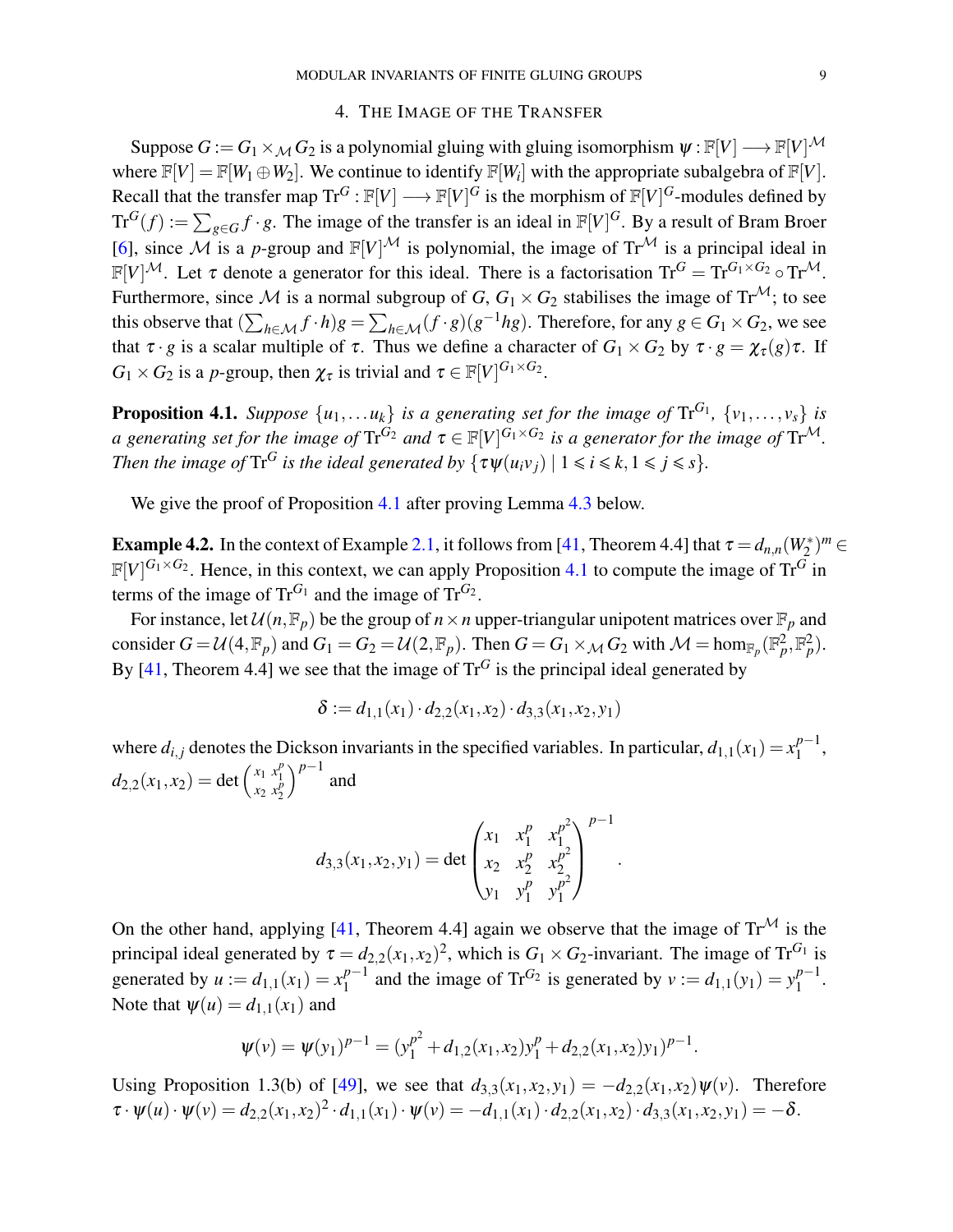**Lemma 4.3.** *Suppose*  $\{u_1, \ldots u_k\}$  *is a generating set for the image of*  $\text{Tr}^{G_1}$  *and*  $\{v_1, \ldots, v_s\}$  *is a* generating set for the image of  $\text{Tr}^{G_2}$ . Then the image of  $\text{Tr}^{G_1\times G_2}$  is generated by  $\{u_iv_j\mid 1\leqslant i\leqslant j\leqslant n\}$  $k, 1 \leq j \leq s$ .

*Proof.* Let  $I^{G_1 \times G_2}$  denote the image of  $Tr^{G_1 \times G_2}$ , let  $I^{G_1}$  denote the image of  $Tr^{G_1}$  and let  $I^{G_2}$ denote the image of Tr<sup>G</sup>2. Observe that  $Tr^{G_1 \times G_2} = Tr^{\{1\} \times G_2} \circ Tr^{G_1 \times \{1\}}$ . Choose  $f_i \in \mathbb{F}[W_1]$  and  $h_j \in \mathbb{F}[W_2]$  so that  $\text{Tr}^{G_1}(f_i) = u_i$  and  $\text{Tr}^{G_2}(h_j) = v_j$ . Then

$$
\mathrm{Tr}^{G_1 \times G_2}(f_i h_j) = \mathrm{Tr}^{\{1\} \times G_2} \circ \mathrm{Tr}^{G_1 \times \{1\}}(f_i h_j) = \mathrm{Tr}^{\{1\} \times G_2}(u_i h_j) = u_i v_j \in I^{G_1 \times G_2}.
$$

On the other hand, for any  $f \in \mathbb{F}[V]$ , write  $f = \sum_{I,J} c_{I,J} x^I y^J$  for exponent sequences *I* and *J* with  $c_I$ *J* ∈ F. Then

$$
\mathrm{Tr}^{G_1 \times G_2}(f) = \sum_{I,J} c_{I,J} \mathrm{Tr}^{G_1 \times G_2}(x^I y^J) = \sum_{I,J} c_{I,J} \mathrm{Tr}^{G_2}(x^I) \mathrm{Tr}^{G_1}(y^J) \in I^{G_1} I^{G_2}.
$$

Hence  $\text{Tr}^{G_1 \times G_2}(f)$  is in the ideal generated by  $\{u_i v_j \mid 1 \le i \le k, 1 \le j \le s\}.$ 

*Proof of Proposition* 4.1. Let  $I^G$  denote the image of Tr<sup>G</sup>. Choose  $f_i \in \mathbb{F}[W_1]$  and  $h_j \in \mathbb{F}[W_2]$  so that  $\text{Tr}^{G_1}(f_i) = u_i$  and  $\text{Tr}^{G_2}(h_j) = v_k$ . Choose  $\alpha \in \mathbb{F}[V]$  so that  $\text{Tr}^{\mathcal{M}}(\alpha) = \tau$ . Then

$$
\mathrm{Tr}^G(\psi(f_ih_j)\alpha) = \mathrm{Tr}^{G_1 \times G_2} \circ \mathrm{Tr}^{\mathcal{M}}(\psi(f_ih_j)\alpha) = \mathrm{Tr}^{G_1 \times G_2}(\psi(f_ih_j)\tau)
$$
  
=  $\tau \psi(\mathrm{Tr}^{G_1 \times G_2}(f_ih_j)) = \tau \psi(u_iv_j) \in I^G.$ 

Suppose  $f = \text{Tr}^G(f')$ . Then  $f = \text{Tr}^{G_1 \times G_2}(\text{Tr}^{\mathcal{M}}(f')) = \text{Tr}^{G_1 \times G_2}(\tilde{f}\tau)$  for some  $\tilde{f} \in \mathbb{F}[V]^{\mathcal{M}}$ . Since  $\tau \in \mathbb{F}[V]^{G_1 \times G_2}$  and  $\psi$  is a  $(G_1 \times G_2)$ -equivariant isomorphism, we get

$$
f = \tau \text{Tr}^{G_1 \times G_2}(\psi(f'')) = \tau \psi(\text{Tr}^{G_1 \times G_2}(f''))
$$

for some  $f'' \in \mathbb{F}[V]$ . Therefore *f* is in the ideal generated by  $\{\tau \psi(u_i v_j) \mid 1 \le i \le k, 1 \le j \le s\}$ .  $\Box$ 

#### 5. MAXIMAL PARABOLIC SUBGROUPS OF FINITE SYMPLECTIC GROUPS

For this section, we let *V* denote the defining representation of the symplectic group  $Sp_{2m}(\mathbb{F}_q)$ with  $q = p^r$ . We choose an ordered basis  $e_1, e_2, \ldots, e_m, f_m, f_{m-1}, \ldots, f_1$  for *V* with dual basis  $y_1, \ldots, y_m, x_m, \ldots, x_1$  so that the symplectic form is represented by the matrix

$$
J = \begin{pmatrix} 0 & Q \\ -Q & 0 \end{pmatrix} \text{ with } Q = \begin{pmatrix} 0 & 0 & 0 & \cdots & 0 & 0 & 1 \\ 0 & 0 & 0 & \cdots & 0 & 1 & 0 \\ & & \vdots & & & \\ 0 & 1 & 0 & \cdots & 0 & 0 & 0 \\ 1 & 0 & 0 & \cdots & 0 & 0 & 0 \end{pmatrix}.
$$

We identify  $Sp_{2m}(\mathbb{F}_q)$  with the set of matrices  $A \in GL_{2m}(\mathbb{F}_q)$  satisfying  $A^TJA = J$ . Define  $\xi_i := y_m^{q^i} x_m - y_m x_m^{q^i} + \cdots + y_1^{q^i}$  $q_1^i x_1 - y_1 x_1^{q^i}$  $1$ <sup>d</sup>. Carlisle and Kropholler proved that  $\mathbb{F}_q[V]^{Sp_{2m}(\mathbb{F}_q)}$  is the complete intersection generated by  $\xi_1,\ldots,\xi_{2m-1}$  and the Dickson invariants  $d_{1,2m},\ldots,d_{m,2m}$ , see [2, Theorem 8.3.11]. Note that for  $i > 1$ ,  $\xi_i$  can be constructed by applying Steenrod operations to  $\xi_1$ . Therefore  $Sp_{2m}(\mathbb{F}_q)$  is the subgroup of  $GL_{2m}(\mathbb{F}_q)$  which fixes  $\xi_1$ .

The symplectic group  $Sp_{2m}(\mathbb{F}_q)$  has a *BN*-pair of type  $C_m$  (see [45] or [13, §1.11]). To construct a maximal parabolic subgroup for  $Sp_{2m}(\mathbb{F}_q)$ , we remove one of the *m* generating reflections

$$
\Box
$$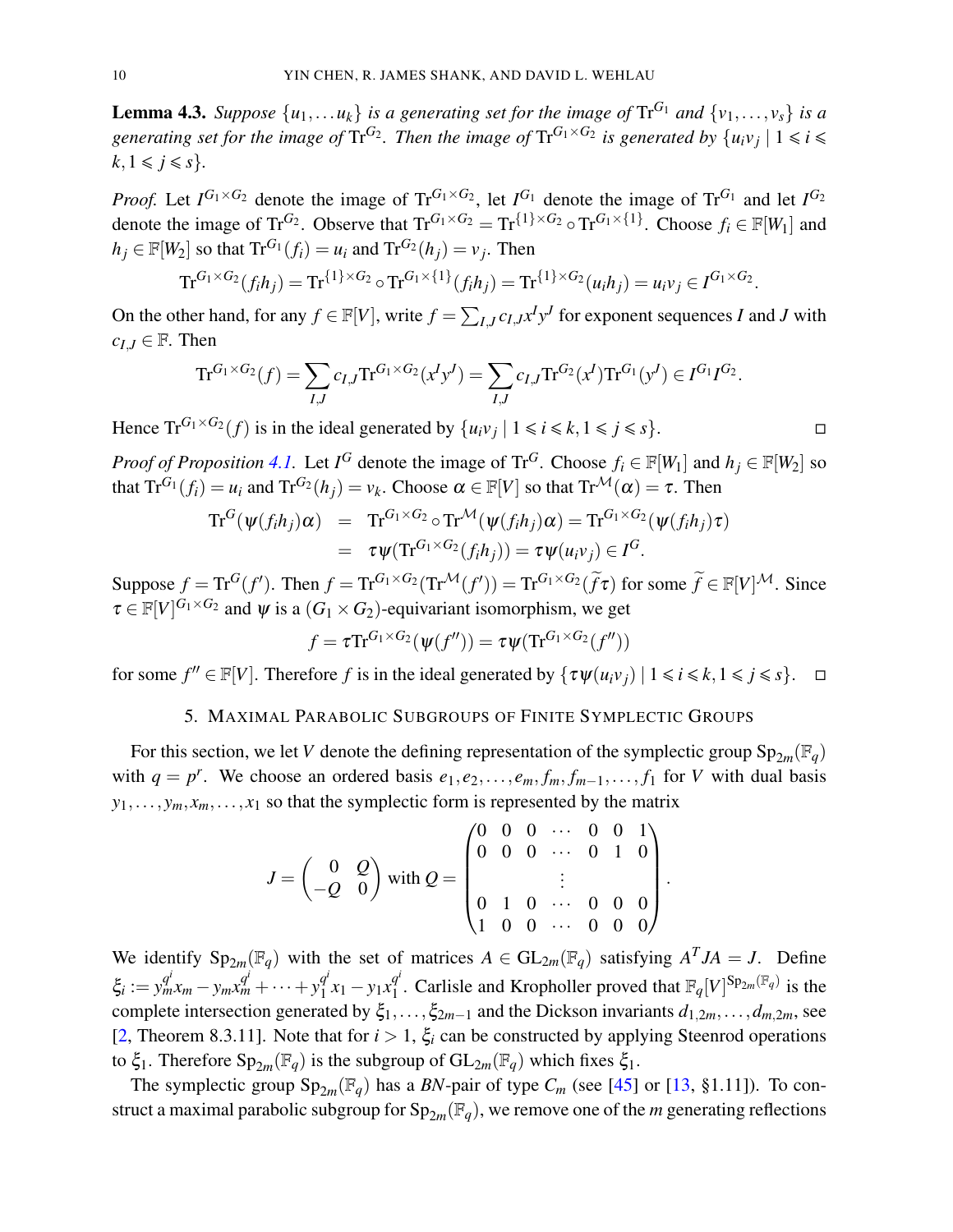from the associated Weyl group,  $N/(B \cap N)$ , and lift the resulting subgroup to get a subgroup of *N*, say *N*. The resulting parabolic subgroup is generated by *B* and *N*. We label the vertices of the Coxeter graph so that the edge of weight 4 joins vertex *m* − 1 and *m*. We will refer to the maximal parabolic subgroup constructed by removing the reflection corresponding to vertex *k* as a maximal parabolic of type  $k$  and denote this subgroup by  $\mathcal{G}_k$ . The primary goal of this section is to compute  $\mathbb{F}_q[V]^{\mathcal{G}_k}.$  In the following, we use  $\mathcal{Q}_k$  to represent the  $k\times k$  submatrix of  $\mathcal Q$  constructed by removing the first *m*−*k* columns and the last *m*−*k* rows. Therefore

$$
J=\begin{pmatrix}0&0&0&Q_k\\0&0&Q_{m-k}&0\\0&-Q_{m-k}&0&0\\-Q_k&0&0&0\end{pmatrix}.
$$

Let  $P_k$  denote the subgroup of  $GL_{2m}(\mathbb{F}_q)$  consisting of matrices of the form

$$
\begin{pmatrix} I_k & C_1 & C_2 & A \\ 0 & I_{m-k} & 0 & B_1 \\ 0 & 0 & I_{m-k} & B_2 \\ 0 & 0 & 0 & I_k \end{pmatrix}
$$

subject to the relations  $C_1 = -Q_k B_2^T Q_{m-k}$ ,  $C_2 = Q_k B_1^T Q_{m-k}$  and  $A^T Q_k - Q_k A = B_2^T Q_{m-k} B_1 B_1^T Q_{m-k} B_2$ . Observe that  $P_k$  is a *p*-group and a subgroup of  $Sp_{2m}(\mathbb{F}_q)$ .

Proposition 5.1. *The maximal parabolic subgroup* G*<sup>k</sup> is isomorphic to*

$$
\big(\mathrm{GL}_k(\mathbb{F}_q)\times\mathrm{Sp}_{2m-2k}(\mathbb{F}_q)\big)\ltimes P_k
$$

 $\mathcal{B}$  *with the action of*  $\mathrm{GL}_k(\mathbb{F}_q) \times \mathrm{Sp}_{2m-2k}(\mathbb{F}_q)$  *on*  $P_k$  *given by mapping*  $(A, B) \in \mathrm{GL}_k(\mathbb{F}_q) \times \mathrm{Sp}_{2m-2k}(\mathbb{F}_q)$ *to*

$$
\begin{pmatrix} A & 0 & 0 \\ 0 & B & 0 \\ 0 & 0 & Q_k (A^{-1})^T Q_k \end{pmatrix} \in \mathrm{Sp}_{2m}(\mathbb{F}_q).
$$

*Proof.* We use the BN-pair for  $Sp_{2m}(\mathbb{F}_q)$  described in Chapter 8 of Taylor's book [45]. The Borel subgroup *B* is the group of upper triangular symplectic matrices and *N* is the group of symplectic monomial matrices. The Weyl group is generated by reflections  $w_1, \ldots, w_m$ . For  $i < m$ ,  $w_i$  can be lifted to the element  $n_i \in N$  which takes  $e_i$  to  $-e_{i+1}$ ,  $e_{i+1}$  to  $e_i$ ,  $f_i$  to  $-f_{i+1}$ ,  $f_{i+1}$  to  $f_i$  and fixes the other basis vectors. The generator  $w_m$  lifts to  $n_m \in N$  which takes  $e_m$  to  $-f_m$ ,  $f_m$  to  $e_m$ and fixes the other basis elements. The maximal parabolic subgroup  $G_k$  is generated by *B* and  ${n_1,\ldots,n_m} \setminus {n_k}.$ 

Direct calculation verifies that  $P_k$  is precisely the set of symplectic matrices of the given blockform and that the embedding of  $GL_k(\mathbb{F}_q) \times Sp_{2m-2k}(\mathbb{F}_q)$  gives the set of symplectic matrices of that corresponding block-form. A further explicit calculation verifies that the embedding of  $GL_k(\mathbb{F}_q) \times Sp_{2m-2k}(\mathbb{F}_q)$  normalises  $P_k$ . The removal of vertex *k* from the Coxeter graph gives a graph of type  $A_{k-1} \times C_{m-k}$ . The removal of the generator  $n_k$  separates the basis vectors into three sets:  $\{e_1, \ldots, e_k\}$ ,  $\{e_{k+1}, \ldots, e_m, f_m, \ldots, f_{k+1}\}$ ,  $\{f_k, \ldots, f_1\}$ . We are left with the usual *BN*pair for  $GL_k(\mathbb{F}_q)$  on the span of  $\{e_1,\ldots,e_k\}$ , the usual *BN*-pair for  $Sp_{2m-2k}(\mathbb{F}_q)$  on the span of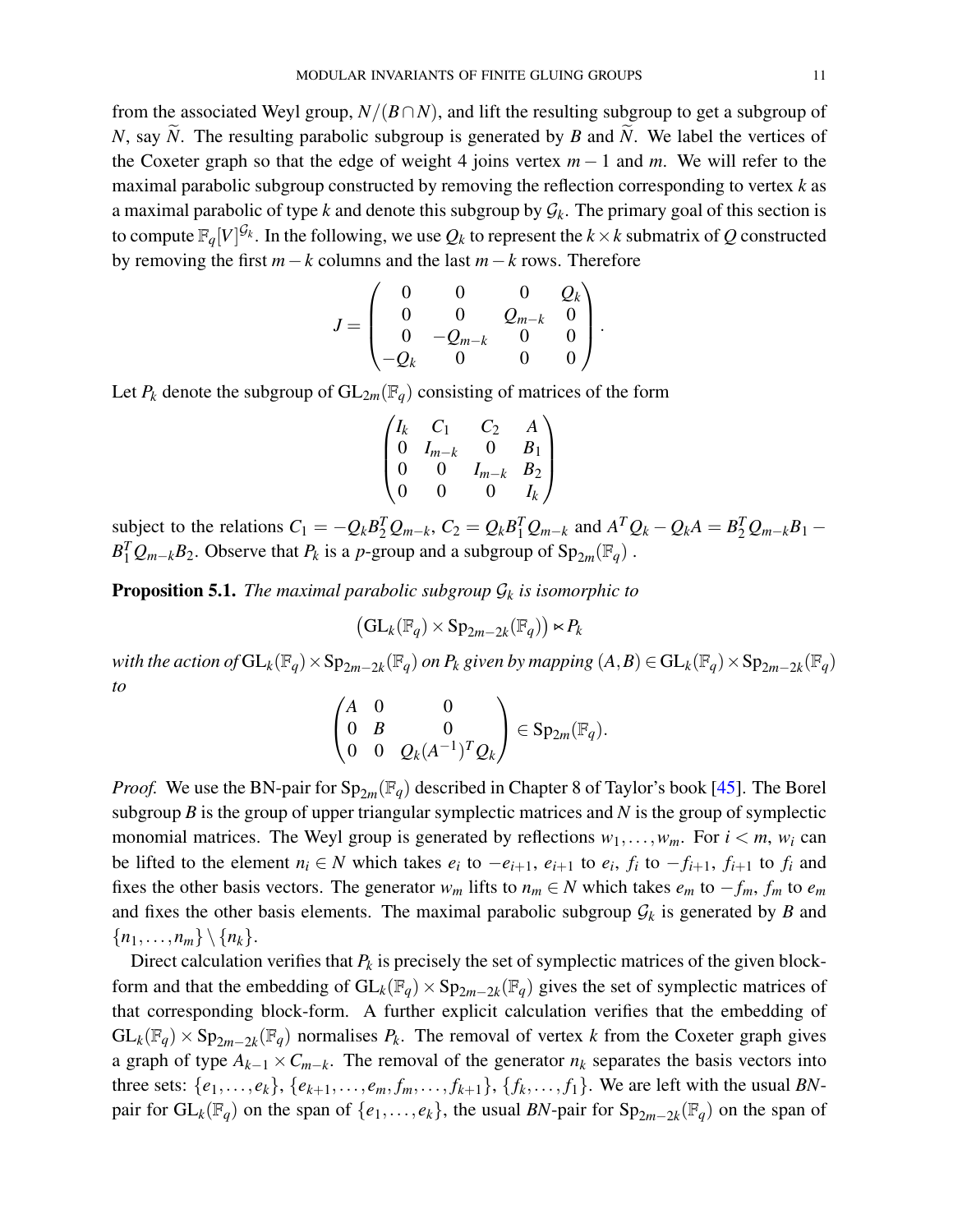${e_{k+1}, \ldots, e_m, f_m, \ldots, f_{k+1}}$ , the action of  $GL_k(\mathbb{F}_q)$  on  ${f_k, \ldots, f_1}$  determined by the symplectic condition, extended by the normal subgroup  $P_k$  to recover the Borel subgroup.

Let  $U_k$  denote the span of  $\{e_1, \ldots, e_k\}$  and let  $Sp_{2m}(\mathbb{F}_q)_{U_k}$  denote the pointwise stabiliser subgroup.

Corollary 5.2. *The maximal parabolic subgroup* G*<sup>k</sup> is isomorphic to*

$$
\mathrm{GL}_k(\mathbb{F}_q) \ltimes \mathrm{Sp}_{2m}(\mathbb{F}_q)_{U_k}
$$

*with the action of*  $GL_k(\mathbb{F}_q)$  *as described in Proposition 5.1.* 

*Proof.* With our chosen basis, the matrices representing elements of  $Sp_{2m}(\mathbb{F}_q)_{U_k}$  are of the form

$$
\begin{pmatrix} I_k & A & B \\ 0 & C & D \\ 0 & E & F \end{pmatrix}
$$

where  $\{A, E\} \subset \mathbb{F}_q^{k \times (2m-2k)}$ ,  $\{B, F\} \subset \mathbb{F}_q^{k \times k}$ ,  $C \in \mathbb{F}_q^{(2m-2k) \times (2m-2k)}$  and  $D \in \mathbb{F}_q^{(2m-2k) \times k}$ . The symplectic condition forces  $E = 0$ ,  $F = I_k$  and  $C \in \text{Sp}_{2m-2k}(\mathbb{F}_q)$ . If we restrict to  $C = I_{2m-2k}$  and apply the symplectic condition, we recover  $P_k$ . Since the action of  $Sp_{2m-2k}(\mathbb{F}_q)$  normalises  $P_k$ , we see that  $Sp_{2m}(\mathbb{F}_q)_{U_k}$  is isomorphic to  $Sp_{2m-2k}(\mathbb{F}_q) \lt P_k$ , and the result follows from Proposition 5.1.  $\Box$ 

Notation 5.3. *For the rest of this section, we use*  $\widetilde{d}_{i,\ell}$  *to denote the i<sup>th</sup> Dickson invariant in the first l* variables taken from the ordered list  $x_1, \ldots, x_m, y_m, \ldots, y_1$ . For example,  $\tilde{d}_{i,m}$  is the i<sup>th</sup> Dickson *invariant in*  $x_1, \ldots, x_m$ *. Let*  $W_k$  *denote the span of*  $\{x_1, \ldots, x_m, y_m, \ldots, y_1\} \setminus \{y_1, \ldots, y_k\}$  *and define* 

$$
N_k(t) := \prod_{v \in W_k} (t + v) = \sum_{j=0}^{2m-k} t^{q^{2m-k-j}} \widetilde{d}_{j,2m-k} \in \mathbb{F}_q[V][t].
$$

*Note that*  $N_k(x_i) = 0$  *and*  $N_k(y_i) = 0$  *if i* > *k*.

**Theorem 5.4.** The ring of invariants  $\mathbb{F}_q[V]^{Sp_{2m}(\mathbb{F}_q)_{U_k}}$  is generated by  $x_1, \ldots, x_k$ ,  $\xi_1, \ldots, \xi_{2m-1}$ ,  $N_k(y_1), \ldots, N_k(y_k)$ , and  $d_{i,2m-k}$  for  $i = 1, 2, \ldots, 2m-k$ . Furthermore, this ring is a complete *intersection and, therefore, Cohen-Macaulay.*

*Proof.* Since  $\mathbb{F}_q[V]^{Sp_{2m}(\mathbb{F}_q)}$  is Cohen-Macaulay and a complete intersection, it follows from [32, Theorem B] that  $\mathbb{F}_q[V]^{Sp_{2m}(\mathbb{F}_q)_{U_k}}$  is Cohen-Macaulay and a complete intersection.

We will use Kemper's algorithm based on [32, Theorem 2.7] to compute a generating set for  $\mathbb{F}_q[V]^{Sp_{2m}(\mathbb{F}_q)U_k}$ . Given a *G*-invariant polynomial, Kemper's algorithm produces a set of  $G_U$ invariant polynomials. The algorithm uses only the input polynomials and the subspace *U*. Applying the algorithm to  $\{d_{i,2m} \mid i = 1,\ldots,2m\}$  produces a generating set for  $\mathbb{F}_q[V]^{GL_{2m}(\mathbb{F}_q)U_k}$ . By comparing the order of  $GL_{2m}(\mathbb{F}_q)_{U_k}$  with product of the degrees, we see that  $\mathbb{F}_q[V]^{GL_{2m}(\mathbb{F}_q)_{U_k}}$  is the polynomial algebra generated by  $\{N_k(y_i), d_{j,2m-k} \mid i = 1, \ldots, k; j = 1, 2, \ldots, 2m-k\}$ . Applying the algorithm to the  $\xi_j$  produces  $\{x_1, \ldots, x_k, \xi_1, \ldots, \xi_{2m-1}\}$ . We do not claim that this is a minimal generating set.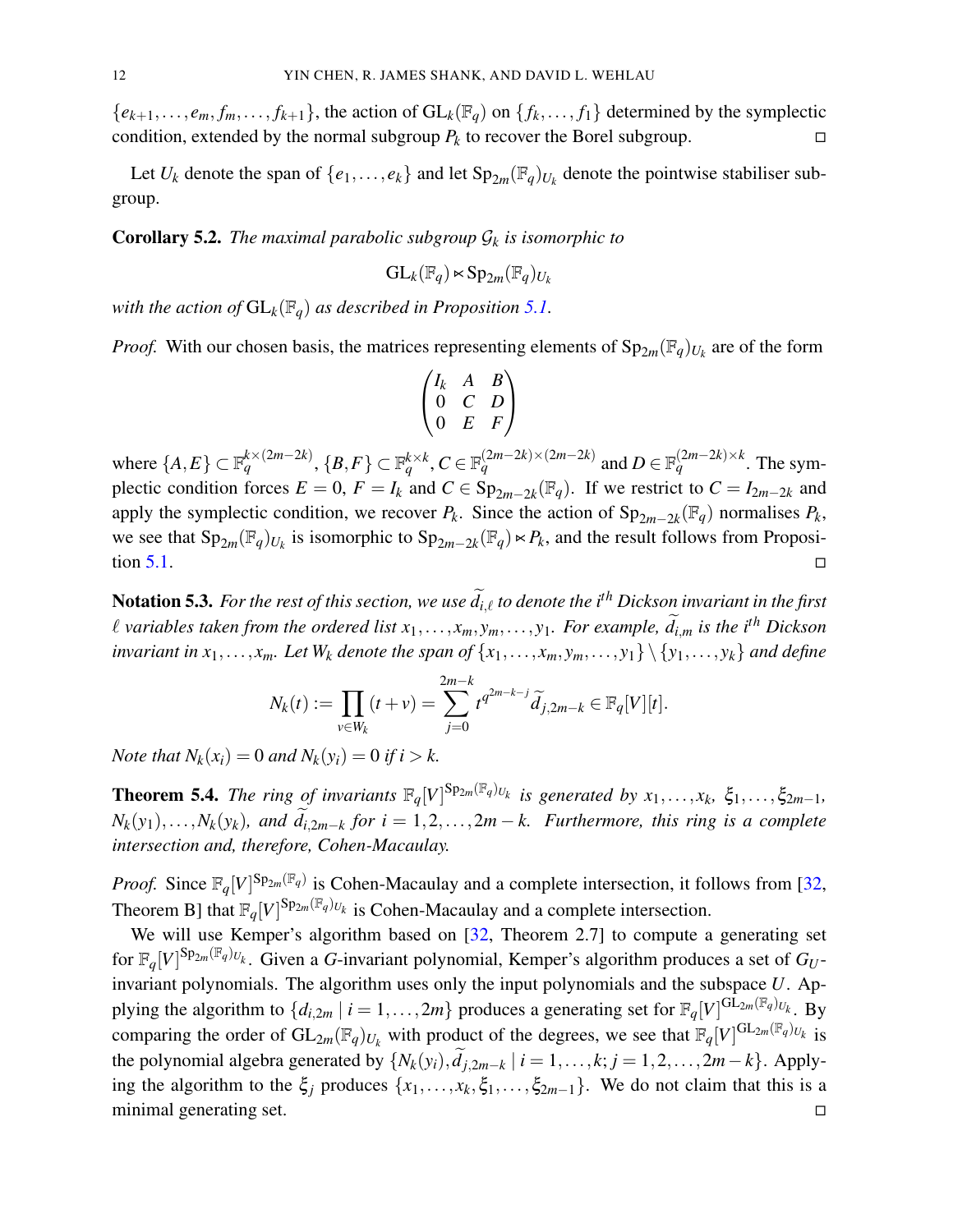**Corollary 5.5.** *For*  $k < m$ *, the set* 

$$
\mathcal{H}_k := \{x_1,\ldots,x_k,N_k(y_1),\ldots,N_k(y_k),\widetilde{d}_{1,2m-k},\ldots,\widetilde{d}_{2m-2k,2m-k}\}
$$

*is a homogeneous system of parameters.*

*Proof.* It is sufficient to show that the ideal generated by  $\mathcal{H}_k$  in  $\mathbb{F}_q[V]$  is zero dimensional. Since  $\mathbb{F}_q[V]$  is integral over  $\mathbb{F}_q[V]^{GL_{2m}(\mathbb{F}_q)_{U_k}}$  and, from the proof of Theorem 5.4,  $\mathbb{F}_q[V]^{GL_{2m}(\mathbb{F}_q)_{U_k}}$  is generated by  $S := \{N_k(y_i), d_{j,2m-k} \mid i = 1, ..., k; j = 1, 2, ..., 2m-k\}$ , we see that the ideal generated by S in  $\mathbb{F}_q[V]$  is zero dimensional. Thus the ideal generated by  $\mathcal{H}_k \cup \mathcal{S}$  is zero dimensional. However, it follows from the definition of  $d_{j,2m-k}$ , see Notation 5.3, that for  $j > 2m-2k$ ,  $d_{j,2m-k}$  is in the ideal in  $\mathbb{F}_q[V]$  generated by  $\{x_1, \ldots, x_k\}$  (one way to see this is to compute the lead term of  $d_{j,2m-k}$  using a grevlex order with  $y_1 > y_2 > \cdots > y_m > x_m > \cdots > x_1$ ). Therefore the ideal generated by  $\mathcal{H}_k$  coincides with ideal generated by  $\mathcal{H}_k \cup \mathcal{S}$  and so is zero dimensional.

For  $k = m$ , we have

$$
Sp_{2m}(\mathbb{F}_q)_{U_m}=P_m=\left\{\begin{pmatrix}I_m&A\\0&I_m\end{pmatrix}|A=Q_mA^TQ_m\right\},\,
$$

which is an elementary abelian *p*-group of order  $q^{(m^2+m)/2}$ .

**Corollary 5.6.** The ring of invariants  $\mathbb{F}_q[V]^{P_m}$  is the complete intersection generated by  $x_1, \ldots, x_m$ ,  $\xi_1, \ldots, \xi_{m-1}$ *, and*  $N_m(y_1), \ldots, N_m(y_m)$ .

*Proof.* By Theorem 5.4,  $\mathbb{F}_q[V]^{P_m}$  is the complete intersection generated by  $x_1, \ldots, x_m, \xi_1, \ldots, \xi_{2m-1}$ ,  $N_m(y_1), \ldots, N_m(y_m)$ , and  $\tilde{d}_{i,m}$  for  $i = 1, 2, \ldots, m$ . Since  $\tilde{d}_{i,m} \in \mathbb{F}_q[x_1, \ldots, x_m]$ , these generators are redundant. An explicit calculation gives

$$
\xi_m = \left(\sum_{j=1}^m x_j N_m(y_j)\right) - \left(\sum_{i=1}^{m-1} \xi_i \widetilde{d}_{m-i,m}\right).
$$

Thus ξ*<sup>m</sup>* is also a redundant generator. Similar relations can be constructed to eliminate ξ*<sup>j</sup>* for  $j > m$ ; one approach to doing this is to apply Steenrod operations to the relation for  $\xi_m$ .

Remark 5.7. *The above result is essentially Theorem 5.4.8 of* [31]*.*

The action of  $GL_k(\mathbb{F}_q)$  on *V* is the direct sum of the action as a vector and a covector on  $Span(e_1, \ldots, e_k)$  and  $Span(f_k, \ldots, f_1)$ , in the sense of [3] or [14], and a trivial action on the remaining basis vectors. This means that we can use the results of [14] to compute generators for  $\mathbb{F}_q[V]^{\mathrm{GL}_k(\mathbb{F}_q)}$ . Our approach to the construction of generators for  $\mathbb{F}_q[V]^{\mathcal{G}_k} = (\mathbb{F}_q[V]^{\mathrm{Sp}_{2m}(\mathbb{F}_q)_{U_k}})^{\mathrm{GL}_k(\mathbb{F}_q)}$ is to apply a "diagonal gluing" to the invariants of  $\mathbb{F}_q[V]^{GL_k(\mathbb{F}_q)}$ . It is useful to start with the case  $k = m$ , which is closely related to the Sylow *p*-subgroup of  $Sp_{2m}(\mathbb{F}_q)$ . We use  $USp_{2m}$  to denote the group of upper-triangular unipotent symplectic matrices, a Sylow p-subgroup for  $Sp_{2m}(\mathbb{F}_q)$ . In the following theorem, we use  $N(x_i)$  to denote the product of  $x_i + v$  as *v* runs over the span of  $x_1, \ldots, x_{i-1}$ .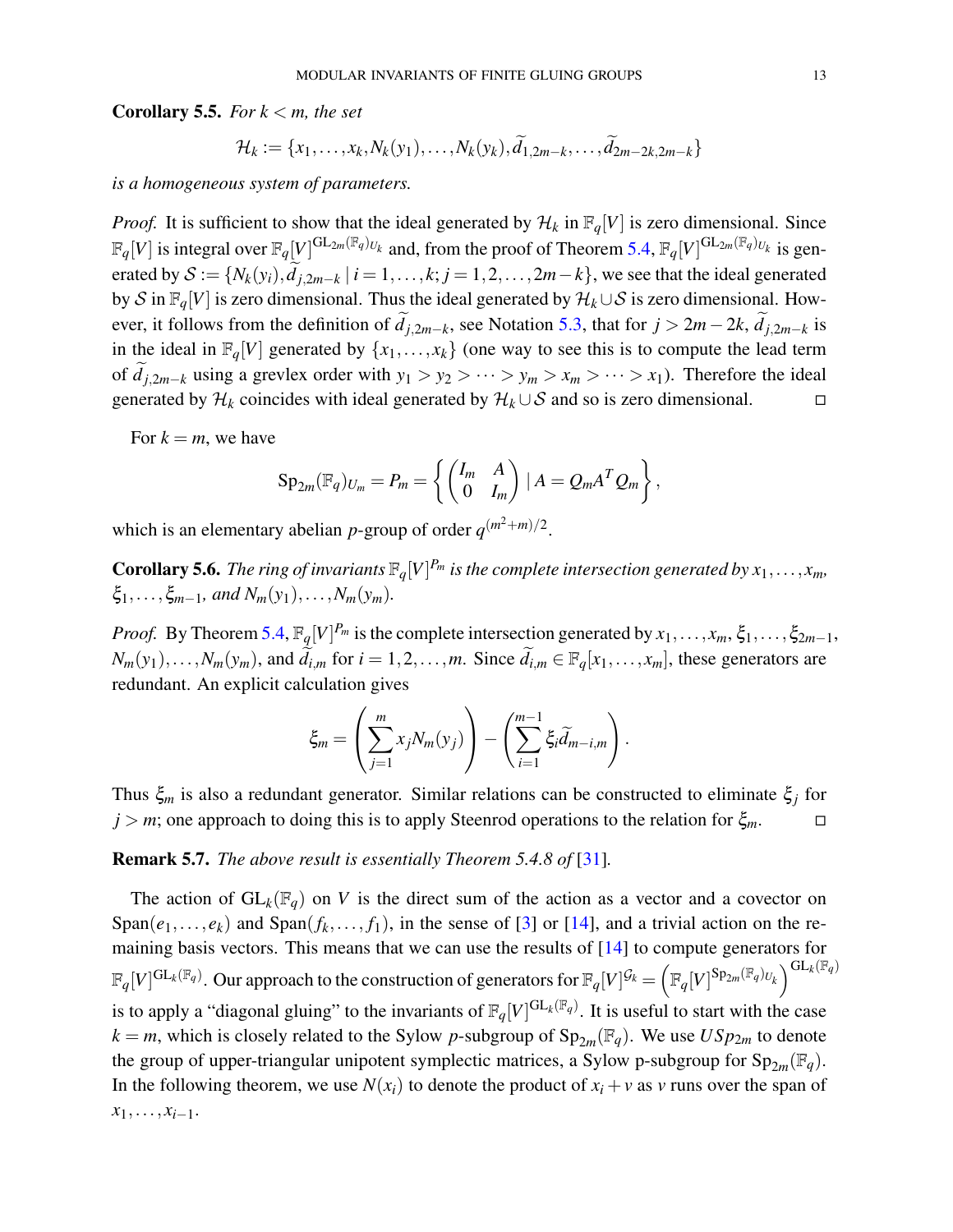**Theorem 5.8.** The ring of invariants  $\mathbb{F}_q[V]^{USp_{2m}}$  is the complete intersection generated by  $\xi_1,\ldots,\xi_{2m-2}, N(x_1),\ldots,N(x_m)$  and  $N_m(y_m),N_{m-1}(y_{m-1}),\ldots,N_1(y_1)$ .

*Proof.* Let *H* denote the upper triangular unipotent subgroup of  $GL_m(\mathbb{F}_q)$ . Observe that  $USp_{2m}$  is isomorphic to  $H \times P_m$  with the action given by restricting the action of  $GL_m(\mathbb{F}_q)$  given in Proposition 5.1 to the subgroup *H*. Furthermore, this restriction gives a vector/covector action of *H* on *V*. Bonnafé and Kemper [3] showed that  $\mathbb{F}_q[V]^H$  is a complete intersection generated by  $N_H(y_i)$ , *N*( $x_i$ ) for *i* = 1,...,*m* and additional invariants which they denote by  $u_j$  for  $j = 2 - m, \ldots, m - 2$ . Let *S* denote the algebra generated by  $x_1, \ldots, x_m, N_m(y_1), \ldots, N_m(y_m)$ . Referring to Corollary 5.6, we see that  $\{x_1, \ldots, x_m, N_m(y_1), \ldots, N_m(y_m)\}$  is a homogeneous system of parameters for  $\mathbb{F}_q[V]^{P_m}$ and that F*q*[*V*] *<sup>P</sup><sup>m</sup>* is a finitely generated free *S*-module. Furthermore, the *S*-module generators can be taken to be monomials in the  $\xi_i$ . Therefore, since the  $\xi_i$  are *H*-invariant, adjoining the  $\xi_i$  to a generating set for  $S^H$  gives a generating set for  $\mathbb{F}_q[V]^{USp_{2m}} = (\mathbb{F}_q[V]^{P_m})^H$ . The algebra homomorphism from  $\mathbb{F}_q[V]$  to *S* which fixes  $x_i$  and maps  $y_i$  to  $N_m(y_i)$  is an *H*-equivariant isomorphism of algebras. Thus we can construct generators for  $S^H$  by substituting  $N_m(y_i)$  for  $y_i$  in the generators for  $\mathbb{F}_q[V]^H$ . Note that  $N_H(N_m(y_i)) = N_i(y_i)$ . Substituting  $N_m(y_i)$  for  $y_i$  in  $u_j$  gives

$$
\widetilde{u}_0 = \sum_{i=1}^m x_i N_m(y_i)
$$
  

$$
\widetilde{u}_j = \sum_{i=1}^m x_i^{q^j} N_m(y_i)
$$
  

$$
\widetilde{u}_{-j} = \sum_{i=1}^m x_i N_m(y_i)^{q^j}
$$

for  $j = 1, \ldots, m$ . These invariants can be written in terms of the  $\xi_i$  and the Dickson invariants in  $x_1, \ldots, x_m$ :

$$
\widetilde{u}_0 = \sum_{i=1}^m \xi_i \widetilde{d}_{m-i,m}
$$
\n
$$
\widetilde{u}_j = \sum_{i=0}^{m-j-1} \xi_{m-i-j}^{q^j} \widetilde{d}_{i,m} - \sum_{i=m-j+1}^m \xi_{i+j-m}^{q^{m-i}} \widetilde{d}_{i,m}
$$
\n
$$
\widetilde{u}_{-j} = \sum_{i=0}^m \xi_{m+j-i} \widetilde{d}_{i,m}^{q^j}
$$

for  $j = 1, \ldots, m$ ; see Lemma 5.10 below for details. Since the Dickson invariants  $\tilde{d}_{i,m}$  can be written as polynomials in  $N(x_1),...,N(x_m)$ , the  $\tilde{u}_2$ <sub>−*m*</sub>,..., $\tilde{u}_{m-2}$  are redundant, as long as we include  $\xi_1,\ldots,\xi_{2m-2}$  in our generating set (the invariants  $\widetilde{u}_{-m}, \widetilde{u}_{1-m}, \widetilde{u}_{m-1}$  and  $\widetilde{u}_m$  require  $\xi_{2m-1}$ to rewrite). Define  $\mathcal{H} := \{N(x_1), \ldots, N(x_m), N_m(y_m), \ldots, N_1(y_1)\}\$  and let *A* denote the algebra generated  $H$ . Note that  $A$  is the ring of invariants for the upper triangular unipotent subgroup of  $GL_{2m}(\mathbb{F}_q)$ , each  $d_{i,2m} \in A$  and  $H$  is a homogeneous system of parameters. Furthermore,  $\mathbb{F}_q[V]^{USp_{2m}}$  is a finite *A*-module and the module generators can be taken to be monomials in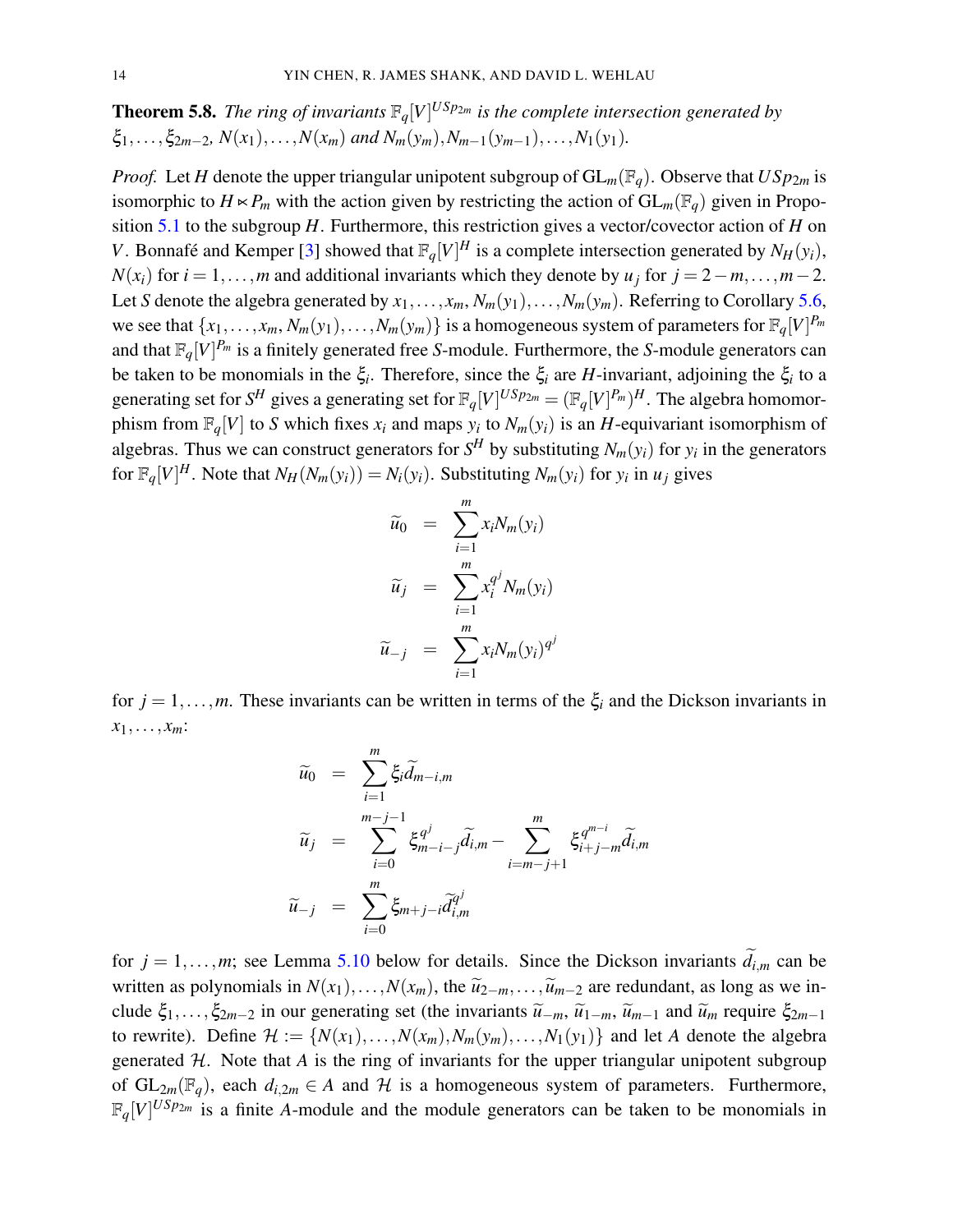the ξ*<sup>i</sup>* . The Bonnafé-Kemper relations [3, page 105] translate into relations which allow us to rewrite powers of the ξ*<sup>i</sup>* in terms of elements of *A* and powers of ξ*<sup>j</sup>* of lower total degree. In particular, the translation of relation  $R_{m-j}$  rewrites  $\xi_{2j+1}^{q^{m-j-1}}$  $y_{2j+1}^{q^{m-j}}$  for  $j = 0, ..., m-2$ , the translation of  $R_m^ \bar{f}_{m-j}$  rewrites  $\xi_{2j}^{q^{m-j}}$  $q_1^{m-j}$  for  $j = 1, ..., m-2$  and the  $R_1^+$  $\frac{1}{1}$  rewrites  $\xi_{2i}^q$  $2m-2$ ; compare with [3, Theorem 2.4]. Using these relations, we see that  $\{\xi_1^{a_1}$  $a_1^{a_1} \cdots \xi_{2m-2}^{a_{2m-2}}$  $\binom{a_{2m-2}}{2m-2}$  |  $a_i < q^{\lceil m-i/2 \rceil}$ } is a set of *A*-module generators for  $\mathbb{F}_q[V]^{USp_{2m}}$ . Observe that the product of the degrees of the elements in H is  $q^{m(2m-1)}$ , the order of  $USp_{2m}$  is  $q^{m^2}$  and the number of module generators is  $q^{m(m-1)}$ . Therefore  $\mathbb{F}_q[V]^{USp_{2m}}$  is Cohen-Macaulay, see [19, Theorem 3.7.1] or [12, Corollary 3.1.4]. Since  $\mathbb{F}_q[V]^{USp_{2m}}$  is Cohen-Macaulay, the elements of H form a regular sequence. Let b denote the ideal in  $\mathbb{F}_q[V]^{USp_{2m}}$  generated by the elements of H. The ring  $\mathbb{F}_q[V]^{USp_{2m}}$ is a complete intersection if and only if  $\mathbb{F}_q[V]^{USp_{2m}}/ \mathfrak{h}$  is a complete intersection (this follows from [7, Theorem 2.3.4]). However, using the rewriting relations  $\mathbb{F}_q[V]^{USp_{2m}}/ \mathfrak{h}$  is isomorphic to  $\mathbb{F}_q[\xi_1,\ldots,\xi_{2m-2}]/\langle \xi_1^{q^{m-1}}\rangle$  $q^{m-1}$ ,  $\xi_2^{q^{m-1}}$  $q^{m-1}$ ,  $\xi_3^{q^{m-2}}$  $\zeta_3^{q^{m-2}}, \ldots, \xi_{2n}^{q^2}$  $\binom{q^2}{2m-2}$ , which is a complete intersection.  $\Box$ 

The above is consistent with the calculation of  $\mathbb{F}_q[V]^{USp_4}$  in [25]. Since  $USp_{2m}$  is a Sylow *p*subgroup for all of the standard parabolic subgroups of  $Sp_{2m}(\mathbb{F}_q)$ , the following is a consequence of [10].

### **Corollary 5.9.** If G is any parabolic subgroup of  $Sp_{2m}(\mathbb{F}_q)$ , then  $\mathbb{F}_q[V]^G$  is Cohen-Macaulay.

In the following, it is useful to take  $\xi_0 = 0$  and  $\xi_{-i}^{q^j} = -\xi_i^{q^{j-i}}$  $i$ <sup>*q*</sup> for  $j \ge i > 0$ .

**Lemma 5.10.** *For*  $k \le m$  *and*  $i, j \ge 0$ *, we have* 

$$
\sum_{s=1}^{k} x_s^{q^i} N_k(y_s)^{q^j} = \sum_{\ell=0}^{2m-k} \xi_{2m-k-i-\ell+j}^{q^i} \widetilde{d}_{\ell,2m-k}^{q^j}.
$$

*Proof.* We expand the right hand side giving

$$
\sum_{\ell=0}^{2m-k} \xi_{2m-k-i-\ell+j}^{q^i} \widetilde{d}_{\ell,2m-k}^{q^j} = \sum_{\ell=0}^{2m-k} \left( \sum_{s=1}^m \left( x_s y_s^{q^{2m-k-i-\ell+j}} - y_s x_s^{q^{2m-k-i-\ell+j}} \right) \right)^{q^i} \widetilde{d}_{\ell,2m-k}^{q^j}
$$
  
\n
$$
= \sum_{\ell=0}^{2m-k} \left( \sum_{s=1}^m x_s^{q^i} y_s^{q^{2m-k-\ell+j}} - y_s^{q^i} x_s^{q^{2m-k-\ell+j}} \right) \widetilde{d}_{\ell,2m-k}^{q^j}
$$
  
\n
$$
= \sum_{s=1}^m (x_s^{q^i} N_k(y_s)^{q^j} - y_s^{q^i} N_k(x_s)^{q^j})
$$
  
\n
$$
= \sum_{s=1}^k x_s^{q^i} N_k(y_s)^{q^j},
$$

as required.  $\Box$ 

**Theorem 5.11.** The ring of invariants  $\mathbb{F}_q[V]^{\mathcal{G}_k}$  is generated by  $\xi_1,\ldots,\xi_{2m-1}, d_{1,2m},\ldots,d_{k,2m}$  $d_{1,k}, \ldots, d_{k,k}$  and  $d_{1,2m-k}, \ldots, d_{m-k,2m-k}.$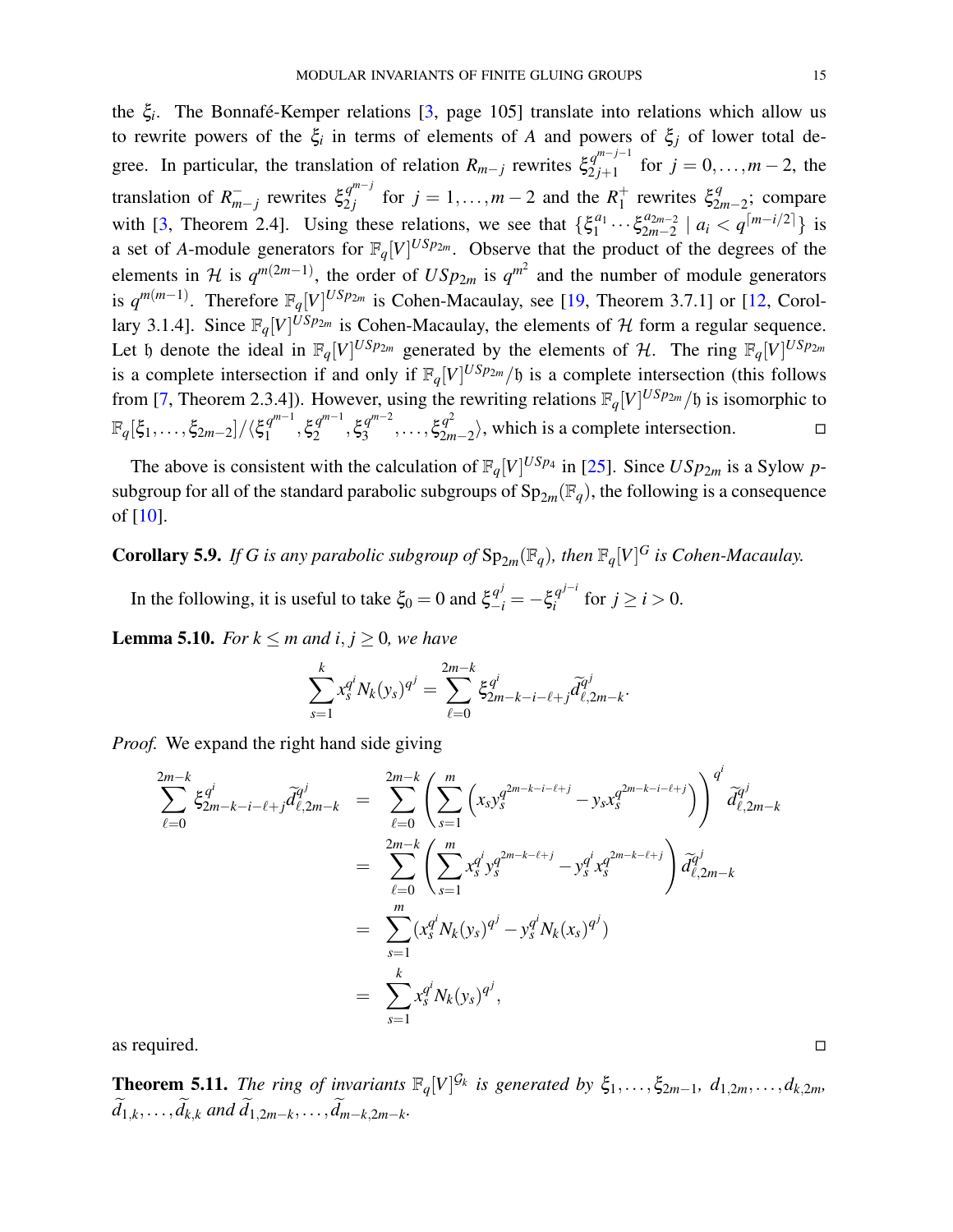*Proof.* Using Corollary 5.2, we have  $\mathbb{F}_q[V]^{\mathcal{G}_k} = (\mathbb{F}_q[V]^{\text{Sp}_{2m}(\mathbb{F}_q)_{U_k}})^{\text{GL}_k(\mathbb{F}_q)}$ . A generating set for  $\mathbb{F}_q[V]^{Sp_{2m}(\mathbb{F}_q)_{U_k}}$  was given in Theorem 5.4. Let *S* denote the subalgebra of  $\mathbb{F}_q[V]^{Sp_{2m}(\mathbb{F}_q)_{U_k}}$  generated by  $\{x_1, \ldots, x_k, N_k(y_1), \ldots, N_k(y_k)\}\$  and let *W* denote the span of  $\{e_1, \ldots, e_k, f_k, \ldots, f_1\}$ so that  $\mathbb{F}_q[W] = \mathbb{F}_q[y_1, \ldots, y_k, x_k, \ldots, x_1]$ . The action of  $GL_k(\mathbb{F}_q)$  on *W* is a vector/covector action and the algebra homomorphism from  $\mathbb{F}_q[W]$  to *S* which takes  $y_i$  to  $N_k(y_i)$  and fixes  $x_i$  is  $GL_k(\mathbb{F}_q)$ -equivariant. Therefore, we can construct generators for  $S^{GL_k(\mathbb{F}_q)}$  by substituting  $N_k(y_i)$  for  $y_i$  in the generators of  $\mathbb{F}_q[W]^{GL_k(\mathbb{F}_q)}$  given in [14]. Let *A* denote the subalgebra of  $\mathbb{F}_q[V]^{Sp_{2m}(\mathbb{F}_q)_{U_k}}$  generated by  $\{\widetilde{d}_{1,2m-k},\ldots,\widetilde{d}_{2m-2k,2m-k}\}$ . It follows from Corollary 5.5 that  $\{x_1, \ldots, x_k, N_k(y_1), \ldots, N_k(y_k), d_{1,2m-k}, \ldots, d_{2m-2k,2m-k}\}$  is a homogeneous system of parameters for  $\mathbb{F}_q[V]^{Sp_{2m}(\mathbb{F}_q)_{U_k}}$  and, therefore,  $\mathbb{F}_q[V]^{Sp_{2m}(\mathbb{F}_q)_{U_k}}$  is a free finitely generated  $(S \otimes A)$ module. Furthermore, the  $(S \otimes A)$ -module generators can be taken to be monomials in the  $\xi_i$ and  $\widetilde{d}_{j,2m-k}$  for  $j > 2m-2k$ . Since the  $\widetilde{d}_{j,2m-k}$  are  $GL_k(\mathbb{F}_q)$ -invariant, we have  $(S \otimes A)^{GL_k(\mathbb{F}_q)} =$  $S^{\text{GL}_k(\breve{\mathbb{F}}_q)} \otimes A$ . Since the  $\xi_i$  are also  $\text{GL}_k(\breve{\mathbb{F}}_q)$ -invariant, to construct a generating set for  $\mathbb{F}_q[V]^{\mathcal{G}_k} =$  $(\mathbb{F}_q[V]^{Sp_{2m}(\mathbb{F}_q)U_k})^{GL_k(\mathbb{F}_q)}$ , we need only adjoin  $\xi_1,\ldots,\xi_{2m-1}$  and  $\widetilde{d}_{i,2m-k}$  for  $i=1,2,\ldots,2m-k$ to a generating set for  $S^{GL_k(\mathbb{F}_q)}$ . It was shown in [14] that  $\mathbb{F}_q[W]^{GL_k(\mathbb{F}_q)}$  is generated by Dickson invariants in the  $x_i$ , Dickson invariants in the  $y_i$  and the Bonnafé-Kemper invariants  $u_j$  for  $j = 1 - k, \ldots, k - 1$ . Let  $\bar{d}_{\ell,k}$  denote the polynomial constructed by substituting  $N_k(y_i)$  for  $y_i$  in the Dickson invariants in the *y<sub>i</sub>*. Then  $S^{GL_k(\mathbb{F}_q)}$  is generated by  $\{\bar{d}_{i,k}, \tilde{d}_{i,k}, \tilde{u}_j \mid i = 1, ..., k; j = k\}$  $\{1-k,\ldots,k-1\}$  with  $\widetilde{u}_0 = \sum_{i=1}^k x_i N_k(y_i)$ ,  $\widetilde{u}_\ell = \sum_{i=1}^k x_i^{q^\ell} N_k(y_i)$  and  $\widetilde{u}_{-\ell} = \sum_{i=1}^m x_i N_k(y_i)^{q^\ell}$  for  $\ell > 0$ .

For the remainder of this proof we use *H* to denote the parabolic subgroup of  $GL_{2m}(\mathbb{F}_q)$  associated to the partition  $(k, 2m-2k, k)$  and observe that  $\mathcal{G}_k$  is a subgroup of *H*. We claim that  $\mathbb{F}_q[V]^H$  is generated by

$$
\{\tilde{d}_{i,k}, \tilde{d}_{i,k}, \tilde{d}_{j,2m-k} \mid i=1,\ldots,k; j=1,\ldots,2m-2k\}.
$$

First note that we have 2m elements in this set and the product of the degrees equals the order of *H*. Thus we only need to show the set is a homogenerous system of parameters. We could do this directly but prefer to take an alternate approach. The set  $\{d_{i,k}, d_{j,2m-k} \mid i = 1, ..., k; j = k\}$ 1,...,2*m*−2*k*} is the generating set for the parabolic subgroup of GL2*m*−*k*(F*q*) associated to the partition (2*m*−2*k*, *k*) constructed by Kuhn and Mitchell [34, Theorem 2.2]. We can then form *H* as the polynomial gluing of this group with  $GL_k(\mathbb{F}_q)$ . This shows that the given set is a generating set for  $\mathbb{F}_q[V]^H$  but this also means that we can replace the  $\bar{d}_{i,k}$  with  $d_{i,2m}$  in our generating set for  $\mathbb{F}_q[V]^{\mathcal{G}_k}$  by using the Kuhn-Mitchell generators for  $\mathbb{F}_q[V]^H$ .

To complete the proof we need to show that  $\tilde{u}_j$  and  $d_{i,2m-k}$  for  $i > m-k$  are redundant. To any that  $\tilde{v}_i$  are redundant we use I surve 5.10; taking *i* = 0 and *i* = 0 above that  $\tilde{v}_i$  is show that the  $\tilde{u}_j$  are redundant we use Lemma 5.10: taking  $i = 0$  and  $j = 0$  shows that  $\tilde{u}_0$  is redundant, taking *i* = 0 and *j* > 0 shows that  $\tilde{u}_{-j}$  is redundant, and taking *i* > 0 and *j* = 0 shows that  $\tilde{v}_i$  is redundant. that  $\widetilde{u}_i$  is redundant.

Define  $R := \mathbb{F}_q[y_{k+1},..., y_m, x_m,...,x_1]$ , let  $\overline{W}_k$  denote the span of  $\{x_1,..., x_k\}$  and define  $\overline{N}_k(t) := \prod_{u \in \overline{W}_k} (t - u)$ . Let  $\overline{d}_{i,2m-2k}$  denote the element of *R* constructed by substituting  $\overline{N}_k(y_j)$ for  $y_j$  and  $\overline{N}_k(x_j)$  for  $x_j$  into the *i*<sup>th</sup> Dickson invariant in the variables  $\{y_{k+1}, \ldots, y_m, x_m, \ldots, x_{k+1}\}.$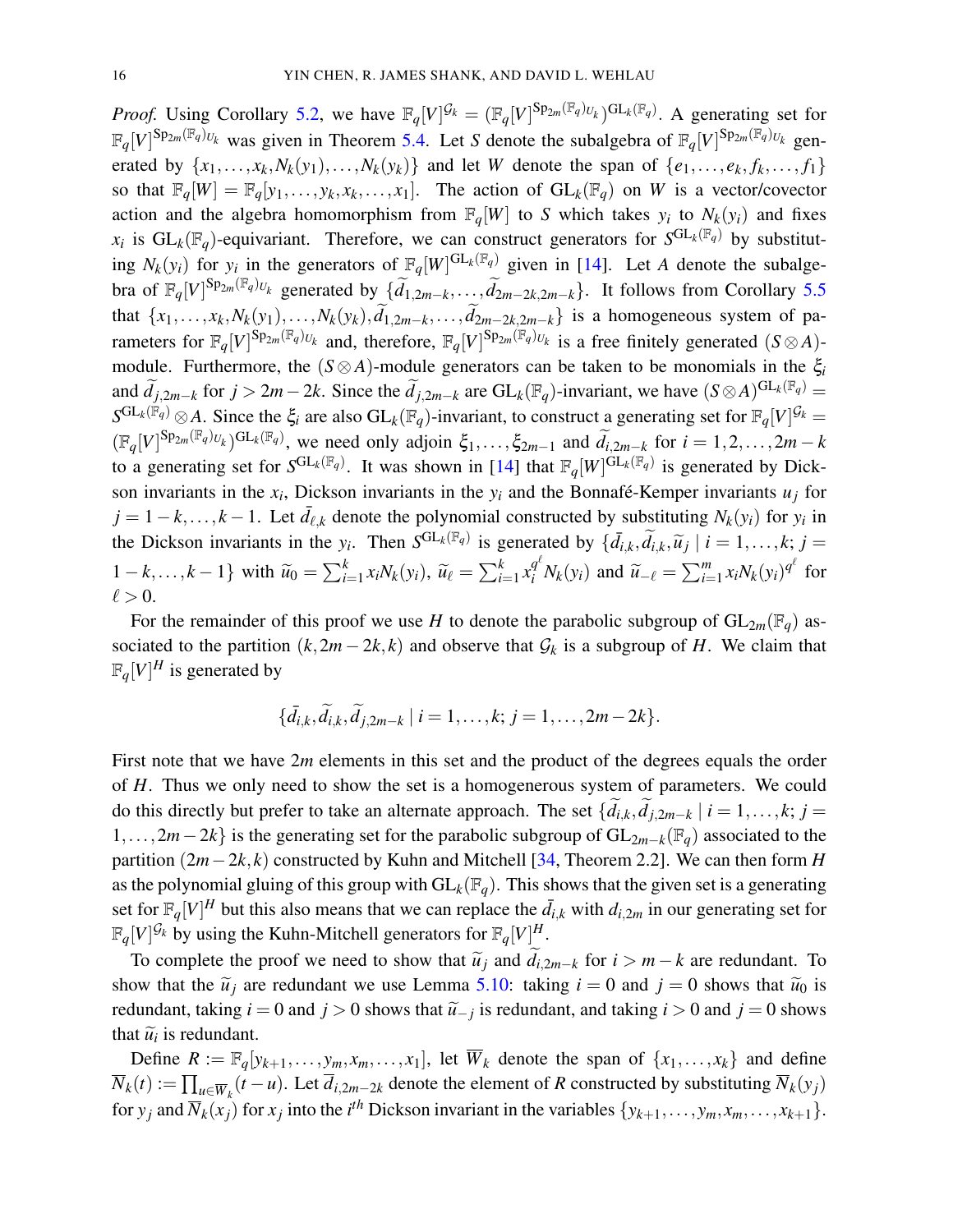Define

$$
\overline{\xi}_i := \sum_{j=k+1}^m \overline{N}_k(x_j) \overline{N}_k(y_j)^{q^i} - \overline{N}_k(y_j) \overline{N}_k(x_j)^{q^i}.
$$

The action of  $\mathcal{G}_k$  on *R* is a polynomial gluing of  $Sp_{2m-2k}(\mathbb{F}_q)$  and  $GL_k(\mathbb{F}_q)$ . Using the Carlisle-Kropholler generators for the symplectic invariants, the gluing construction and Theorem 3.10, we see that the ring  $R^{\mathcal{G}_k}$  is the complete intersection generated by  $\widetilde{d}_{i,k}$  for  $i = 1, \ldots, k$ ,  $\overline{d}_{i,2m-2k}$  for  $i = 1, \ldots, m-k$  and  $\xi_i$  for  $i = 1, \ldots, 2m-2k-1$ . Using the expansion of  $\overline{N}_k(t)$  in terms of the Dickson invariants and the fact that  $\overline{N}_k(x_i) = 0$  for  $i \leq k$  gives

$$
\overline{\xi}_{i} = \sum_{j=1}^{m} \left( \left( \sum_{\ell=0}^{k} x_{j}^{q^{k-\ell}} \widetilde{d}_{\ell,k} \right) \left( \sum_{s=0}^{k} y_{j}^{q^{k-s}} \widetilde{d}_{s,k} \right)^{q^{i}} - \left( \sum_{\ell=0}^{k} y_{j}^{q^{k-\ell}} \widetilde{d}_{\ell,k} \right) \left( \sum_{s=0}^{k} x_{j}^{q^{k-s}} \widetilde{d}_{s,k} \right)^{q^{i}} \right) \n= \sum_{j=1}^{m} \sum_{\ell=0}^{k} \sum_{s=0}^{k} \left( x_{j}^{q^{k-\ell}} y_{j}^{q^{k-s+i}} - x_{j}^{q^{k-s+i}} y_{j}^{q^{k-\ell}} \right) \widetilde{d}_{\ell,k} \widetilde{d}_{s,k}^{q^{i}}
$$

which gives

(2) 
$$
\overline{\xi}_i = \sum_{\ell > s-i} \xi_{\ell-s+i}^{q^{k-\ell}} \widetilde{d}_{\ell,k} \widetilde{d}_{s,k}^{q^i} + \sum_{\ell < s-i} \xi_{s-\ell-i}^{q^{k-s+i}} \widetilde{d}_{\ell,k} \widetilde{d}_{s,k}^{q^i}.
$$

Therefore the  $\overline{\xi_i}$  lie in the algebra generated by the  $\xi_i$  and the  $\widetilde{d}_{i,k}$ . Since  $\widetilde{d}_{i,2m-k} \in R^{\mathcal{G}_k}$ , these invariants can be re-written as polynomials in  $d_{i,k}$  for  $i = 1, ..., k$ ,  $d_{i,2m-2k}$  for  $i = 1, ..., m-k$ and  $\xi_i$  for  $i = 1, ..., 2m-2k-1$ . Using the Kuhn-Mitchel generators for the parabolic subgroup of GL<sub>2*m*−*k*</sub>( $\mathbb{F}_q$ ) associated to the partition  $(2m-2k,k)$  and comparing degrees,  $\overline{d}_{i,2m-2k}$  for  $i =$ 1,...,*m*−*k* can be be rewritten using  $\tilde{d}_{i,2m-k}$  for  $i = 1,...,m-k$  and  $\tilde{d}_{i,k}$  for  $i = 1,...,k$ .  $\Box$ 

**Corollary 5.12.** *The ring*  $\mathbb{F}_q[V]^{\mathcal{G}_1}$  *is a complete intersection.* 

*Proof.* By Theorem 5.11,  $\mathbb{F}_q[V]^{\mathcal{G}_1}$  is generated by  $\xi_1, \ldots, \xi_{2m-1}, \tilde{d}_{1,2m-1}, \ldots, \tilde{d}_{m-1,2m-1}, d_{1,2m}$ and  $\widetilde{d}_{1,1} = x_1^{q-1}$  $\int_1^{q-1}$ . Define

$$
\mathcal{H} := \{x_1^{q-1}, \xi_1, \ldots, \xi_{m-1}, \widetilde{d}_{1,2m-1}, \ldots, \widetilde{d}_{m-1,2m-1}, d_{1,2m}\}\
$$

and let  $\mathfrak h$  denote the ideal in  $\mathbb F_q[V]^{\mathcal G_1}$  generated by  $\mathcal H$ . We will show that  $\xi_{2m-1}^{q-1} \in \mathfrak h$  and  $\xi_{2m-j}^{q^{j-1}} \in \mathfrak h$ for  $j = 2, \ldots, m$ . From this it follows that H is a homogeneous system of parameters and that the resulting module generators are monomials in  $\xi_{m}, \ldots, \xi_{2m-1}$ . Since the order of the group is  $q^{m^2}(q-1)\prod_{i=1}^{m-1}(q^{2i}-1)$ , the product of the degrees of the elements of H is

$$
q^{(3m-1)m/2}(q-1)^2 \prod_{i=1}^{m-1} (q^{2i}-1),
$$

and the ring is Cohen-Macaulay, we need  $(q-1)q^{m(m-1)/2}$  module generators. Therefore, there are no further relations and  $\mathbb{F}_q[V]^{\mathcal{G}_1}$  is a complete intersection.

Lemma 5.10 with  $k = 1$ ,  $i = 0$  and  $j = 0$  gives

$$
x_1N_1(y_1) = \sum_{\ell=0}^{2m-1} \xi_{2m-1-\ell} \widetilde{d}_{\ell,2m-1} = \xi_{2m-1} + \sum_{\ell=1}^{m-1} \xi_{2m-1-\ell} \widetilde{d}_{\ell,2m-1} + \sum_{s=1}^{m-1} \xi_s \widetilde{d}_{2m-s-1,2m-1}.
$$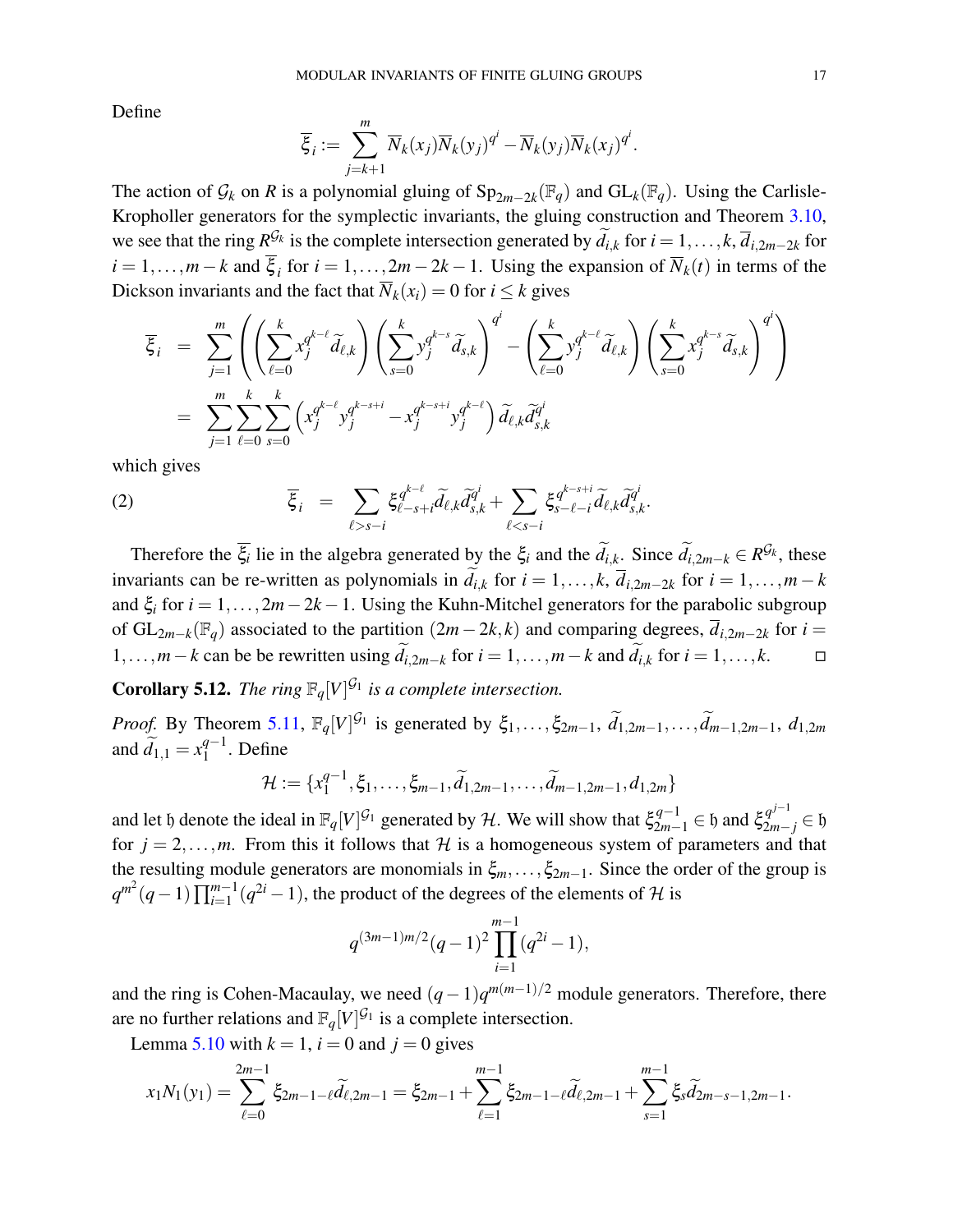Therefore  $x_1N_1(y_1) - \xi_{2m-1} \in \mathfrak{h}$ . Furthermore  $d_{1,2m} = \tilde{d}_{1,2m-1}^q - N_1(y_1)^{q-1}$ . Hence  $\xi_{2m-1}^{q-1} \equiv_{\mathfrak{h}}$  $(x_1N_1(y_1))^{q-1}$  ∈ h.

Equation 2 above with  $k = 1$  and  $i \in \{m, ..., 2m-2\}$  gives  $\overline{\xi}_i = \xi_i^q - \xi_{i+1} x_1^{q-1} - \xi_{i-1} x_1^{(q-1)q^i} +$  $\xi_i x_1^{(q-1)(q^i+1)}$  $\int_{1}^{(q-1)(q^t+1)}$ . Therefore  $\xi_i^q \equiv_{\mathfrak{h}} \overline{\xi_i}$ . Using the notation of the proof of Theorem 5.11 with  $k = 1$ ,  $R^{G_1}$  is a complete intersection with the relations coming through the gluing isomorphism from the Carlisle-Kropholler relations for  $Sp_{2m-2k}(\mathbb{F}_q)$ . Define

$$
\overline{\mathcal{H}} := \{x_1^{q-1}, \overline{\xi_1}, \ldots, \overline{\xi}_{m-2}, \overline{d}_{1,2m-2}, \ldots, \overline{d}_{m-2,2m-2}\}.
$$

an let  $\bar{b}$  denote the ideal in  $R^{G_1}$  generated by  $\bar{H}$ . Then  $\bar{b} \subseteq b \cap R^{G_1}$ . For  $i = m, \ldots, 2m-2$ , we can use the Carlisle-Kropholler relations to show that  $\overline{\xi}_i^{q^{2m-2-i}} \in \overline{\mathfrak{h}} \subset \mathfrak{h}$ . Therefore  $\xi_{2m-j}^{q^{j-1}} \equiv_{\mathfrak{h}} \overline{\xi}_{2m-j}^{q^{j-2}} \in \mathfrak{h}$ for  $j = 2, \ldots, m$ , as required.

Example 5.13. *Consider the type* 2 *parabolic for m* = 2*. By Theorem 5.11, the invariants are generated by*  $\xi_1, \xi_2, \xi_3, \widetilde{d}_{1,2}, \widetilde{d}_{2,2}, d_{1,4}, d_{2,4}$  *which have degrees*  $q + 1, q^2 + 1, q^3 + 1, q^2 - q, q^2 - q$  $1, q^4 - q^3, q^4 - q^2$ . There are two natural choices for a homogeneous system of parameters:

$$
\mathcal{H}_1 := \{ \xi_1, \xi_2, d_{1,4}, d_{2,4} \}, \n\mathcal{H}_2 := \{ \widetilde{d}_{1,2}, \widetilde{d}_{2,2}, d_{1,4}, d_{2,4} \}.
$$

For the first system of parameters, we need  $q(q^2+1)(q+1)$  module generators and for the second *we need*  $q^2(q-1)^2(q+1)$  generators. Using the second system of paprameters, the module *generators can be taken to be monomials in the* ξ*<sup>i</sup> . Using the Carlisle-Kropholler relation for*  $\mathbb{F}_q[V]^\text{Sp}_4(\mathbb{F}_q)$ , we have

$$
\xi_3^q + d_{1,4} \xi_2^q + d_{2,4} \xi_1^q = \xi_1 (\xi_1^{q^2+1} - \xi_2^{q+1} + \xi_1^q \xi_3)^{q-1} = \xi_1 d_{4,4}.
$$

*This is essentially the translation of the relation T*<sup>∗</sup> 1 *from* [14] *into this context. Let* h *denote the ideal in*  $\mathbb{F}_q[V]^{G_2}$  generated by  $\mathcal{H}_2$ . Since  $d_{4,4} \in \mathbb{F}_q[\widetilde{d}_{1,2}, \widetilde{d}_{2,2}, d_{1,4}, d_{2,4}]$ , the relation above  $14$  *shows*  $\xi_3^q \in \mathfrak{h}$ *. The translation of the relation*  $T_1$  *from* [14] *shows that*  $\xi_1^{q^2} \in \mathfrak{h}$ *. The translation of the relation*  $T_{00}$  *shows that*  $(\xi_2^{q+1} - \xi_1^q)$ 1 ξ3) *<sup>q</sup>*−<sup>1</sup> ∈ h*. Conjecture 16 from* [14] *suggests two additional relations,*  $T_{1,0}$  *and*  $T_{0,1}$ *. These relations would translate to relations in degrees*  $q^4 - q$ and  $q^4$   $-q^3$   $+$   $q^2$   $-$  1. We can use the the relation  $T_{00}$  to show that  $\xi_2^{q^2-1}$  $a_2^{q-1}$  is congruent modulo  $\mathfrak b$  to a *linear combination of smaller monomials in the*  $\xi$ *i* (using the grevlex order with  $\xi_3 > \xi_2 > \xi_1$ ). We  $\emph{conjecture}$  that the relation in degree  $q^4-q$  can be used to show that  $\xi_3 \xi_2^{q^2-q-1}$  $\int_{2}^{q-q-1}$  is also congruent *to a linear combination of smaller monomials and that the relation in degree*  $q^4 - q^3 + q^2 - 1$ *shows that* ξ *q*  $q \xi q^2 - q - 1$ <br>1  $52$  $\frac{q}{2}$   $\frac{-q-1}{q}$  is congruent to a linear combination of smaller monomials. If true, by *counting independent monomials, these conjectures would show that*  $\mathbb{F}_q[V]^{G_2}$  for  $m = 2$  is not a *complete intersection. We have confirmed these conjectures for q* = 3 *and q* = 5 *using Magma* [4]*.*

**Remark 5.14.** *To an arbitrary parabolic subgroup of*  $Sp_{2m}(\mathbb{F}_q)$  *we can associate a partition of*  $2m : \lambda = (r_1, \ldots, r_\ell, 2m - 2k, r_\ell, \ldots, r_1)$  *with*  $r_1 + \cdots + r_\ell = k$ . Let  $G_\lambda$  denote the parabolic *subgroup of*  $Sp_{2m}(\mathbb{F}_q)$  *associated to*  $\lambda$  *and let*  $GL_{\lambda}$  *denote the parabolic subgroup of*  $GL_{2m}(\mathbb{F}_q)$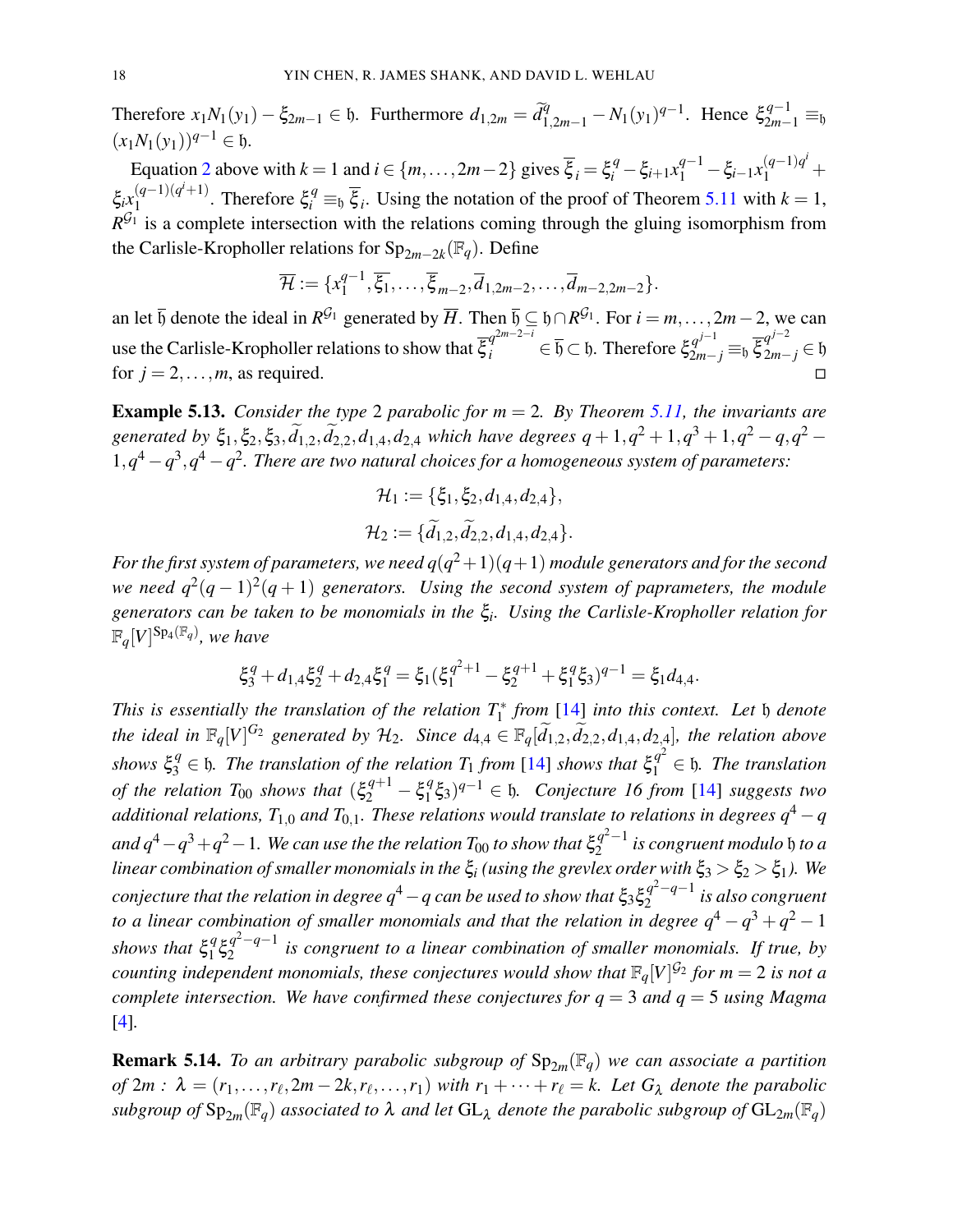associated to the partition  $\lambda$ . The ring  $\mathbb{F}_q[V]^{\text{GL}_\lambda}$  is a polynomial algebra generated by a collec*tion of Dickson invariants. Since* F*q*[*V*] *<sup>G</sup>*<sup>λ</sup> *is Cohen-Macaulay, it is a free* F*q*[*V*] GL<sup>λ</sup> *-module. We conjecture that the module generators can be taken to be monomials in the*  $\xi_i$  and that  $\mathbb{F}_q[V]^{G_\lambda}$ *is generated by*  $\xi_1, \ldots, \xi_{2m-1}$  *and a subset of a generating set for*  $\mathbb{F}_q[V]^\text{GL}_\lambda$ .

#### 6. SINGULAR FINITE CLASSICAL GROUPS

In this section  $\mathbb F$  will denote a finite field and  $\beta$  an alternating, symmetric or Hermitian form on *V*. We suggest [45] or [46] for background material on finite classical groups. Define  $G_{\beta} := \{g \in G : g \in G\}$  $GL(V) | \beta(gv,gw) = \beta(v,w) \forall v, w \in V$ . Take  $W_1$  to be the radical of  $\beta$ , in other words,  $W_1 :=$  ${u \in V \mid \beta(u, v) = 0 \forall v \in V}$ . Take  $G_1 := GL(W_1)$ ,  $W_2 := V/W_1$  and  $G_2$  to be the image of  $G_\beta$ in GL( $W_2$ ). It is a straight-forward observation that  $G_\beta$  is the polynomial gluing  $G_1 \times_M G_2$  with  $\mathcal{M} = \text{hom}_{\mathbb{F}}(W_2, W_1)$ . Furthermore,  $\beta$  induces a non-degenerate form on  $W_2$ . This construction reproduces the content of [31, §4.7]. Following the convention of Section 2, we denote  $m =$  $dim(W_1)$  and  $n = dim(W_2)$ .

If  $\beta$  is an alternating form, then *n* is even,  $G_2$  is isomorphic to  $Sp_n(\mathbb{F})$  and  $G_\beta$  is isomorphic to  $GL_m(\mathbb{F}) \times_M Sp_n(\mathbb{F})$ . By the work of Carlisle and Kropholler [2, §8.3], we know that  $\mathbb{F}[W_2]^{Sp_n(\mathbb{F})}$ is a complete intersection and a unique factorization domain. Therefore, using Theorem 3.10, we see that  $\mathbb{F}[V]^{G_{\beta}}$  is a complete intersection and a unique factorization domain. Note that in this case, we can identify  $G_\beta$  with the subgroup of  $GL_{n+m}(\mathbb{F}_q)$  which fixes  $\xi := x_1 x_2^q - x_1^q$  $x_1^q x_2 + \cdots +$  $x_{n-1}x_n^q - x_n^q$  $_{n-1}^{q}$ *x<sub>n</sub>* with  $\mathbb{F} = \mathbb{F}_q$ .

If  $\beta$  is Hermitian, then  $G_2$  is isomorphic to the unitary group  $U_n(\mathbb{F})$  and  $G_\beta$  is isomorphic to  $GL_m(\mathbb{F}) \times_M U_n(\mathbb{F})$ . By the work of Chu and Jow [17], we know that  $\mathbb{F}[W_2]^{U_n(\mathbb{F})}$  is a complete intersection and a unique factorization domain. Therefore, using Theorem 3.10, we see that  $\mathbb{F}[V]^{G_{\beta}}$  is a complete intersection and a unique factorization domain. Note that in this case, we can identify  $G_\beta$  with the subgroup of  $GL_{n+m}(\mathbb{F}_{q^2})$  which fixes  $\xi := x_1^{q+1} + \cdots + x_n^{q+1}$  with  $\mathbb{F} = \mathbb{F}_{q^2}$ .

If  $\beta$  is symmetric and the characteristic of F is not 2, then  $\beta$  is the polarization of the quadratic form  $Q(v) := \beta(v, v)/2$  and  $G_2$  is isomorphic to the orthogonal group  $O_n(\mathbb{F}, Q)$ . While there are some partial results and conjectures concerning  $\mathbb{F}[W_2]^{O_n(\mathbb{F},Q)}$ , see [15] and [16], there is no published refereed account of the general result. In characteristic 2, there is a breakdown in the correspondence between quadratic forms and symmetric forms. We do have the work of Kropholler et al. [33] which computes the ring of invariants for the orthogonal group associated to a non-singular quadratic form on vector space over the field  $\mathbb{F}_2$ ; in this context, the polarization of the quadratic form is a possibly degenerate alternating form.

**Example 6.1.** *Take q odd,*  $n = 3$  *and consider the quadratic form*  $\Delta = x_2^2 - x_1x_3$ *. Then*  $G_2$ *is*  $O_3(\mathbb{F}_q)$ . The order of  $O_3(\mathbb{F}_q)$  is  $2q(q^2-1)$  and  $\mathbb{F}_q[W_2]^{O_3(\mathbb{F}_q)}$  is a polynomial algebra with *generators in degrees* 2*, q*+1 *and q*(*q*−1)*, see* [18] *or* [43]*. The generator in degree* 2 *is* ∆ *and*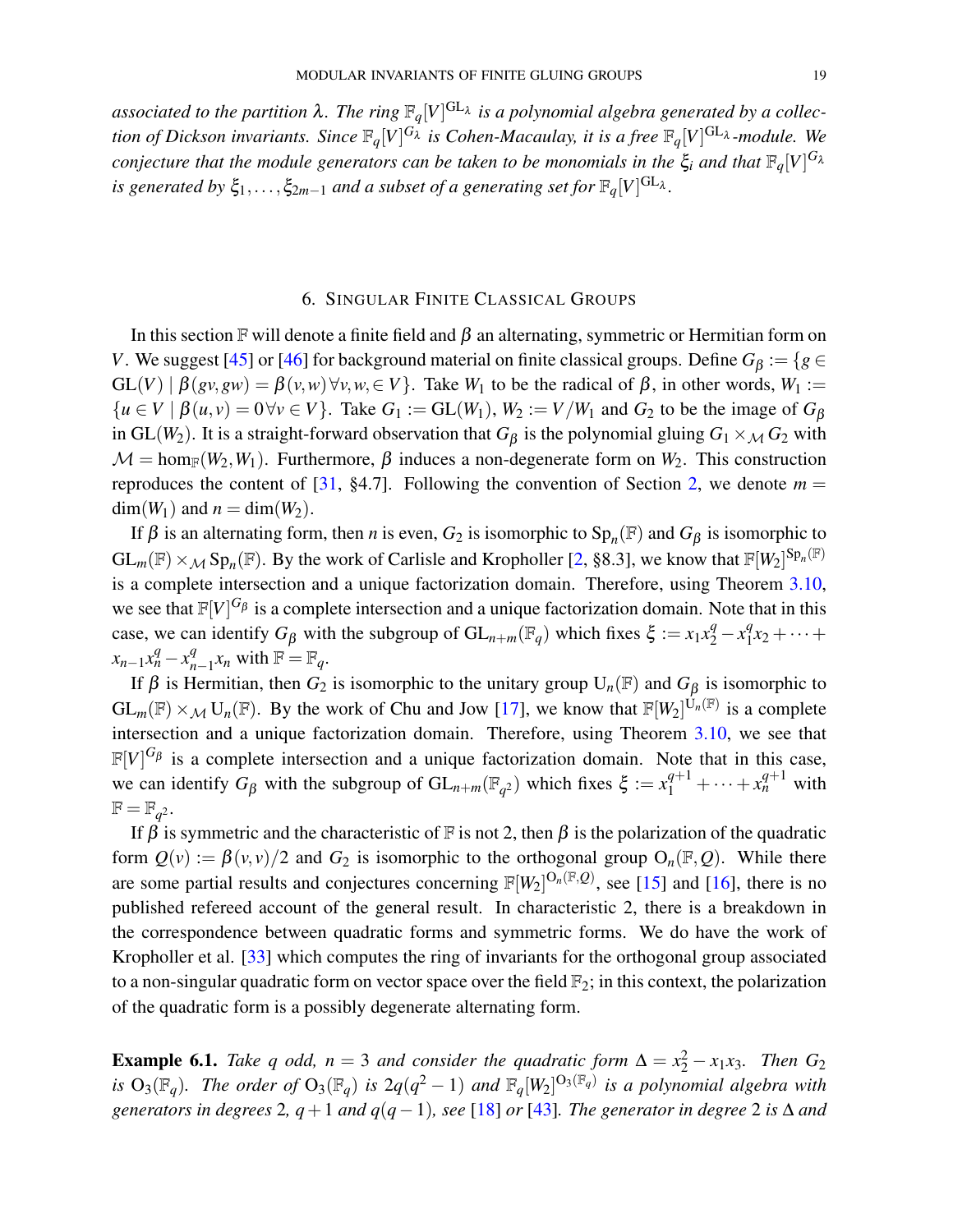*the generator in degree q*+1 *can be constructed by applying a Steenrod operation to* ∆*. Define*

$$
E := \left\{ \begin{pmatrix} 1 & 2c & c^2 \\ 0 & 1 & c \\ 0 & 0 & 1 \end{pmatrix} \mid c \in \mathbb{F}_q \right\}.
$$

*Then E is a Sylow p-subgroup for*  $O_3(\mathbb{F}_q)$ . *The ring of invariants*  $\mathbb{F}_q[W_2]^E$  *is the hypersurface generated by* ∆ *and the orbit products of the variables, see* [29] *and, for the case q* = *p,* [21]*. Note that we can identify*  $W_2$  *with the second symmetric power representation of*  $SL_2(\mathbb{F}_q)$ *. The action of*  $SL_2(\mathbb{F}_q)$  *on*  $W_2$  *is not faithful; the image of*  $SL_2(\mathbb{F}_q)$  *in*  $W_2$  *is isomorphic to*  $SL_2(\mathbb{F}_q)/\langle-1\rangle$  *and has index* 4 *in*  $O_3(\mathbb{F}_q)$  *with coset representatives* 

$$
\left\{ \begin{pmatrix} (-1)^{e_1} & 0 & 0 \\ 0 & (-1)^{e_2} & 0 \\ 0 & 0 & (-1)^{e_1} \end{pmatrix} \mid e_1, e_2 \in \{0, 1\} \right\}.
$$

*The ring of invariants of*  $\mathbb{F}_q[W_2]^{SL_2(\mathbb{F}_q)}$  *is a hypersurface with generators in degrees* 2*, q* + 1*, q*(*q*−1)/2 *and q*(*q*+1)/2*, see* [29] *and, for the case q* = *p,* [21]*. It follows from Theorem 3.10 that the ring of invariants for*  $GL_m(\mathbb{F}_q) \times_M O_3(\mathbb{F}_q)$  *is a polynomial algebra and that the ring of invariants for*  $GL_m(\mathbb{F}_q) \times_M E$  and  $GL_m(\mathbb{F}_q) \times_M (SL_2(\mathbb{F}_q)/\langle -1 \rangle)$  *are both hypersurfaces.* 

**Example 6.2.** *Take q odd, n* = 4 *and consider the quadratic form u* =  $x_2x_3 - x_1x_4$ *. Then G*<sub>2</sub> *is*  $\overline{\mathrm{O}_4^+}$  $_{4}^{+}(\mathbb{F}_{q})$ . The order of  $\mathrm{O}_{4}^{+}$  $_{4}^{+}(\mathbb{F}_{q})$  *is*  $2q^{2}(q^{2}-1)^{2}$  *and*  $\mathbb{F}_{q}[W_{2}]^{\mathrm{O}_{4}^{+}(\mathbb{F}_{q})}$  *is a hypersurface with generators in degrees* 2,  $q+1$ ,  $q^2+1$ ,  $q^3-q^2$  *and*  $q^3-q$ , see [15]. The generator in degree 2 *is u and the generators in degrees*  $q+1$  *and*  $q^2+1$  *can be constructed by applying Steenrod operations to u. Define*

$$
E := \left\{ \begin{pmatrix} 1 & c_1 & c_2 & c_1c_2 \\ 0 & 1 & 0 & c_2 \\ 0 & 0 & 1 & c_1 \\ 0 & 0 & 0 & 1 \end{pmatrix} \mid (c_1, c_2) \in \mathbb{F}_q^2 \right\}.
$$

*Then E is a Sylow p-subgroup for*  $O_4^+$  $_{4}^{+}(\mathbb{F}_{q}).$  The ring of invariants  $\mathbb{F}_{q}[W_{2}]^{E}$  is a complete intersec*tion generated by u, an element in degree q*+1 *constructed by applying a Steenrod operation to u, and the orbit products of the variables:*  $N_E(x_4)$  *of degree*  $q^3$ *,*  $N_E(x_2)$  *and*  $N_E(x_2)$  *of degree*  $q$ *, and x*<sub>1</sub> (see [25]). Let E<sub>1</sub> denote the subgroup of E of order q corresponding to taking  $c_2 = 0$ . It is easy to show that  $\mathbb{F}_q[W_2]^{E_1}$  is the hypersurface generated by u and the  $E_1$ -orbit products of the *variables; this calculation can also be interpreted as the*  $n = 2$  *case of* [3, Theorem 2.4]*. Let*  $E_2$ *denote the subgroup of E of order q corresponding to taking*  $c_1 = 0$ *. Since*  $E_2$  *is conjugate to*  $E_1$ *,*  $\mathbb{F}_q[V]^{E_2}$  is also a hypersurface. Note that there is vector/covector action of  $\mathrm{GL}_2(\mathbb{F}_q)$  on  $W_2$  with  $E_1$  *as the image of the Sylow p-subgroup. It follows from* [14] *that*  $\mathbb{F}_q[W_2]^{\text{GL}_2(\mathbb{F}_q)}$  *is generated by u, u*<sub>1</sub> =  $x_2^q$  $x_2^q x_3 - x_1^q$  $x_1^q x_4$ ,  $u_{-1} = x_2 x_3^q - x_1 x_4^q$  $_{4}^{q}$ , and Dickson invariants:  $d_{1,2}$  and  $d_{2,2}$  in the variables  $x_1$  and  $x_2$ , and  $d_{1,2}^*$  and  $d_{2,2}^*$  in the variables  $x_3$  and  $x_4$ . Furthermore, while  $\mathbb{F}_q[W_2]^{\text{GL}_2(\mathbb{F}_q)}$ *is Gorenstein, it is not a complete intersection. Let B denote the upper triangular subgroup of*  $\mathrm{O}_4^+$  $^{+}_{4}(\mathbb{F}_{q})$ . It follows from [3, Theorem 2.4] that  $\mathbb{F}_{q}[W_{2}]^{B}$  is the complete intersection generated *by u, u*<sub>1</sub>*, u*<sub>-1</sub>*, x*<sup>q-1</sup>  $N_E^{q-1}$ , and  $N_E(x_i)^{q-1}$  for  $i = 2, 3, 4$ . There are two equivalence classes of maximal *parabolic subgroups for* O +  $^{+}_{4}(\mathbb{F}_{q})$ . One is represented by  $\mathrm{GL}_{2}(\mathbb{F}_{q})$   $\ltimes$  E<sub>2</sub> *using the vector/covector*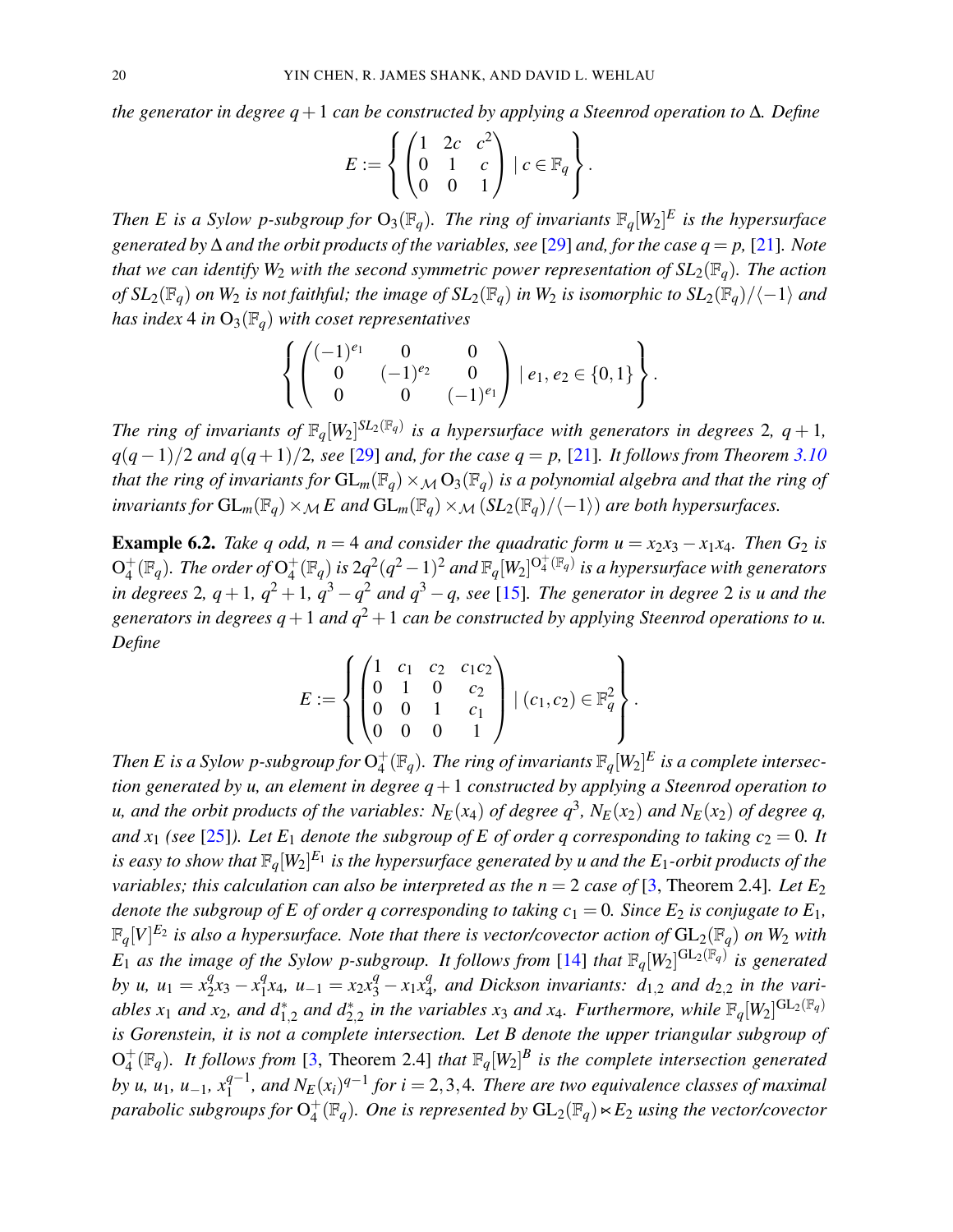*action of*  $GL_2(\mathbb{F}_q)$  *and the other is represented by*  $C_2 \times B$ *, where*  $C_2$  *acts by exchanging*  $x_2$  *and x*<sub>3</sub>*. The ring*  $\mathbb{F}_q[W_1]^{C_2 \times B}$  *is the complete intersection generated by u, u*<sub>1</sub>*, u*<sub>−1</sub>*, x*<sup>q−1</sup>  $\int_{1}^{q-1}$ ,  $N_E(x_4)^{q-1}$ ,  $N_E(x_2)^{q-1}+N_E(x_2)^{q-1}$  and  $N_E(x_2)^{q-1}N_E(x_2)^{q-1}$ . The ring  $\mathbb{F}_q[W_2]^{\text{GL}_2(\mathbb{F}_q)\ltimes E_2}$  is Cohen-Macaulay and is generated by  $d_{1,2}$ ,  $d_{2,2}$  and the five generators for  $\mathbb{F}_q[W_1]^{O_q^+(\mathbb{F}_q)}$ . If H is any of the above subgroups of  $O_4^+$ 4 (F*q*)*, the results of Section 3 can be used to deduce properties of the ring of invariants of*  $GL_m(\mathbb{F}_q) \times_M H$ .

Recall that a group *G* acts on *V* as a *rigid reflection group* if every isotropy subgroup acts on *V* as a reflection group (see, for example, [23]).

**Theorem 6.3.** If  $\mathbb{F}[W_2]^{G_2}$  has a homogeneous geometric separating set of size n then  $\mathbb{F}[V]^{G_\beta}$  has *a homogeneous geometric separating set of size m* + *n and G*<sup>β</sup> *acts on V as a rigid reflection group.*

*Proof.* Since  $G_1 \times_M G_2$  is a split polynomial gluing and  $\mathbb{F}[W_1]^{G_1} = \mathbb{F}[W_1]^{GL(W_1)}$  is a polynomial algebra, it follows from Theorem 3.11 that  $\mathbb{F}[V]^{G_\beta}$  has a homogeneous geometric separating set of size  $m + n$ . It then follows from [23] that  $G_\beta$  acts on *V* as a rigid reflection group.

**Example 6.4.** In this example, we consider an alternating form with  $n = 4$ . We will show that  $\mathbb{F}_q[W_2]^{Sp_4(\mathbb{F}_q)}$  has a homogeneous geometric separating set of size 4 and therefore, using the above theorem,  $GL_m(\mathbb{F}_q)\times_M \text{Sp}_4(\mathbb{F}_q)$  acts on V as a rigid reflection group. Using the work of *Carlisle and Kropholler* [2, Section 8.3] *we know that*  $\mathbb{F}_q[W_2]^{Sp_4(\mathbb{F}_q)}$  *is the hypersurface generated by*  $d_{1,4}$ ,  $d_{2,4}$ ,  $\xi_1$ ,  $\xi_2$ ,  $\xi_3$  *subject to the relation* 

$$
\xi_3^q + d_{1,4} \xi_2^q + d_{2,4} \xi_1^q = \xi_1 (\xi_1^{q^2+1} - \xi_2^{q+1} + \xi_1^q \xi_3)^{q-1}.
$$

*Write*  $\xi_1(\xi_1^{q^2+1} - \xi_2^{q+1} + \xi_1^q)$  $(\frac{q}{1}\xi_3)^{q-1} = \alpha_0 + \xi_1^q$  $a_1^q(\alpha_1\xi_3 + \cdots + \alpha_{q-1}\xi_3^{q-1})$  $\binom{q-1}{3}$  for  $\alpha_i \in \mathbb{F}_q[\xi_1, \xi_2]$  and  $define f := d_{2,4} - (\alpha_1 \xi_3 + \cdots + \alpha_{q-1} \xi_3^{q-1})$  $\binom{q-1}{3}$  *so that*  $\xi_3^q = \alpha_0 - d_{1,4} \xi_2^q - f \xi_1^q$ 1 *. We will show that*  ${f, d_{1,4}, \xi_1, \xi_2}$  *is a homogeneous geometric separating set for*  $\mathbb{F}_q[W_1]^{Sp_4(\mathbb{F}_q)}$ *. Let*  $\overline{\mathbb{F}}_q$  *denote the*  $a$ *lgebraic closure of*  $\mathbb{F}_q$  *and define*  $\overline{W}_2 := W_2 \otimes_{\mathbb{F}_q} \overline{\mathbb{F}}_q$ *. Since*  $\xi_3^q$ 3 *and* ξ<sup>3</sup> *separate the same points in*  $\overline{W}_2$ *, the value of*  $\xi_3$  *at any point*  $w \in \overline{W}_2$  *is determined by the values of*  $\{f, d_{1,4}, \xi_1, \xi_2\}$ *. It then follows from the definition of f that the values of*  $\{f, d_{1,4}, \xi_1, \xi_2\}$  *on w determine the value of*  $d_{2,4}$ *on w. The conclusion then follows from the fact that the generating set is a geometric separating set.*

#### 7. PARABOLIC GLUING

Consider a vector space *W* over F with a flag

$$
\mathcal{F} = (F_0(W) = \{0\}, F_1(W), F_2(W), \dots, F_\ell(W) = W)
$$

so that  $F_i(W)$  is a proper subspace of  $F_{i+1}(W)$ . Let  $P_{\mathcal{F}}$  denote the parabolic subgroup of  $GL(W)$ consisting of invertible linear transformations which stabilise the flag. Define  $\mathcal{M}_{\mathcal{F}}$  to be the subset of hom<sub>F</sub> $(W, W)$  consisting of linear transformations consistent with the flag  $F$ , i.e.,

$$
\mathcal{M}_{\mathcal{F}} = \{\phi \in \hom_\mathbb{F}(W,W) \mid \phi(F_i(W)) \subseteq F_i(W) \, \text{for} \, \, i=1,\ldots,\ell\}.
$$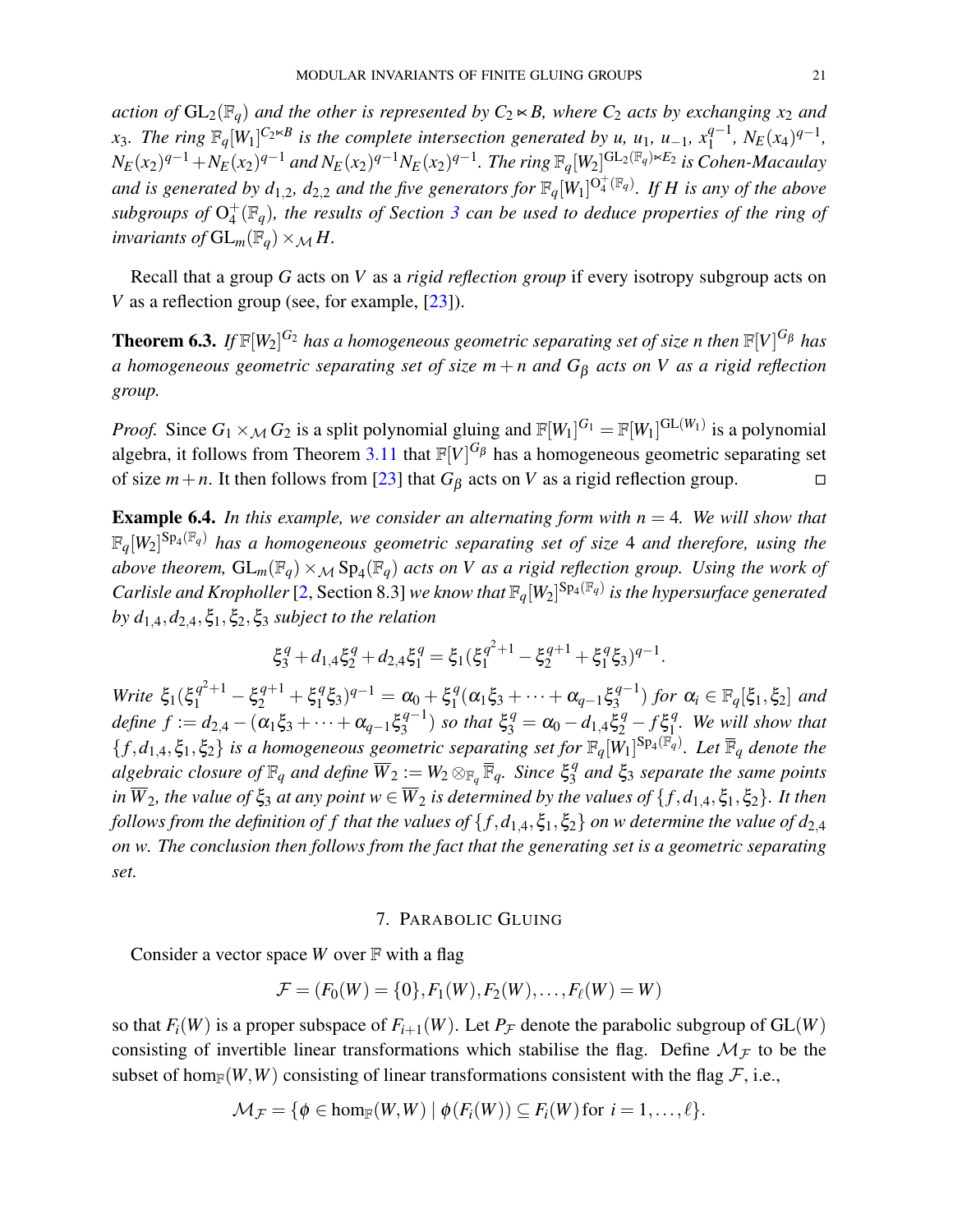Choose  $G_1$  and  $G_2$  to be subgroups of  $P_{\mathcal{F}}$  and take  $W_1 = W_2 = W$ . Then  $\mathcal{M}_{\mathcal{F}}$  is a left  $\mathbb{F}G_1$ / right  $\mathbb{F}G_2$  sub-bimodule of hom<sub> $\mathbb{F}(W,W)$  and we may form the *parabolic gluing* of  $G_1$  to  $G_2$  through</sub>  $\mathcal{M}_{\mathcal{F}}$ , which we denote by  $G_1 \times_{\mathcal{F}} G_2$ .

For the rest of this section, we assume  $\mathbb{F} = \mathbb{F}_q$  so that  $G_1 \times_{\mathcal{F}} G_2$  is a finite group. If we choose a basis for *W* which is consistent with the flag  $\mathcal F$  then the matrices representing  $\mathcal M_{\mathcal F}$ are block upper-triangular with diagonal blocks of size  $n_i \times n_i$  where  $n_i = \dim(F_i(W)/F_{i-1}(W))$ . Denote  $r_k = n_1 + \cdots + n_k$ . We continue to denote the basis for  $W_1^*$  by  $\{y_1, \ldots, y_n\}$  and the basis for  $W_2^*$  by  $\{x_1, \ldots, x_n\}$  and assume the bases are consistent with the flag. Taking the dual of the surjection from *W* to  $W/F_i(W)$  gives an inclusion of  $(W/F_i(W))^*$  into  $W^*$ . Define  $\widetilde{U}_i$  to be the image of  $(W/F_{i-1}(W))^*$  in  $W_2^*$ . Thus  $\widetilde{U}_1 = \text{Span}_{\mathbb{F}_q}\{x_1, ..., x_n\}$ ,  $\widetilde{U}_2 = \text{Span}_{\mathbb{F}_q}\{x_{n_1+1}, ..., x_n\}$ ,  $U_3 = \text{Span}_{\mathbb{F}_q} \{x_{n_1+n_2+1}, \ldots, x_n\}$ , and so on. Define  $N_i(t) := \prod_{u \in \widetilde{U}_i} (t+u)$ . Then

$$
\mathcal{H} = \{x_1,\ldots,x_n\} \cup \left(\bigcup_{i=1}^{\ell} \left\{N_i(y_j) \mid r_{i-1} < j \leq r_i\right\}\right)
$$

is a generating set for  $\mathbb{F}_q[V]^{\mathcal{M}_{\mathcal{F}}}$  and any basis for  $V^*$  consistent with the flag is a Nakajima basis for *V* as an  $\mathbb{F}_qM$  –module. Since  $G_2$  stabilises the image of  $(W/F_{i-1}(W))^*$  in  $W_2^*$ , we see that *G*<sup>2</sup> acts trivially on

$$
A = \bigotimes_{i=1}^{\ell} \mathbb{F}_q[N_i(y_j) \mid r_{i-1} < j \leq r_i]
$$

and  $\mathbb{F}_q[V]^{\mathcal{M}} = A \otimes \mathbb{F}_q[W_2]$ . However, in general, the algebra isomorphism from  $\mathbb{F}_q[W_1]$  to *A* which takes  $y_j$  to  $N_{\mathcal{M}_{\mathcal{F}}}(y_j)$  is not  $G_1$ -equivariant. For example, if we take  $n = 2$  and choose the partition  $(1,1)$  then  $A = \mathbb{F}_q[N_1(y_1), N_2(y_2)]$  where  $N_1(y_1)$  has degree  $q^2$  and  $N_2(y_2)$  has degree q. If  $G_1$ contains an element *g* such that  $y_1 \cdot g = y_1 + y_2$ , then

$$
N_1(y_1) \cdot g = N_1(y_1) + N_2(y_2)^q + \left(d_{1,2}(x_1, x_2) + x_2^{q(q-1)}\right) N_2(y_2).
$$

Remark 7.1. *The algebra isomorphism*

$$
\mathbb{F}_q[W_1/F_i(W_1)] = \mathbb{F}_q[y_{r_i+1},\ldots,y_n] \rightarrow \mathbb{F}_q[N_{i+1}(y_{r_i+1})\ldots,y_{i+1}(y_n)]
$$

*which takes*  $y_k$  *to*  $N_{i+1}(y_k)$  *is*  $G_1$ *-equivariant* – *compare with Example* 2.1.

We will say that a sequence of homogeneous polynomials  $f_1, f_2, \ldots, f_n \in \mathbb{F}_q[W_1]$  is *consistent* with the flag F if  $f_j \in \mathbb{F}_q[y_{r_i+1},..., y_n]$  whenever  $r_i < j \leq r_{i+1}$ . In this case we write  $\tilde{f}_j$  for the polynomial formed by substituting  $N_{i+1}(y_k)$  for  $y_k$  in  $f_j$ .

**Theorem 7.2.** Suppose  $\mathbb{F}_q[W_1]^{G_1} = \mathbb{F}_q[f_1,\ldots,f_n]$  where the sequence of homogeneous polyno*mials*  $f_1,\ldots,f_n$  *is consistent with*  $\mathcal F$  *and*  $\mathbb F_q[W_2]^{G_2}=\mathbb F_q[h_1,\ldots,h_n]$  *for homogeneous polynomials*  $h_1,\ldots,h_n$ *. Then*  $\mathbb{F}_q[V]^{G_1\times_{\mathcal{F}} G_2} = \mathbb{F}_q[\widetilde{f}_1,\ldots,\widetilde{f}_n,h_1,\ldots,h_n]$ *.* 

*Proof.* First observe that, since  $G_1$  stabilises the flag  $\mathcal{F}$ , we have  $\{\widetilde{f}_1,\ldots,\widetilde{f}_n\} \subset \mathbb{F}[V]^{G_1 \times_{\mathcal{F}} G_2}$ . Furthermore, if  $r_i < j \le r_{i+1}$ , then  $\deg(\widetilde{f}_j) = q^{n-i} \deg(f_j)$ .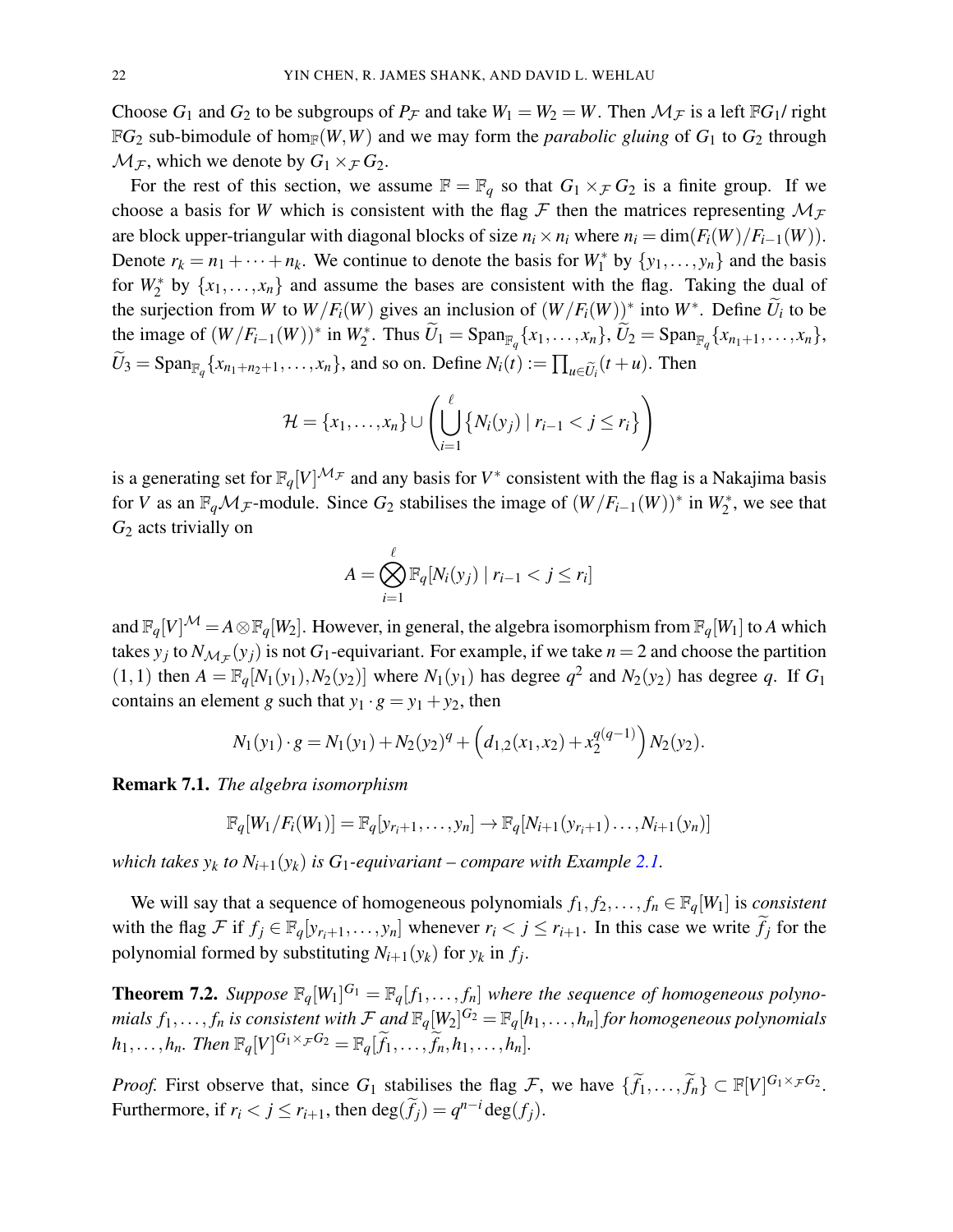For an ideal  $I \subset \mathbb{F}_q[V]$ , let  $\mathcal{V}(I)$  denote the variety in  $\overline{V} = V \otimes \overline{\mathbb{F}_q}$  cut out by *I*. Since  $\mathbb{F}_q[W_1]^{G_1} =$  $\mathbb{F}_q[f_1,\ldots,f_n]$ , we know that  $\prod_{j=1}^n \deg(f_j) = |G_1|$  and  $\mathcal{V}(\langle f_1,\ldots,f_n \rangle) = \mathcal{V}(\langle y_1,\ldots,y_n \rangle)$  (see Corrollary 3.2.6 and Lemma 2.6.3 of [12]). Similarly, since  $\mathbb{F}_q[W_2]^{G_2} = \mathbb{F}_q[h_1,\ldots,h_n]$ , we have  $\prod_{j=1}^{n} \deg(h_j) = |G_2|$  and  $\mathcal{V}(\langle h_1, \ldots, h_n \rangle) = \mathcal{V}(\langle x_1, \ldots, x_n \rangle)$ . Observe that if  $w \in \mathcal{V}(\langle x_1, \ldots, x_n \rangle)$ then  $\widetilde{f}_j(w) = (f_j(w))^{q^{n-i}}$  whenever  $r_i < j < r_{i+1}$ . Hence

$$
\mathcal{V}(\langle \widetilde{f}_1,\ldots,\widetilde{f}_n,h_1,\ldots,h_n\rangle)=\mathcal{V}(\langle y_1,\ldots,y_n,x_1,\ldots,x_n\rangle)
$$

and  $\{f_1,\ldots,f_n,h_1,\ldots,h_n\}$  is a homogeneous system of parameters. It follows from the construction of  $f_j$  that

$$
\prod_{j=1}^{n} \deg(\widetilde{f}_{j}) \deg(h_{j}) = \left(\prod_{j=1}^{n} \deg(f_{j}) \deg(h_{j})\right) \prod_{i=1}^{\ell} (q^{n-i-1})^{n_{i}} = |G_{1}| \cdot |G_{2}| \cdot |\mathcal{M}_{\mathcal{F}}| = |G_{1} \times_{\mathcal{F}} G_{2}|.
$$
\nTherefore  $\mathbb{E}[V]^{G_{1} \times_{\mathcal{F}} G_{2}} = \mathbb{E}[\widetilde{f}_{1} \ \ \widetilde{f}_{2} \ \ \widetilde{f}_{1} \ \ \widetilde{f}_{2} \ \ \widetilde{f}_{2} \ \ \widetilde{f}_{1} \ \ \widetilde{f}_{2} \ \ \widetilde{f}_{1} \ \ \widetilde{f}_{2} \ \ \widetilde{f}_{1} \ \ \widetilde{f}_{2} \ \ \widetilde{f}_{1} \ \ \widetilde{f}_{2} \ \ \widetilde{f}_{1} \ \ \widetilde{f}_{2} \ \ \widetilde{f}_{1} \ \ \widetilde{f}_{2} \ \ \widetilde{f}_{1} \ \ \widetilde{f}_{2} \ \ \widetilde{f}_{1} \ \ \widetilde{f}_{2} \ \ \widetilde{f}_{1} \ \ \widetilde{f}_{2} \ \ \widetilde{f}_{1} \ \ \widetilde{f}_{2} \ \ \widetilde{f}_{1} \ \ \widetilde{f}_{2} \ \ \widetilde{f}_{1} \ \ \widetilde{f}_{2} \ \ \widetilde{f}_{1} \ \ \widetilde{f}_{2} \ \ \widetilde{f}_{1} \ \ \widetilde{f}_{2} \ \ \widetilde{f}_{1} \ \ \widetilde{f}_{2} \ \ \widetilde{f}_{1} \ \ \widetilde{f}_{2} \ \ \widetilde{f}_{1} \ \ \widetilde{f}_{2} \ \ \widetilde{f}_{1} \ \ \widetilde{f}_{2} \ \ \widetilde{f}_{2} \ \ \widetilde{f}_{1} \ \ \widetilde{f}_{2} \ \ \widetilde{f}_{2} \ \ \widetilde{f}_{1} \ \ \widetilde{f}_{2} \ \ \widetilde{f}_{1} \ \ \widetilde{f}_{2} \ \ \widetilde{f}_{1} \ \ \widetilde{f}_{2} \ \ \widetilde{f}_{1} \ \ \widetilde{f}_{2} \ \ \widetilde{f}_{2} \ \$ 

**Therefore**  $\mathbb{F}_q[V]$  $E = \mathbb{F}_q[f_1, \ldots, f_n, h_1, \ldots, h_n].$ 

**Example 7.3.** Suppose  $G_1 = P_{\mathcal{F}}$ . By choosing a basis for W consistent with the flag we can *think of the elements of P<sub>F</sub> as block upper-triangular matrices. Let*  $\widetilde{U}_{\mathcal{F}}$  *denote the subgroup consisting of the elements whose block-diagonal entries are*  $1_{n_i}$ . Then  $U_{\mathcal{F}}$  *is a p-group and a normal subgroup of P<sub>F</sub>. A generating set for*  $\mathbb{F}_q[W_1]^{P_{\mathcal{F}}}$  is given by

$$
\bigcup_{i=1}^{\ell} \left\{ d_{s,n_i} \left( N_{\widetilde{U}_{\mathcal{F}}}(y_j) \mid r_{i-1} < j \leq r_i \right) \mid s = 1,\ldots,n_i \right\}
$$

*where the Dickson invariants ds*,*n<sup>i</sup> are evaluated on the indicated ni-tuple of orbit products (the resulting polynomial is independent of the order). To see this observe that the polynomials are invariant, homogeneous, algebraically independent and the product of the degrees is the order of*  $P_{\mathcal{F}}$ *. This construction is essentially the result of iterated polynomial gluing – compare with* [28]*,* [34], and [37]. Since  $d_{s,n_i}(N_{\widetilde{U}_{\mathcal{F}}}(y_j)) \in \mathbb{F}_q[y_{r_{i-1}+1},...,y_n]$  whenever  $r_{i-1} < j \leq r_i$ , the hypotheses *of Theorem 7.2 are satisfied whenever* F*q*[*W*2] *G*2 *is a polynomial algebra.*

**Theorem 7.4.** Suppose  $\mathbb{F}_q(W_1)^{G_1} = \mathbb{F}_q(f_1,\ldots,f_n)$  where  $f_1,\ldots,f_n$  is a sequence of homogeneous *polynomials consistent with*  $\mathcal{F}$ *. Then*  $\mathbb{F}_q(V)^{G_1 \times_{\mathcal{F}} G_2} = \mathbb{F}_q(\widetilde{f}_1,\ldots,\widetilde{f}_n) \otimes \mathbb{F}_q(W_2)^{G_2}$ *.* 

*Proof.* As in the proof of Theorem 7.2, first observe that  $\{\widetilde{f}_1,\ldots,\widetilde{f}_n\} \subset \mathbb{F}_q[V]^{G_1 \times_{\mathcal{F}} G_2}$ . Also observe that the image of  $\widetilde{f}_j - f_j^{q^{n-i}}$ *j* lies in the ideal  $\langle x_1, \ldots, x_n \rangle$  whenever  $r_i < j \leq r_{i+1}$ . Therefore

$$
\mathbb{F}_q(\widetilde{f}_1,\ldots,\widetilde{f}_n)\otimes \mathbb{F}_q(W_2)^{G_2}\subset \mathbb{F}_q(V)^{G_1\times_{\mathcal{F}}G_2}.
$$

Since  $G_1$  and  $G_2$  are subgroups of  $P_{\mathcal{F}}$ , we have  $\mathbb{F}_q(W_1)^{P_{\mathcal{F}}} \subset \mathbb{F}_q(W_1)^{G_1} = \mathbb{F}_q(f_1, \ldots, f_n)$  and  $\mathbb{F}_q(W_2)^{P_{\mathcal{F}}} \subset \mathbb{F}_q(W_2)^{G_2}$ . It then follows from Example 7.3 that

$$
\mathbb{F}_q(V)^{P_{\mathcal{F}}\times_{\mathcal{F}}P_{\mathcal{F}}} \subset \mathbb{F}_q(\widetilde{f}_1,\ldots,\widetilde{f}_n)\otimes \mathbb{F}_q(W_2)^{G_2} \subset \mathbb{F}_q(V)^{G_1\times_{\mathcal{F}}G_2} \subset \mathbb{F}_q(V).
$$

Therefore  $\mathbb{F}_q(\widetilde{f}_1,\ldots,\widetilde{f}_n)\otimes\mathbb{F}_q(W_2)^{G_2} \subset \mathbb{F}_q(V)$  is a Galois extension with Galois group *H* satisfying  $P_{\mathcal{F}} \times_{\mathcal{F}} P_{\mathcal{F}} \ge H \ge G_1 \times_{\mathcal{F}} G_2$  and  $\mathbb{F}_q(V)^H = \mathbb{F}_q(\widetilde{f}_1,\ldots,\widetilde{f}_n) \otimes \mathbb{F}_q(W_2)^{G_2}$ . To complete the proof, we need to show that  $H \leq G_1 \times_{\mathcal{F}} G_2$ . Suppose  $(h_1, \varphi, h_2) \in H$  with  $h_i \in P_{\mathcal{F}}$  and  $\varphi \in \mathcal{M}_{\mathcal{F}}$ . Since  $\widetilde{f}_j \in \mathbb{F}_q(V)^H$ , we have  $\widetilde{f}_j \cdot (h_1, \varphi, h_2) = \widetilde{f}_j$ . It then follows from Remark 7.1 that  $f_j \cdot h_1 = f_j$ . Since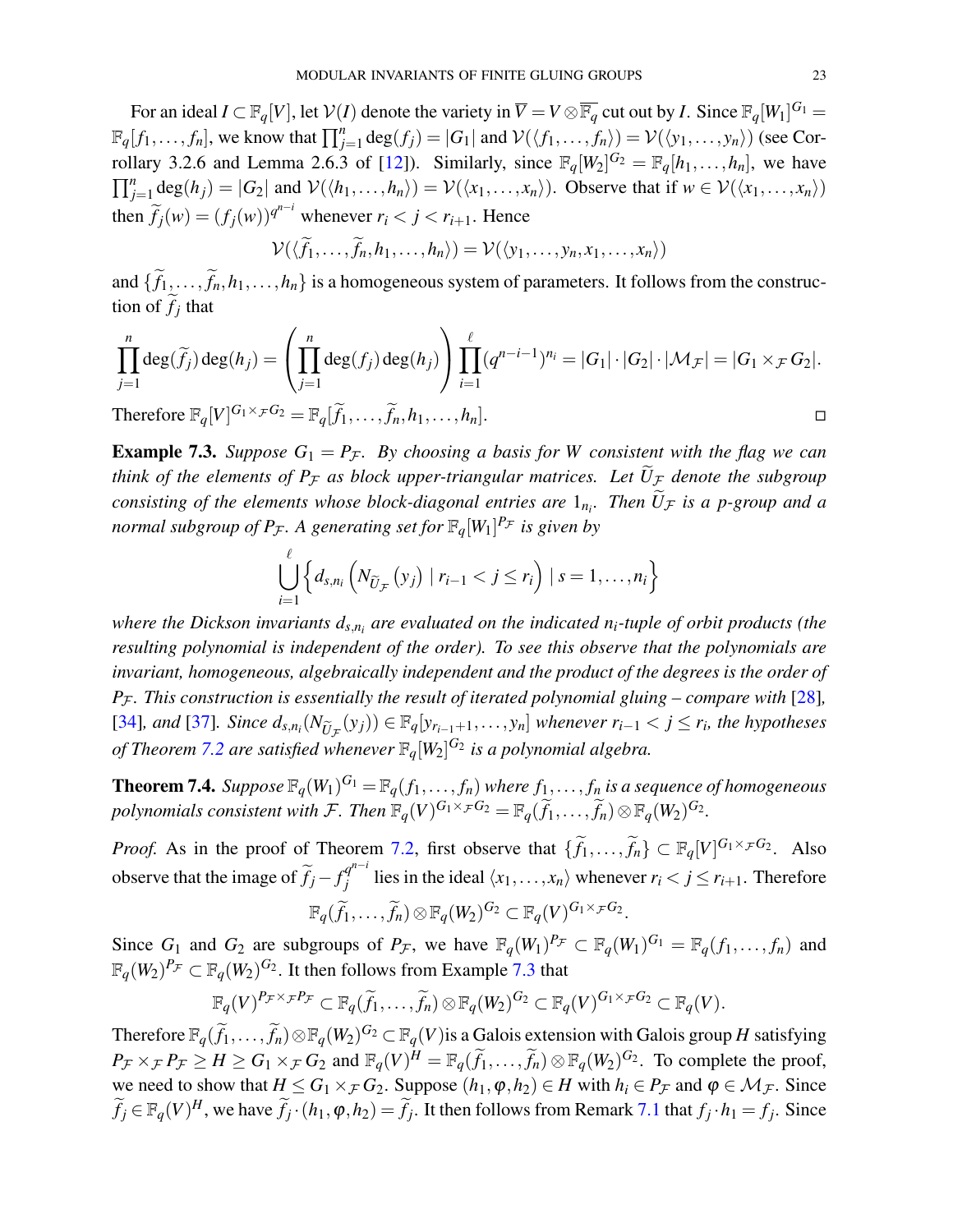this true for every *j*, by Galois Theory, we have  $h_1 \in G_1$ . For any  $f \in \mathbb{F}_q(W_2)^{G_2} \subset \mathbb{F}_q(V)^H$ , we have  $f = f \cdot (h_1, \varphi, h_2) = f \cdot h_2$  and, therefore, by another application of Galois Theory,  $h_2 \in G_2$ . Since  $h_1$  ∈  $G_1$  and  $h_2$  ∈  $G_2$ , we have  $(h_1, \varphi, h_2)$  ∈  $G_1 \times \mathcal{F} G_2$ , as required. □

**Example 7.5.** *Choose a basis consistent with the filtration*  $\mathcal F$  *and let*  $G_1$  *be a subgroup of*  $GL(W_1)$ *represented by a subgroup of the upper triangular unipotent matrices using this basis. Then G*<sup>1</sup> *is a p-group and a subgroup of P<sub>F</sub>. Using the Campbell-Chuai construction from* [8] *gives a* generating set  $f_1, f_2, \ldots, f_n$  for the field of fractions  $\mathbb{F}_q(W_1)^{G_1}$  which is consistent with F. If  $G_2$  *is any subgroup of P<sub>F</sub> then the hypotheses of Theorem 7.4 are satisfied and*  $\mathbb{F}_q(V)^{G_1 \times_F G_2}$  =  $\mathbb{F}_q(\widetilde{f}_1,\ldots,\widetilde{f}_n)\otimes \mathbb{F}_q(W_2)^{G_2}.$ 

#### 8. DIAGONAL GLUING

Suppose we have a gluing with  $G = G_1 = G_2$ . Embed *G* in  $G \times G$  using the diagonal map:  $g \mapsto (g, g)$ . Restricting the gluing to the image of the diagonal map gives a subgroup of  $G \times_M$ *G* which we denote by  $G_M$  and refer to as the *diagonal gluing* of *G* through *M*. Note that hom<sub>F</sub>( $W_2, W_1$ ) is a left FG-module with the action given by  $\varphi \mapsto g \cdot \varphi \cdot g^{-1}$  and M is an FG submodule. Furthermore,  $G_M$  is isomorphic to the semi-direct product  $G \times \mathcal{M}$ . There is an action of  $G_M$  on  $V = W_1 \oplus W_2$  given by  $(g, \varphi) \cdot (w_1 \oplus w_2) = (g \cdot w_1 + \varphi(w_2)) \oplus (g \cdot w_2)$ . Since M is a normal subgroup of  $G_{\mathcal{M}}$  , we have  $\mathbb{F}[V]^{G_{\mathcal{M}}} = (\mathbb{F}[V]^{\mathcal{M}})^G$ . If there is a *G*-equivariant algebra isomorphism  $\psi : \mathbb{F}[V] \to \mathbb{F}[V]^{\mathcal{M}}$  then the gluing is *polynomial* and  $\psi$  induces an isomorphism from  $\mathbb{F}[V]^G$  to  $\mathbb{F}[V]^{G_{\mathcal{M}}}$ .

**Example 8.1.** Take  $\mathbb{F} = \mathbb{F}_q$ ,  $G = GL_n(\mathbb{F}_q)$ ,  $W_1 = W_2 = \mathbb{F}_q^n$  and  $\mathcal{M} = \text{hom}_{\mathbb{F}_q}(W_1, W_2)$ . Then we *have a split polynomial gluing, see Example 2.1. In general, computing*  $\mathbb{F}_q[\mathbb{F}_q^n \oplus \mathbb{F}_q^n]^{GL_n(\mathbb{F}_q)}$  is a difficult problem. However, the field of fractions  $\mathbb{F}_q(\mathbb{F}_q^n \oplus \mathbb{F}_q^n)^{\text{GL}_n(\mathbb{F}_q)}$  is rational over  $\mathbb{F}_q$  and a *generating set is given in Section 3 of* [44]*. Applying the gluing isomorphism gives a generating* set for  $\mathbb{F}_q(\mathbb{F}_q^n \oplus \mathbb{F}_q^n)^{\text{GL}_n(\mathbb{F}_q)}$ M proving that this field is also rational over  $\mathbb{F}_q$ .

**Example 8.2.** Take  $\mathbb{F} = \mathbb{F}_q$ ,  $G = GL_n(\mathbb{F}_q)$ ,  $W_1 = \mathbb{F}_q^n$ ,  $W_2 = (\mathbb{F}_q^n)^*$ , and  $\mathcal{M} = \text{hom}_{\mathbb{F}_q}(W_1, W_2)$ . Then *again it follows from Example 2.1 that we have a split polynomial gluing. A generating set for*  $\mathbb{F}_q[\mathbb{F}_q^n \oplus (\mathbb{F}_q^n)^*]^{\text{GL}_n(\mathbb{F}_q)}$  was computed in [14]; the ring is Cohen-Macaulay but not a complete *intersection. Applying the gluing isomorphism gives a generating set for*  $\mathbb{F}_q[\mathbb{F}_q^n \oplus (\mathbb{F}_q^n)^*]^{\text{GL}_n(\mathbb{F}_q)}$ *and shows that this ring is also Cohen-Macaulay but not a complete intersection.*

**Example 8.3.** Take  $\mathbb{F} = \mathbb{F}_q$ ,  $G = C_p$  (the cyclic group of order p with  $q = p^r$ ),  $W_1 = V_m$ ,  $W_2 = V_n$ (indecomposable  $\mathbb{F}_qC_p$ -modules) and  $\mathcal{M} = \text{hom}_{\mathbb{F}_q}(W_2, W_1)$ . It follows from Example 2.1 that *the gluing is split polynomial. Generating sets for*  $\mathbb{F}_q[V_m \oplus V_n]^{C_p}$  are known for  $m, n \leq 4$ , see [47]. In each case, applying the gluing isomorphism gives a generating set for  $\mathbb{F}_q[V_m \oplus V_n]^{(\mathcal{C}_p)_{\mathcal{M}}}$ . *By the celebrated formula of Ellinsgrud and Skjelbred (see* [24] *or* [19, §3.9.2]*) the depth of*  $\mathbb{F}_q[V_m \oplus V_n]^{C_p}$  is 4 as long as  $m+n>3$ . Since the the gluing preserves the augmentation ideal, *this also holds for*  $\mathbb{F}_q[V_m \oplus V_n]^{(\mathcal{C}_p)_{\mathcal{M}}}$  *.* 

**Example 8.4.** *Take*  $\mathbb{F} = \mathbb{F}_q$ ,  $G = C_p$  *and*  $W_1 = W_2 = V_n$ . Let 1 *denote the one dimensional submodule of* hom $_{\mathbb{F}_q}(V_n, V_n)$  given by scalar multiples of the identity function. The ring  $\mathbb{F}_q[V_n \oplus V_n]^{\bf 1}$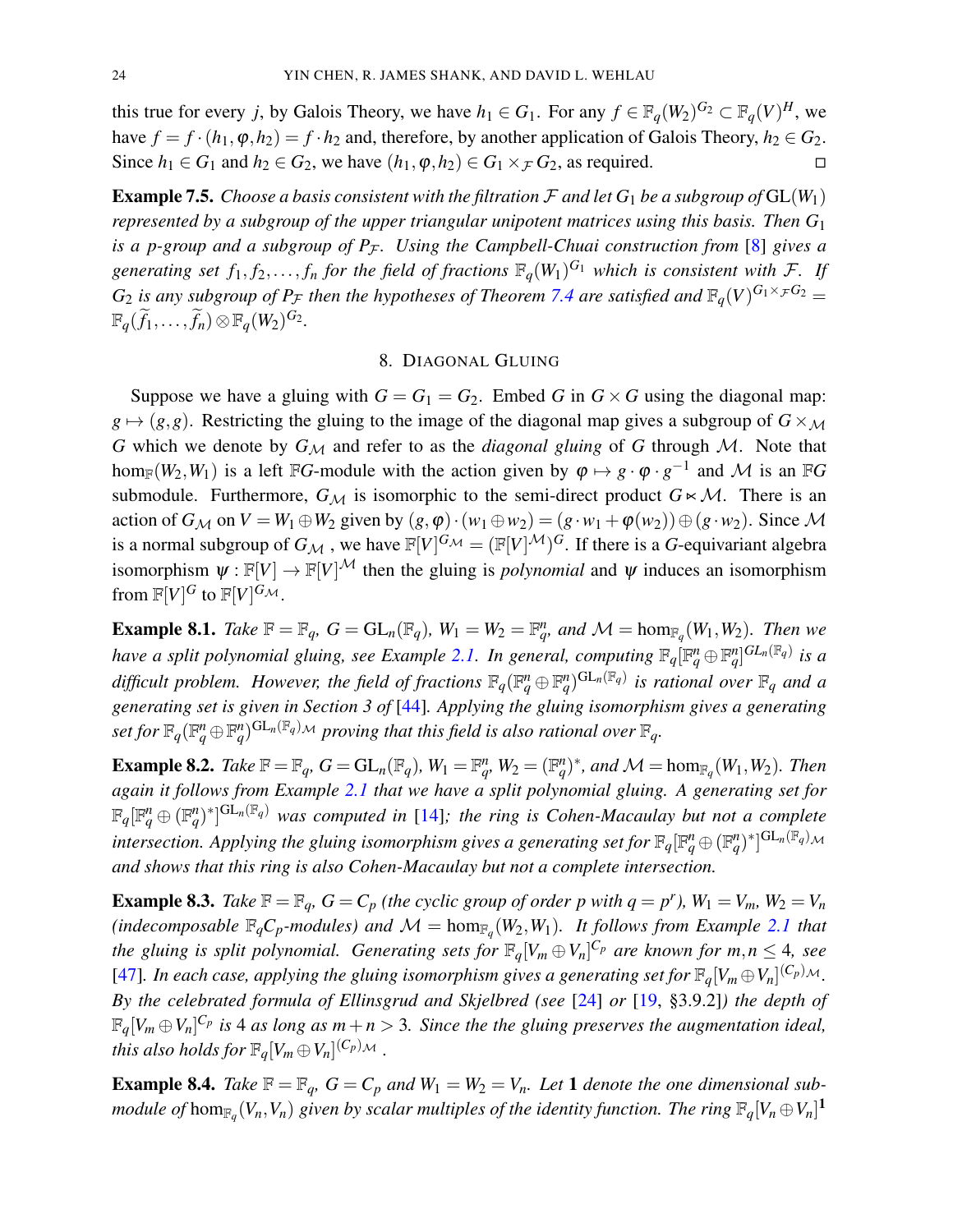*is polynomial for n* = 1*, a hypersurface for n* = 2 *and not Cohen-Macaulay for n* > 2*. Therefore the gluing in not polynomial for n*  $> 1$ *. However, the field of fractions*  $\mathbb{F}_q(V_n \oplus V_n)^{\mathbf{1}}$  *is rational over*  $\mathbb{F}_q$ *. Define*  $u_j := y_1 x_j - y_j x_1$  *for*  $j = 2, 3, ..., n$  *and*  $N := y_1^q - y_1 x_1^{q-1}$ 1 *. Using the Campbell-Chuai construction from* [8], we have  $\mathbb{F}_q[V_n \oplus V_n]^1[x_1^{-1}]$  $\mathbb{F}_q[x_1,\ldots,x_n,N,u_2,\ldots,u_n][x_1^{-1}]$  $\binom{-1}{1}$ *. Let g* denote a generator for  $C_p$  and choose bases for  $W_1$  and  $W_2$  so that  $x_i g = x_j + x_{j-1}$ ,  $y_i g = x_j g$  $y_j + y_{j-1}$  *for*  $j > 1$ *,*  $x_1g = x_1$  *and*  $y_1g = y_1$ *. Then*  $\text{Span}_{\mathbb{F}_q}\{u_2, \ldots, u_n\}$  *is isomorphic as an*  $\mathbb{F}_qC_p$ -module to  $V_{n-1}^*$  and  $N \in \mathbb{F}_q[V_n \oplus V_n]^1$ . Therefore  $\mathbb{F}_q[V_n \oplus V_n]^{(C_p)_1}[x_1^{-1}]$  $\begin{bmatrix} -1 \\ 1 \end{bmatrix}$  is isomorphic to  $\mathbb{F}_q[V_{n-1}\oplus V_1\oplus V_n]^{C_p}[x_1^{-1}]$ 1 ] *where the isomorphism is induced by the Cp-equivariant map taking*  $\text{Span}_{\mathbb{F}_q} \{u_2, \ldots, u_n\} \oplus \mathbb{F}_q N \oplus V_n^* \text{ to } V_{n-1}^* \oplus V_1^* \oplus V_n^*.$ 

#### ACKNOWLEDGMENTS

The first author was supported by the Fundamental Research Funds for the Central Universities (2412017FZ001) and NNSF of China (11401087). We thank the referee for a careful reading of the paper and for a number of constructive corrections and suggestions.

#### **REFERENCES**

- [1] J. L. ALPERIN, Local representation theory. *Cambridge studies in advanced mathematics* 11, Cambridge University Press (1986).
- [2] D. J. BENSON, Polynomial invariants of finite groups. *London Mathematical Society Lecture Note Series* 190. Cambridge University Press (1993).
- [3] C. BONNAFÉ AND G. KEMPER, Some complete intersection symplectic quotients in positive characteristic: invariants of a vector and a covector. *J. Algebra* 335 (2011) 96–112.
- [4] W. BOSMA, J. CANNON AND C. PLAYOUST, The Magma algebra system I: The user language. *J. Symbolic Comput.* 24 (1997) 235–265.
- [5] S. BOUCHIBA, J. CONDE-LAGO, J. MAJADAS, Cohen-Macaulay, Gorenstein, complete intersection and regular defect for the tensor product of algebras. *J. Pure Appl. Algebra* 222 (2018) 2257–2266.
- [6] A. BROER, The direct summand property in modular invariant theory. *Transform. Groups* 10 (2005) 5–27.
- [7] W. BRUNS AND J. HERZOG, Cohen-Macaulay rings, *Cambridge Studies in Advanced Mathematics* 39, Cambridge University Press (1993).
- [8] H. E. A. CAMPBELL AND J. CHUAI, On the invariant fields and localized invariant rings of *p*-groups. *Quart. J. Math.* 58 (2007) 151–157.
- [9] H. E. A. CAMPBELL AND J. CHUAI, Invariants of hyperplane groups and vanishing ideals of finite sets of points. *Proc. Edinb. Math. Soc. (2)* 55 (2012), no. 2, 355–367.
- [10] H.E.A. CAMPBELL, I. HUGHES AND R. POLLACK, Rings of invariants and *p*-Sylow subgroups. *Can. Math. Bull.* 34 (1991) 42–47.
- [11] H. E. A. CAMPBELL, R. J. SHANK AND D. L. WEHLAU, Rings of invariants for modular representations of elementary abelian p-groups. *Transform. Groups* 18 (2013), no. 1, 1–22.
- [12] H. E. A. CAMPBELL AND D. L. WEHLAU, Modular invariant theory. *Encyclopaedia of Mathematical Sciences* 139, Springer-Verlag (2011).
- [13] R. W. CARTER, Finite Groups of Lie Type : Conjugacy Classes and Complex Characters. John Wiley & Sons, 1985.
- [14] Y. CHEN AND D. L. WEHLAU, Modular invariants of a vector and a covector: A proof of a conjecture of Bonnafé and Kemper. *J. Algebra* 472 (2017) 195–213.
- [15] H. CHU, Polynomial invariants of four-dimensional orthogonal groups. *Comm. Algebra* 29 (2001) 1153– 1164.
- [16] H. CHU, Polynomial invariants of orthogonal groups of finite characteristics. *preprint* (2006), unpublished. Available on http://ntur.lib.ntu.edu.tw/bitstream/246246/21012/1/932115M002013.pdf
- [17] H. CHU AND S.-Y. JOW, Polynomial invariants of finite unitary groups. *J. Algebra* 302 (2006) 686–719.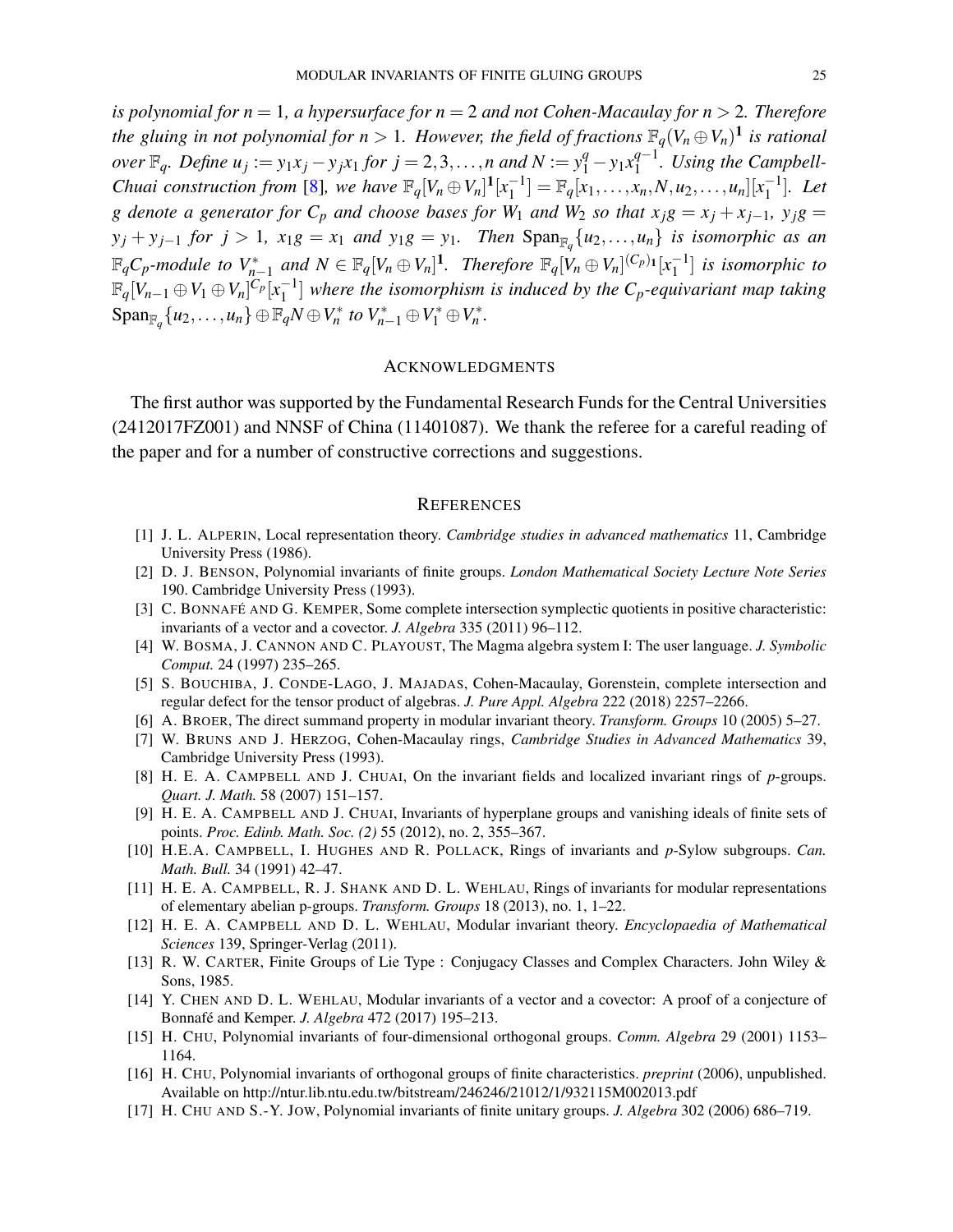- [18] S.D. COHEN, Rational functions invariant under an orthogonal group. *Bull. London Math. Soc.* 22 (1990) 217–221.
- [19] H. DERKSEN AND G. KEMPER, Computational invariant theory. Second enlarged edition, with two appendices by Vladimir L. Popov, and an addendum by Norbert A'Campo and Popov. *Encyclopaedia of Mathematical Science* 130, Springer-Verlag (2015).
- [20] L. E. DICKSON, A fundamental system of invariants of the general modular linear group with a solution of the form problem. *Trans. Amer. Math. Soc*. 12 (1911) 75–98.
- [21] L.E. DICKSON, On Invariants and the Theory of Numbers, The Madison Colloquium (1913, Part 1) Amer. Math. Society, reprinted by Dover, 1966.
- [22] E. DUFRESNE, J. ELMER AND M. KOHLS, The Cohen-Macaulay property of separating invariants of finite groups. *Transform. Groups* 14 (2009) 771–785.
- [23] E. DUFRESNE AND J. JEFFRIES, Separating invariants and local cohomology. *Adv. Math.* 270 (2015) 565– 581.
- [24] G. ELLINGSRUD AND T. SKJELBRED, Profondeur d'anneaux d'invariants en caracteristique *p*, *Compos. Math.* 41 (1980), 233–244.
- [25] J.N.M. FERREIRA AND P. FLEISCHMANN, The invariant rings of the Sylow groups of  $GU(3,q^2)$ ,  $GU(4, q^2)$ ,  $Sp(4,q)$  and  $O^+(4,q)$  in the natural characteristic. *J. Symbolic Comput.* 79 (2017) 356–371.
- [26] P. FLEISCHMANN AND R.J. SHANK, The invariant theory of finite groups. *Algebra, logic and combinatorics*, pp. 105–138, LTCC Adv. Math. Ser., 3, World Sci. Publ., Hackensack, NJ, 2016.
- [27] J. HARTMANN AND A. SHEPLER, Jacobians of reflection groups. *Trans. Amer. Math. Soc.* 360 (2008), no. 1, 123–133.
- [28] T. J. HEWETT, Modular invariant theory of parabolic subgroups of  $GL(n, \mathbb{F}_q)$  and the associated Steenrod modules. *Duke Math. J*. 82 (1996) 91–102.
- [29] A. HOBSON AND R.J. SHANK, The invariants of the second symmetric power representation of  $SL_2(\mathbb{F}_q)$ . *J. Pure Appl. Algebra* 215 (2011) 2481–2485.
- [30] J. HUANG, A gluing construction for polynomial invariants. *J. Algebra* 328 (2011) 432–442.
- [31] F. HUSSAIN, Homological properties of invariant rings of finite groups. *PhD thesis*, University of Glasgow, 2011.
- [32] G. KEMPER, Loci in quotients by finite groups, pointwise stabilizers and the Buchsbaum property. *J. Reine Angew. Math.* 547 (2002) 69–96.
- [33] P. H. KROPHOLLER, S. M. RAJAEI, AND J. SEGAL, Invariant rings of orthogonal groups over F2. *Glasg. Math. J*. 47 (2005) 7–54.
- [34] N. J. KUHN AND S. A. MITCHELL, The multiplicity of the Steinberg representation of  $GL(n, \mathbb{F}_p)$  in the symmetric algebra. *Proc. Amer. Math. Soc.* 96 (1986) 1–6.
- [35] P. S. LANDWEBER AND R. E. STONG, The depth of rings of invariants over finite fields. *Number theory (New York, 1984–1985)*, 259–274, Lecture Notes in Math., 1240, Springer, Berlin, 1987.
- [36] H. MATSUMURA, Commutative Ring Theory, *Cambridge studies in advanced mathematics* 8, Cambridge University Press (1986).
- [37] H. MÚI, Modular invariant theory and cohomology algebras of symmetric groups. *J. Fac. Sci. Univ. Tokyo.* 22 (1975) 319–369.
- [38] M. NEUSEL AND L. SMITH, Invariant theory of finite groups. *Mathematical Surveys and Monographs* 94. American Mathematical Society (2002).
- [39] C.M. PARSONS, Modular representations and invariants of elementary abelian p-groups. *PhD thesis*, University of Kent, 2018.
- [40] T. PIERRON AND R.J. SHANK, Rings of invariants for the three-dimensional modular representations of elementary abelian p-groups of rank four. *Involve* 9 (2016), no. 4, 551-581.
- [41] R.J. SHANK AND D.L. WEHLAU The transfer in modular invariant theory. *J. Pure Appl. Algebra*, 142 (1999), no. 1, 63–77.
- [42] R. Y. SHARP, Steps in Commutative Algebra. *London Mathematical Society Student Texts* 51 (2nd edition). Cambridge University Press, (2000).
- [43] L.SMITH, The Ring of Invariants of O(3,F*q*). *Finite Fields and Their Applications* 5 (1999) 96–101.
- [44] R. STEINBERG, On Dickson's theorem on invariants. *J. Fac. Sci. Univ. Tokyo* Sec IA, Math. 34 (1987) 699–707.
- [45] D. TAYLOR, The Geometry of the Classical Groups, Heldermann Verlag, Berlin (1992).